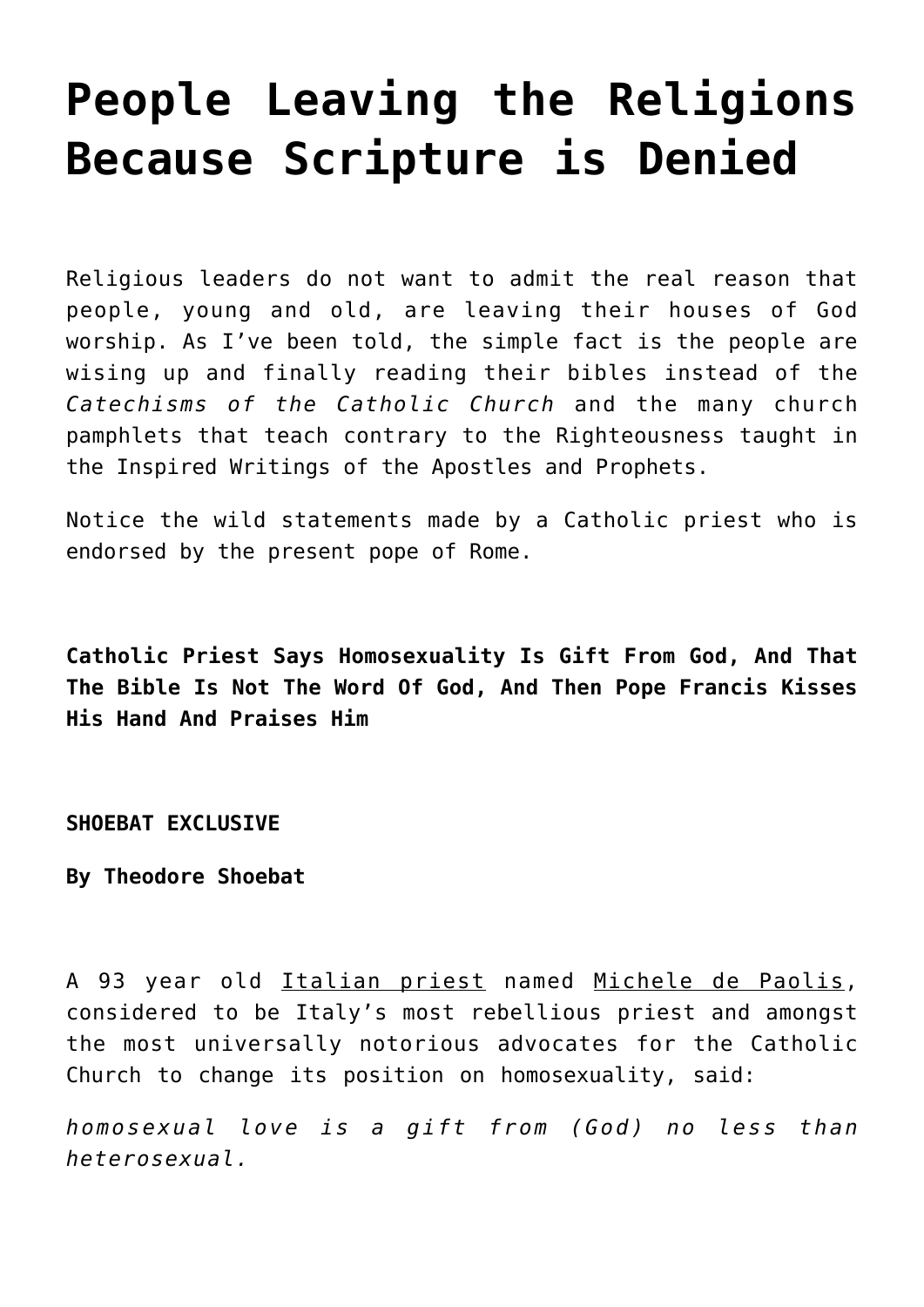This same damned heretic said:

*The Bible "is" not the word of God*

And now, just a few days ago, Francis, whether by his own will or through some malicious advisors, celebrated mass with this evil man and then kissed his hand…

According to one report:

*Francis closed the meeting by kissing the priest's hand, a gesture that the far-left newspaper L'immediato called one "revealing the humility of a great man to another of the same stature."*

The sodomite supporting priest, Paolis, described in his Facebook page how the meeting got organized: when requesting the meeting, he asked the Pope, "Is it possible?" Francis then responded, "Anything is possible. Talk to Cardinal Maradiaga and he shall prepare everything." Paolis stated on his Facebook page, "And then (unbelievably) he kissed my hand! I hugged him and wept".

Paolis is "a well-known figure in Italy as a leading clerical apologist for the homosexualist ideology." How, then, could the Pope not know about this man's evil behavior? How could he kiss his hand and do mass with such a reprobate?

This same sodomite priest openly condemns the Bible, saying that its not the Word of God, and illustrates the spirit of Antichrist. He wrote in a damned book: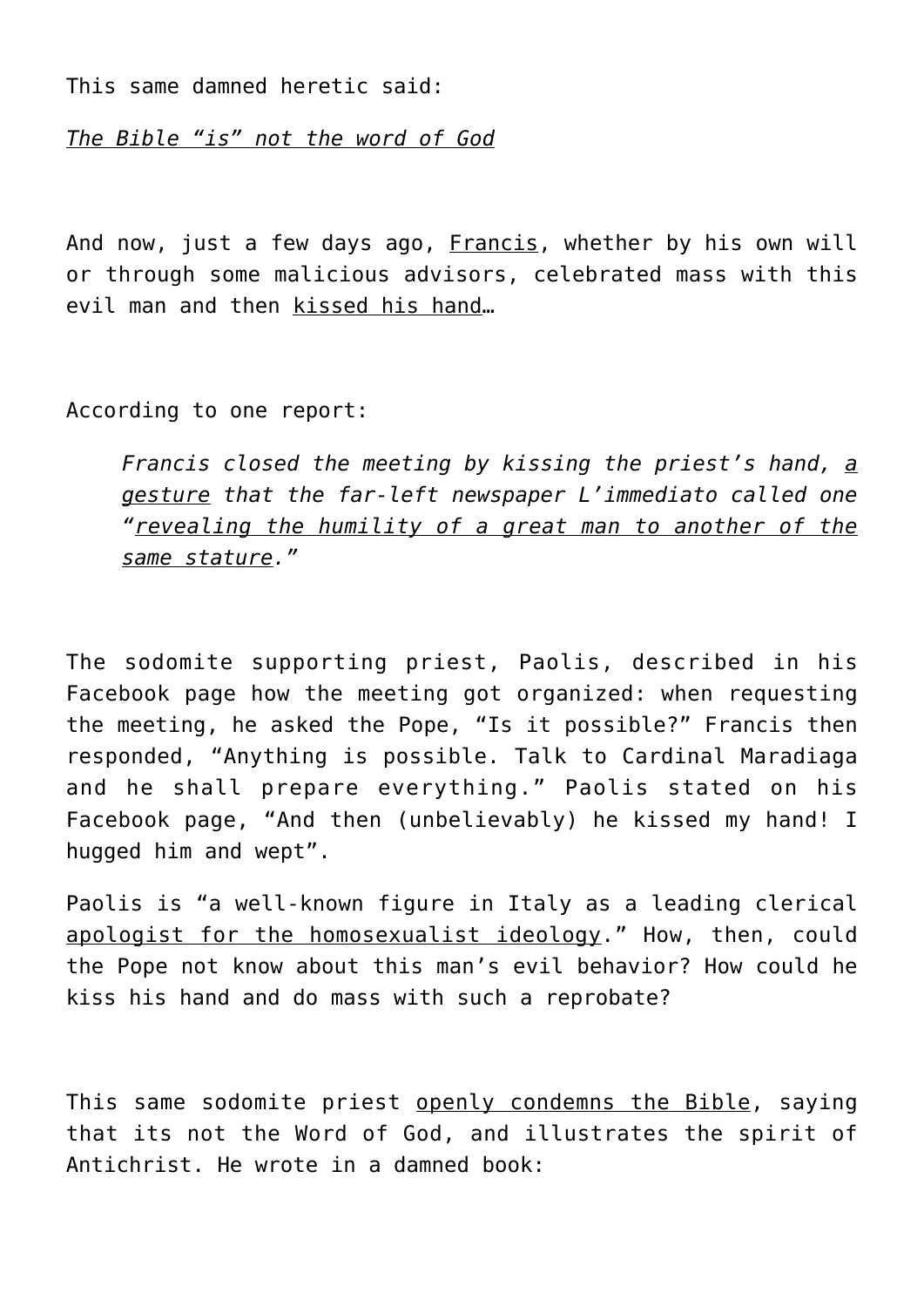[W]e must overcome the letter of Scripture. It is the same St. Paul in 2 Corinthians 3:6 who says, "The letter kills, but the Spirit gives life." … That this biblical letter.. killed and continues to kill, unfortunately, at times, not only morally but also physically, is a fact. The Bible "is" not the word of God; the Bible "contains" the word of God. …Instead of wasting energy in endless controversy the Church aims to build a Christian spirituality of joyous acceptance of self, gratitude to God in the knowledge that homosexual love is a gift from Him no less than heterosexual. A spirituality in which we dialogue and we compare to all, but obey God alone.

There is a very dangerous homosexual supporting ring deeply entrenched in the Vatican, which is helping enable it when it conducts mass with such a depraved heretic.

The only Inspired Books written by the Prophets of Yahweh are proven to be the Words of Yahweh, the Creator of mankind. These books offer mankind the perfect way of Life and peace; yet, they are rejected by the Catholic Church and their predecessors, the Catholic Coptics in Egypt. Yahweh, Who Inspired the Scriptures is not one of their Gods.

The young and old alike are learning that the religions have not been teaching the Scriptures and yes, they see no reason to go there again.

College students are saying the religions are teaching hatred and war instead of the Message of Love, Peace, and Health that the Savior, Yahshua Messiah, taught. The religious teachings are dividing the people, which is causing troubles in all schools across the world, they say. As a result, the whole world is involved in hatred and war.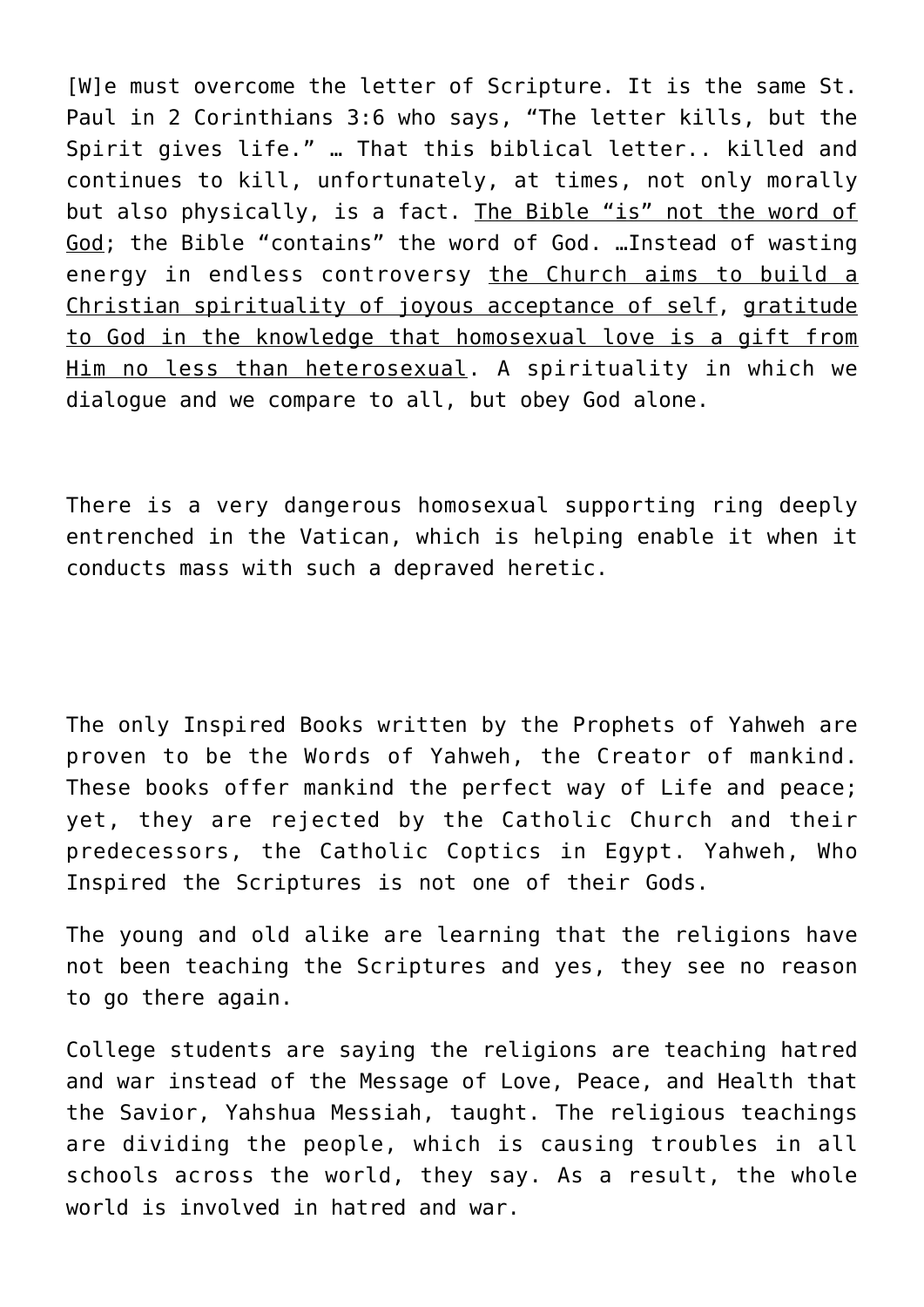The problems facing mankind, which I believe are being seen by many students, are the lies concerning the Inspired Scriptures that were written by Yahweh's Inspired Prophets. Most people call the book of Inspired Scriptures the Holy Bible, but it was originally called *The Book of Yahweh*.

### **Isayah 34:16**

Search out The Book Of Yahweh, and read. Not one of these will be neglected. For it is written: Yahweh is their Shepherd; they shall not want; for His Mouth has commanded it, and His Spirit has gathered them.

None of the religions fully teach the Scriptures as originally written; nor do they follow the Laws of Righteousness as did the Savior and His twelve Apostles. In fact, the Roman Empire fought against Yahweh and His Righteousness as is shown by the Prophet Daniyl. It's also shown in their own history.

# **Daniyl 7:21-25**

21 I beheld, and the same horn made war with the Saints, and prevailed against them;

22 Until the Ancient of Days came, and judgment was given to the Saints of Yahweh; and the time came that the Saints possessed the kingdoms.

23 This is what he said; The fourth beast will be the fourth kingdom upon earth, which will be different from all *other* kingdoms, and will devour the whole earth, and will tread it down, and break it in pieces.

24 And the ten horns out of this kingdom *are* ten kings *that* will arise; and another will rise after them; and he will be different from the first *ones,* and he will subdue three kings.

25 And he will speak *great* words against Yahweh, and will wear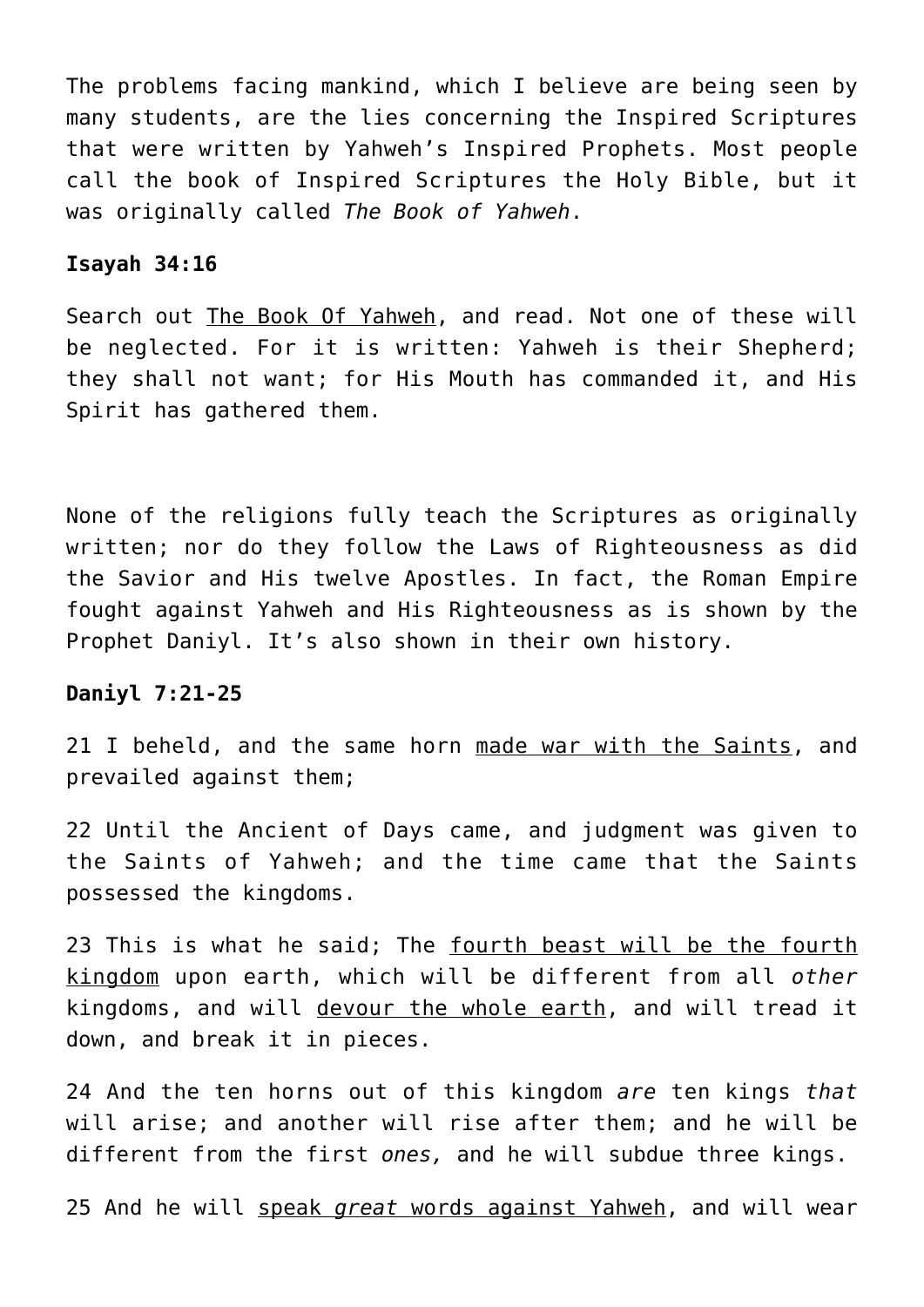out; *mentally attack to cause to fall away,* the Saints of Yahweh, and think to change times; *Yahweh's Feast Days,* and Laws; and they will be given into his hand until a time, and times, and the dividing of time.

For information concerning the identification of the fourth beast today, type 'fourth beast' into the 'Yisrayl Hawkins Says' program, and references to that subject will appear. It's that simple. That program is a must for Bible scholars. Every question has an answer, which is easy and quick to find with the 'Yisrayl Hawkins Says' program. The answers are not interpretations; they are proven by other Scriptures. There has never been a program like this before. Those who do not yet have the 'Yisrayl Hawkins Says' program, call, write or email The House of Yahweh for information about how you can obtain it. Get the answer now concerning the fourth beast.

This group made up of four religions and a lead spokesman, called pope now but called horn in the Hebrew Scriptures, were known as the Elders of Israyl in the days of Samuyl, the Prophet of Yahweh. They formed a great army that they used to murder all those who would not convert to their evil ways of war. Their teachings actually bring hatred and war. The people are seeing this firsthand today.

Their roving army took cities and villages captive and led the citizens to Babylon and to Rome for training. Those who would not convert were killed. Others; men, women and children, were put to work building the Roman Empire. It was this roving army that stood on the part of the fourth beast and polluted the temple around 70 ACE. This was prophesied by Yahweh's Prophet Daniyl around 607 to 534 BCE. Only *The Book of Yahweh* is proven to give accurate Prophecy.

Prophecy: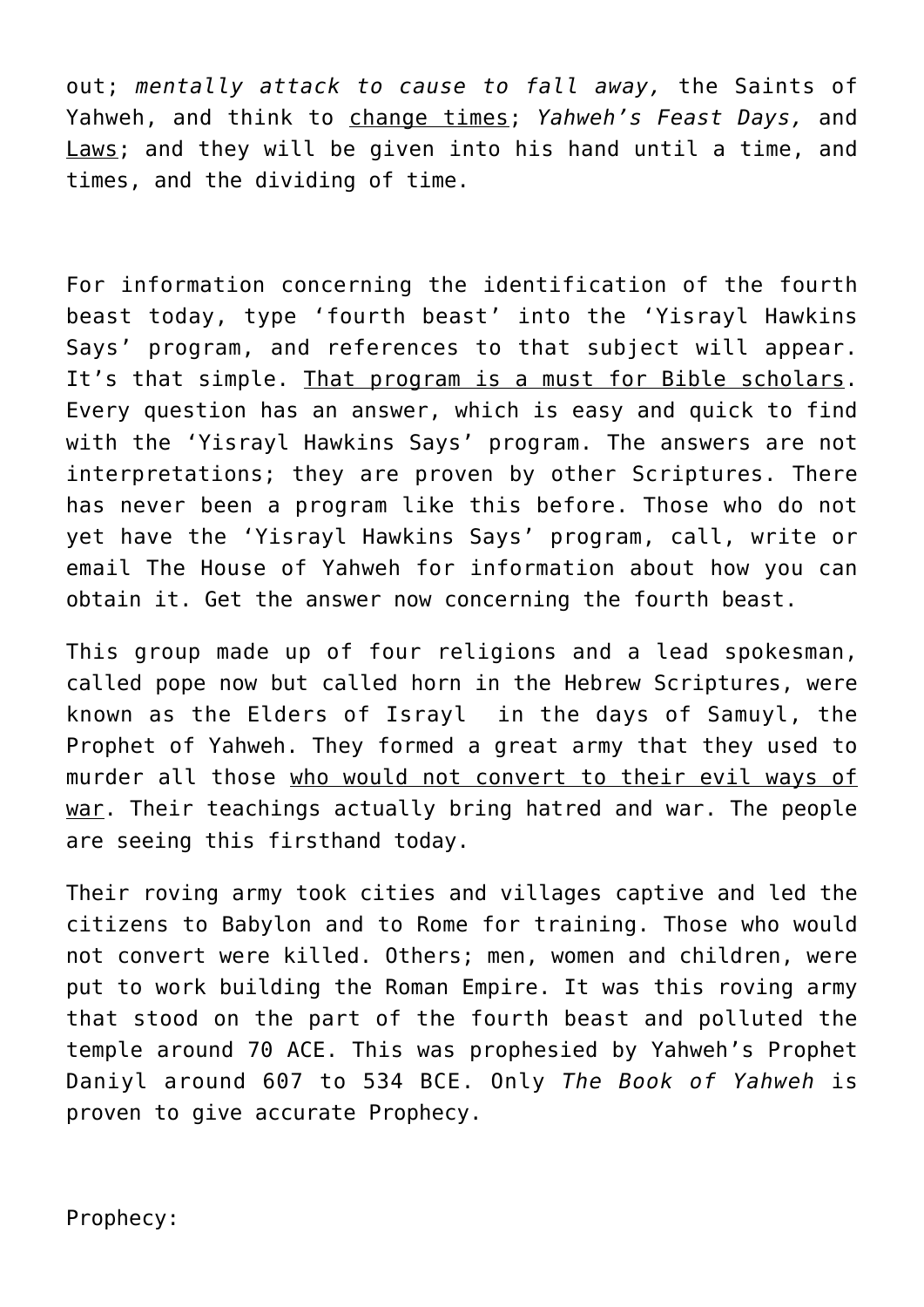# **Daniyl 11:31**

And the army will stand on his part, and they will pollute the Sanctuary of Strength, and will take away the daily*,* and they will place the Lord of heaven.

The Prophet Yeremyah showed they caused the world to forget the Name Yahweh for the lord.

# **Yeremyah 23:26-27**

26 How long will *this* be in the heart of the prophets who prophesy lies? Yes, *they are* prophets of the deceit of their own minds;

27 Who devise; *plan and scheme,* to cause My People to forget My Name through their dreams, which they tell every man to his neighbor, just as their fathers have forgotten My Name for baal; *lord.*

The word lord is not a divine title, as *Unger's Bible Dictionary* shows.

2. *Lord* (*Heb. Adon*), an early word denoting ownership; hence, absolute control. It is not properly a divine title, being used of the owner of slaves (Gen. 24:14, 27; 39:2, 7, rendered "master"), of kings as the lords of their subjects (Isa. 26:13, "master").

From where does the word **lord** spring?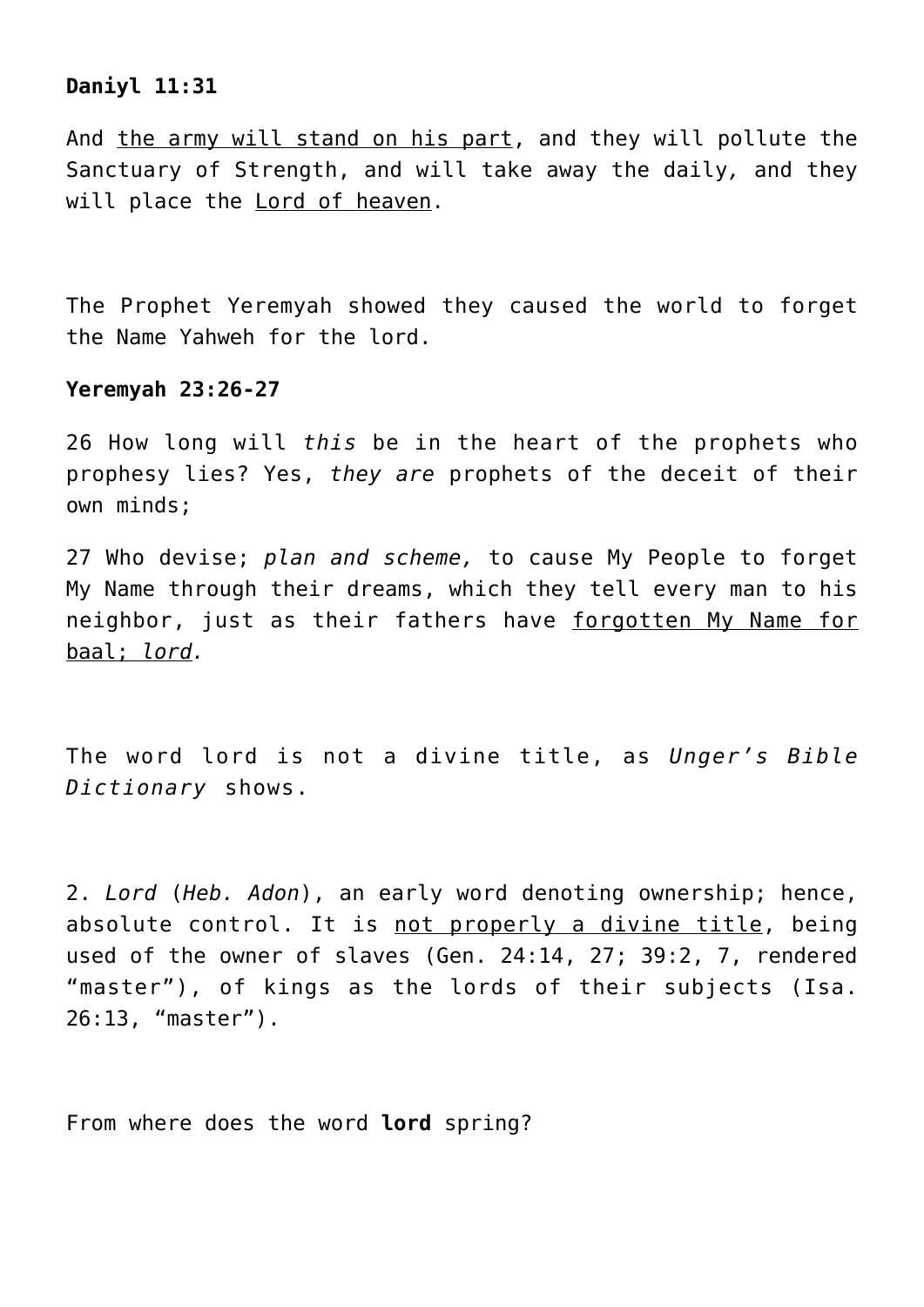RABBI (Heb. *rabbi,* Gk. *hrabbi*, "my teacher"). A respectful term applied by the Jews to their teachers and spiritual instructors (Matt. 23:7-8; John 1:38; 3:26; 6:25). The terms *rabbi* and *rabboni* both mean simply "master" (John 1:38; 20:16). The use of the title rabbi cannot be substantiated before the time of Christ. Later Jewish schools had three grades of honor: *rab*, "master", the lowest; *rabbi*, "my master", the second; and *rabboni*, "my lord, my master", the most elevated.

Prophecy of Yahshua:

# **Mattithyah 24:1-2**

1 Yahshua went out and was leaving the temple, when His Disciples came to show *Him* the buildings of the temple.

2 But Yahshua said to them: Do you see all these things? Truly I say to you: There will not be one stone left *sitting* on *top of* another, which will not be thrown down.

No mere man could know such would occur. But it did, just as Yahshua said it would.

# **History**

The Pharisees, Sadducees, Essenes and Herodians were required by Law to read *The Book of Yahweh* daily, as long as The House of Yahweh stood. Although they hated this daily reading, it was one of the Laws they were compelled to keep, since it was openly performed each day in front of all the people. But plans were made to destroy The House of Yahweh, which they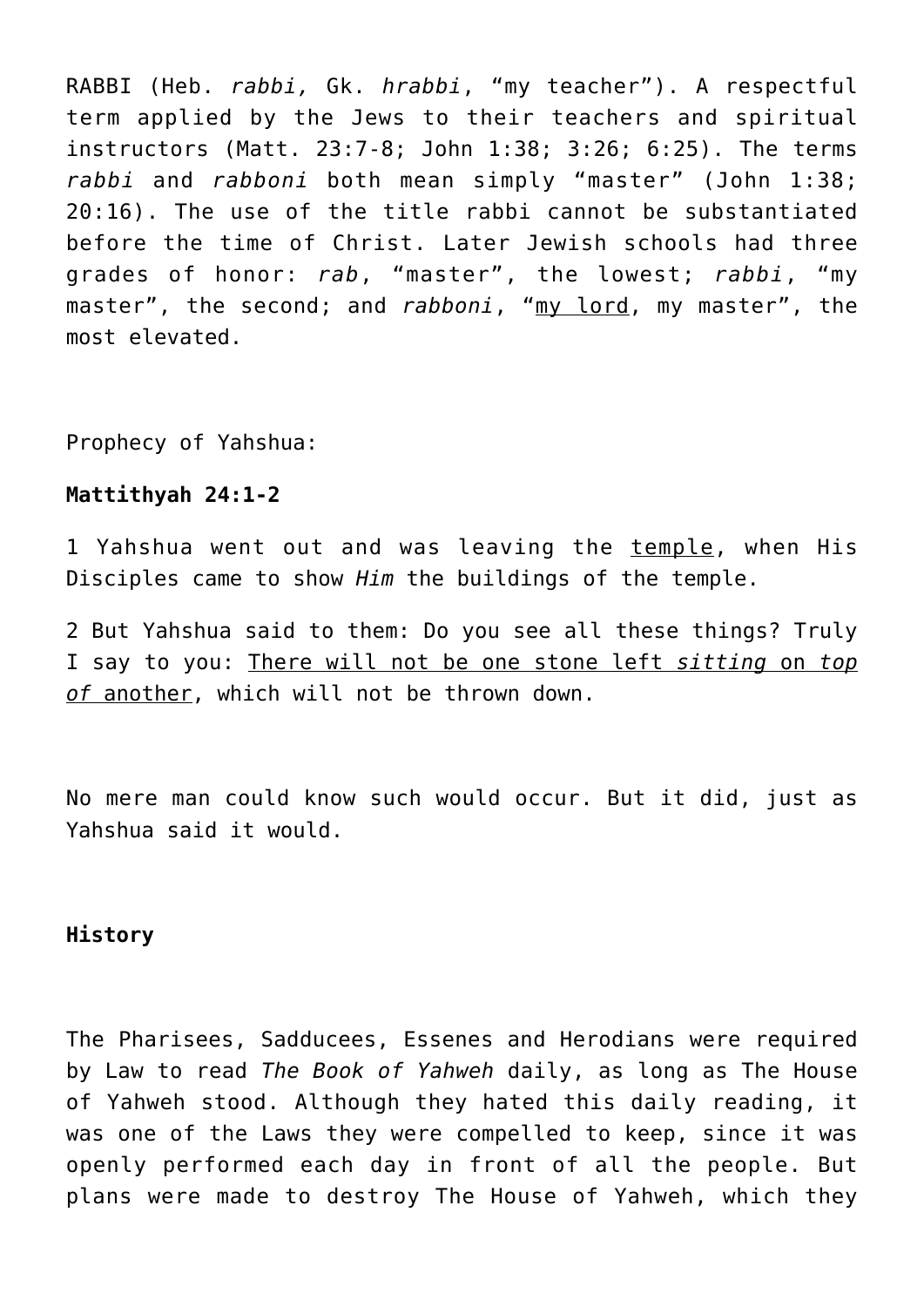called the temple, and moved *The Book of Yahweh* and all of the wealth of The House of Yahweh to Rome. That is exactly what they did.

# **History of Titus**

# **The Romans Destroy the Temple at Jerusalem, 70 AD**

In the year 66 AD the Jews of Judea rebelled against their Roman masters. In response, the Emperor Nero dispatched an army under the generalship of Vespasian to restore order. By the year 68, resistance in the northern part of the province had been eradicated and the Romans turned their full attention to the subjugation of Jerusalem. That same year, the Emperor Nero died by his own hand, creating a power vacuum in Rome. In the resultant chaos, Vespasian was declared Emperor and returned to the Imperial City. It fell to his son, Titus, to lead the remaining army in the assault on Jerusalem.

The Roman legions surrounded the city and began to slowly squeeze the life out of the Jewish stronghold. By the year 70, the attackers had breached Jerusalem's outer walls and began a systematic ransacking of the city. The assault culminated in the ... destruction of the Temple that served as the center of Judaism.

In victory, the Romans slaughtered thousands. Of those sparred from death: thousands more were enslaved and sent to toil in the mines of Egypt, others were dispersed to arenas throughout the Empire to be butchered for the amusement of the public. The Temple's sacred relics were taken to Rome where they were displayed in celebration of the victory.

www.eyewitnesstohistory.com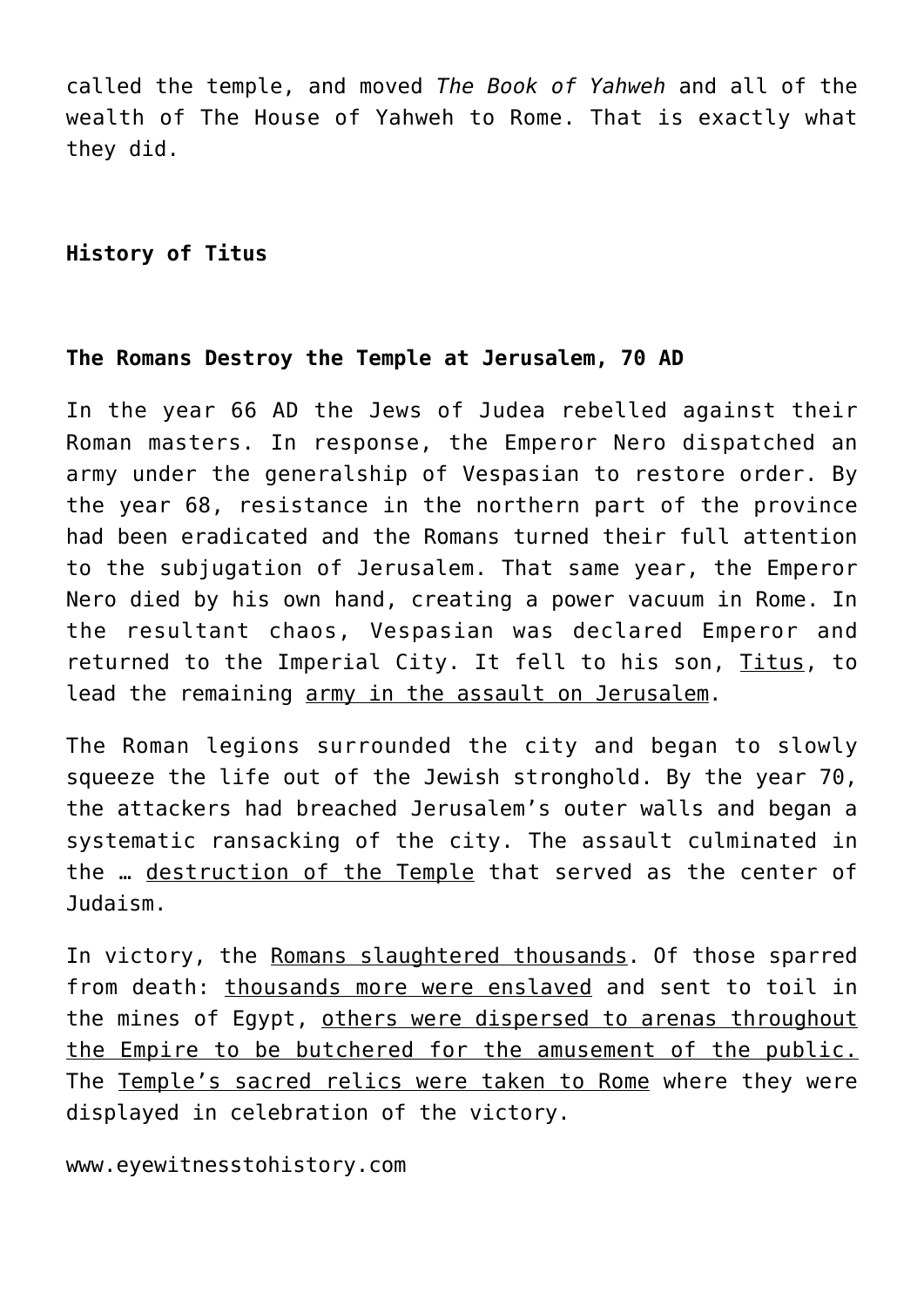# **The Fall of Jerusalem In 70 A.D.**

"And [Yahshua] went out, and departed from the Temple: and His disciples came to Him for to shew Him the buildings of the Temple. And Jesus said unto them, "See ye not all these things? Verily I say unto you, there shall not be left here one stone upon another, that shall not be thrown down." (Matthew 24:1-2 )

About 40 years later, (32AD-70AD) and exactly as prophesied by [Yahshua Messiah], the magnificent "Herod's Temple" was completely destroyed, leaving not one stone upon another. It was an event that marked the beginning of the long and arduous Jewish Diaspora. Yet, it was definitely an event foreseen in Bible prophecy. [Yahshua] not only prophesied about the destruction of Jerusalem and its Holy Temple, but added the following statement: (Luke 21:24; and Jerusalem shall be trodden down of the Gentiles, until the times of the Gentiles be fulfilled.)

After the death of Herod Agrippa I, the procurators were put back in charge, however in 66 A.D. the Jews instigated a rebellion against Roman rule. In 70 A.D., after a 143-day siege which began at Passover, a Roman military force consisting of about 30,000 troops under the command of Titus battered the walls and entered the city. They destroyed everything, including Herod's Temple, exactly as spoken by [Yahshua Messiah] 40 years earlier. The population and the great number of Passover visitors who had been trapped there were brutally slaughtered, with an estimated 600,000 to 1,000,000 people killed. Roman General Titus took the precious booty and treasury of the Jerusalem Temple back to Rome, where many suspect it remains to this day. (arch of Titus)

By 70 A.D., Jerusalem and Judea were left desolate, most of the people either killed or being held in captivity, or had become refugees fleeing to remote lands. All that remained in Israel was the defiant little garrison atop the mount at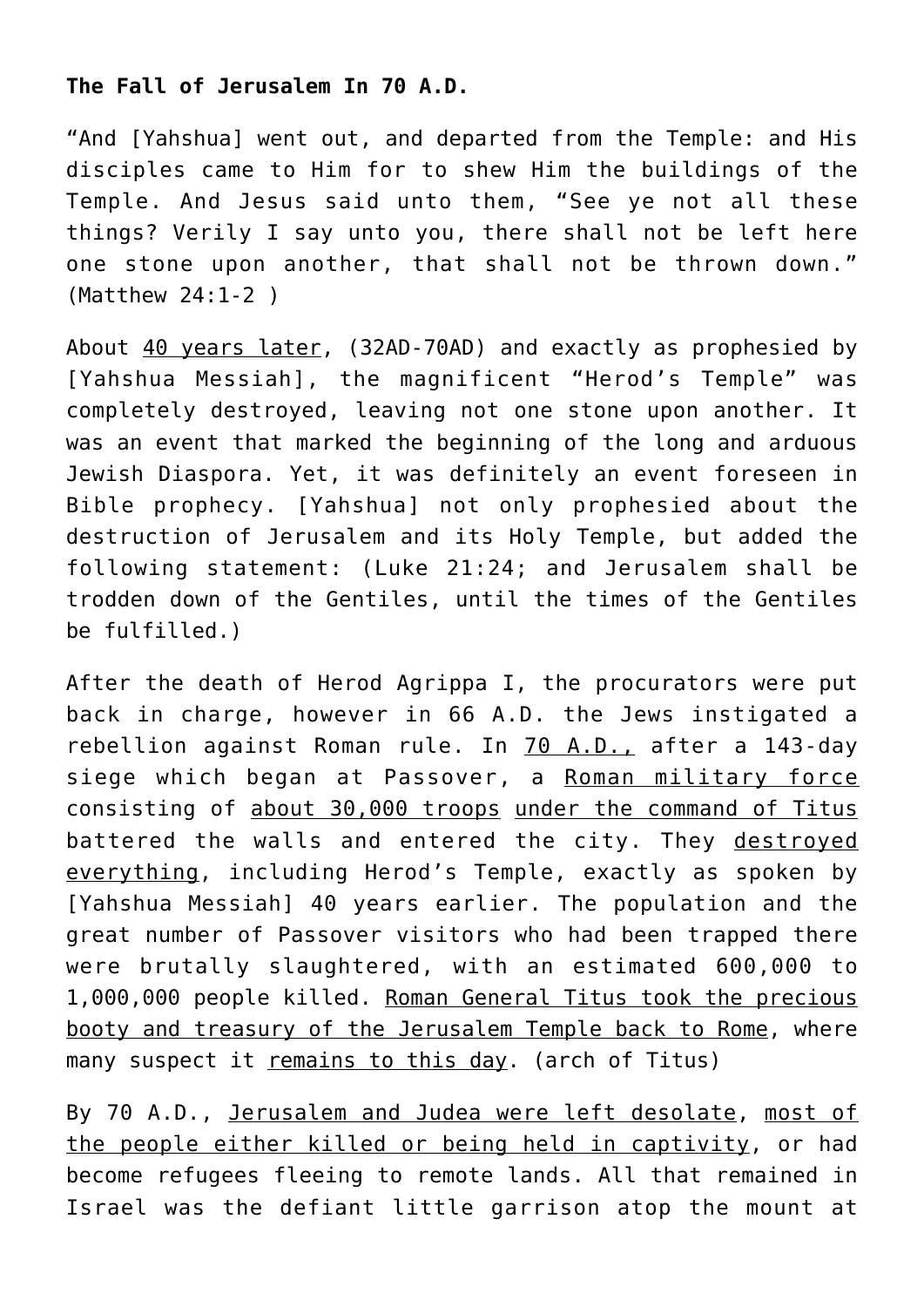Masada, a fortress complex south of the Dead Sea, which was built by Herod the Great. Thus when the Temple was destroyed in A.D. 70 the period of the second exile began. (Diaspora) The Jewish people were soon to be scattered throughout the earth. For the next 1900 years the Jews would have no authority in the land [Yahweh] gave to Abraham, Isaac, and Jacob.

focusonjerusalem.com

General Titus almost completely destroyed Yerusalem along with The House of Yahweh that the Pharisees, Sadducees, Essenes and Herodians called the temple.

The Pharisees, Sadducees, Essenes and Herodians were prophesied to change Yahweh's Feasts, the set Appointments with Yahweh, and His Laws. Notice:

# **Daniyl 7:25**

And he will speak *great* words against Yahweh, and will wear out; *mentally attack to cause to fall away,* the Saints of Yahweh, and think to change times; *Yahweh's Feast Days,* and Laws; and they will be given into his hand until a time, and times, and the dividing of time.

The Pharisees, Sadducees, Essenes and Herodians chose the time when people were at Yerusalem keeping the Feast to send their Roman army in for the slaughter. The Pharisees, Sadducees, Essenes and Herodians did not keep Yahweh's Laws. Notice:

## **Yahchanan 7:19**

Were not the Laws given to you through Mosheh? And yet none of you keep the Laws! Why do you seek to kill Me?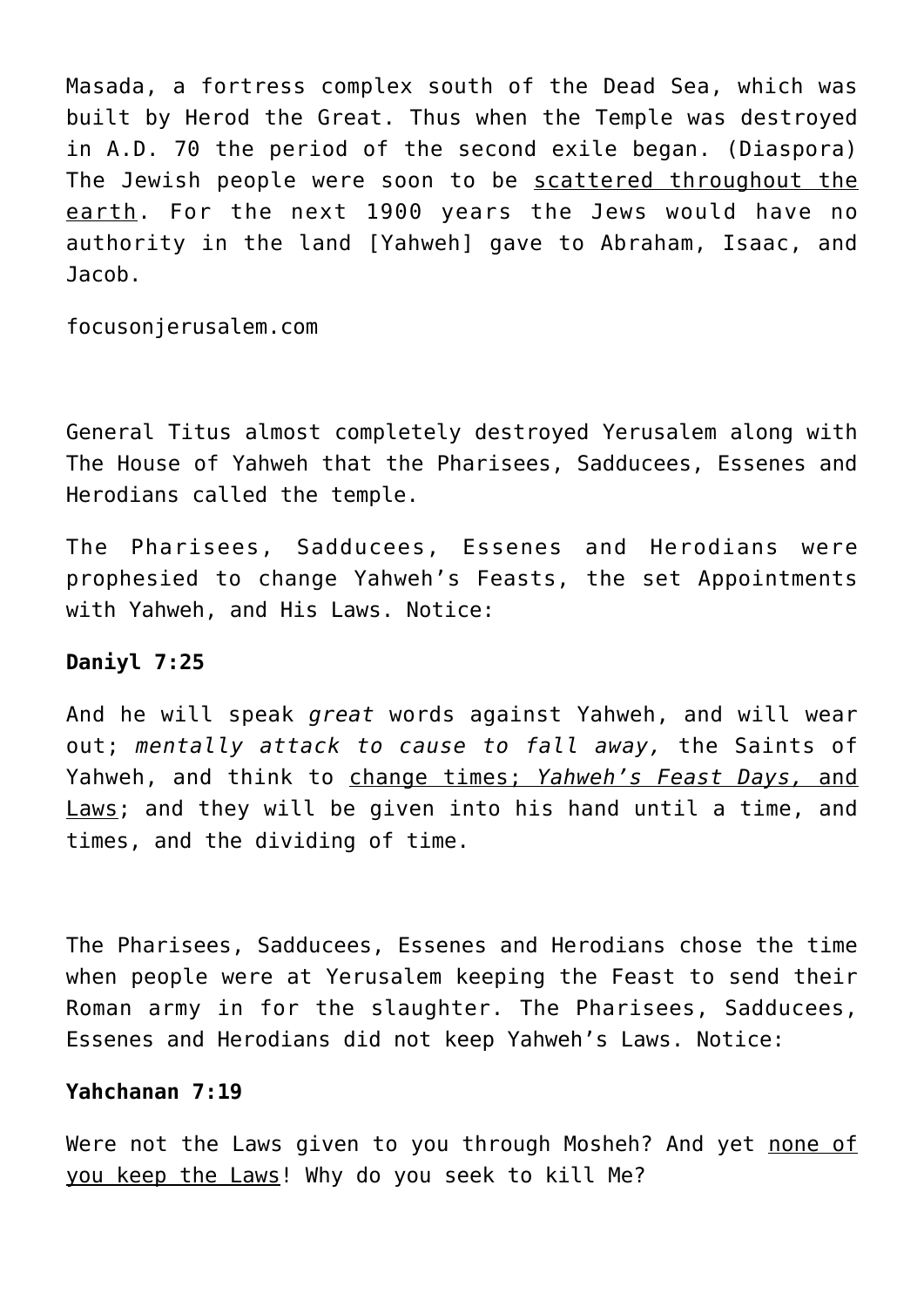They sought to kill Yahshua because He exposed the fact that they had rejected Yahweh and His Laws, even at that time when they were trying to control the people who wanted to keep Yahweh's Laws.

# **Yahchanan 15:22-23**

22 If I had not come and spoken to them, they would not have *had their* sins *revealed; but* now they have no cloak, *covering for,* their sins.

23 He who hates Me, also hates My Father.

What is sin?

# **I Yahchanan 3:4, 7-8, 10**

4 Whoever commits sin, transgresses also the Laws; for sin is the transgression of the Laws.

7 Little children, let no man deceive you; he who practices Righteousness is Righteous, just as He is Righteous.

8 He who commits sin is of the devil, for the devil has sinned from the beginning. For this purpose the Son of Yahweh was manifested; that He might destroy the works of the devil.

10 In this the Children of Yahweh and the children of the devil are manifest. Whoever does not practice Righteousness is not of Yahweh, and he does not love his neighbor!

The Pharisees, Sadducees, Essenes and Herodians could not stop the people of Yerusalem and Israyl from keeping the Feasts and Sabbaths; so they moved their headquarters to Rome and sent their Roman army and destroyed the people, the city and the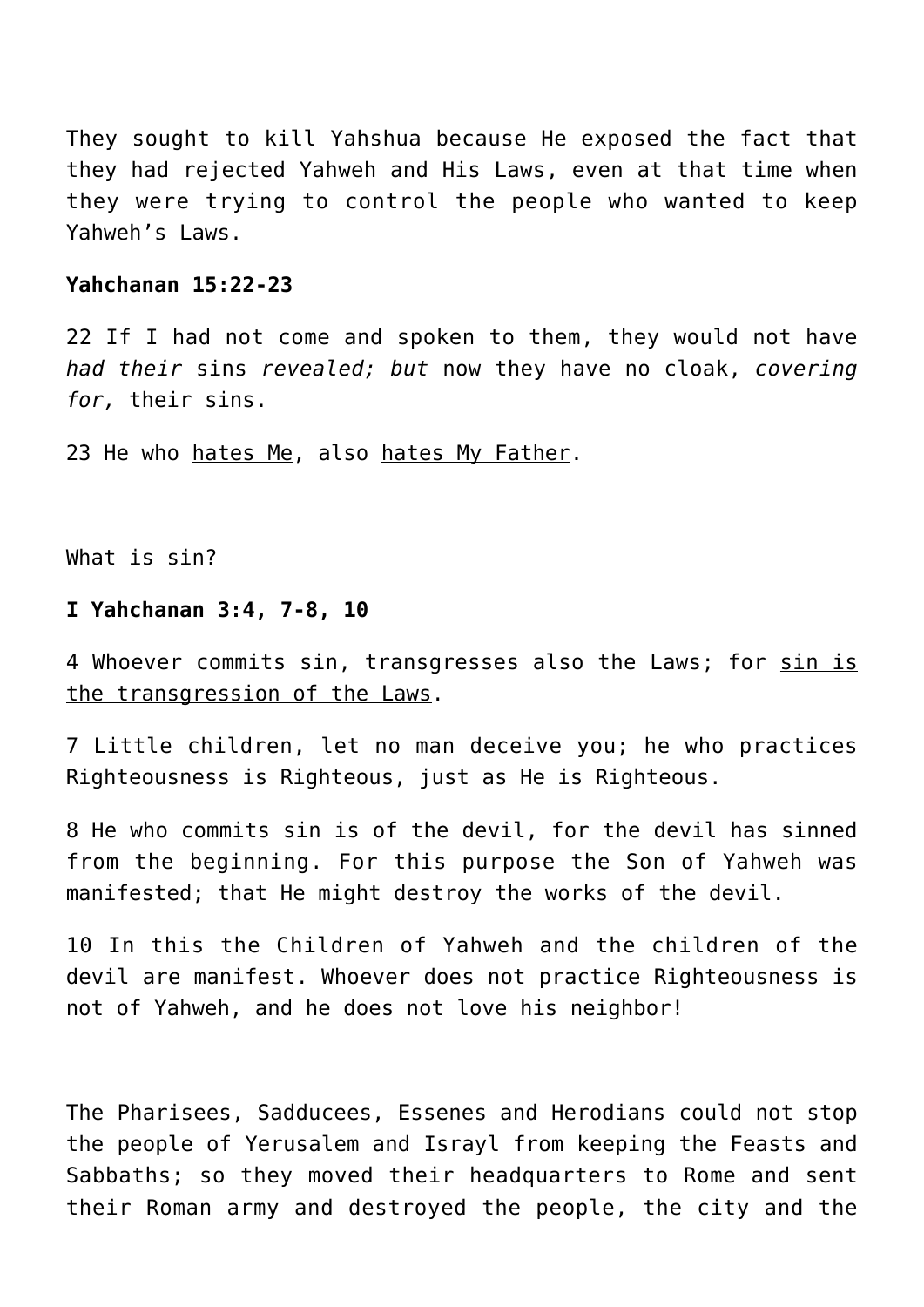temple. Not only did they destroy Yerusalem, they also used their Roman army to hunt down House of Yahweh members, the followers of Yahshua and the twelve Disciples, and bring them before the High Priest for sentencing.

By the time they destroyed The House of Yahweh in Yerusalem, the Pharisees, Sadducees, Essenes and Herodians had already built their luxurious headquarters on the seven hills of Rome. They had General Titus completely destroy the House of Yahweh buildings and move what was left of the wealth to Rome also. Notice again, the Pharisees, Sadducees, Essenes, and Herodians hated Yahshua, Yahweh, and the Laws of Yahweh.

## **Yahchanan 15:22-23**

22 If I had not come and spoken to them, they would not have *had their* sins *revealed; but* now they have no cloak, *covering for,* their sins.

23 He who hates Me, also hates My Father.

# **Why Hatred For The House of Yahweh?**

The One prophesied to live a sinless life and die for the sins of many was named in Scripture by the Inspired Prophets. He was named **Yahshua**, which means *Yahweh will save His People from their sins*. For complete details about His Name, type 'Yahshua' in the 'Yisrayl Hawkins Says' program and just hit 'enter', a search will be done for you. If you do not have the 'Yisrayl Hawkins Says' program, call, write or email us for complete information on the Names Yahweh and Yahshua.

Before the Pharisees, Sadducees, Essenes and Herodians called their religions by these names, they were known as Korahites and the Elders of Israyl.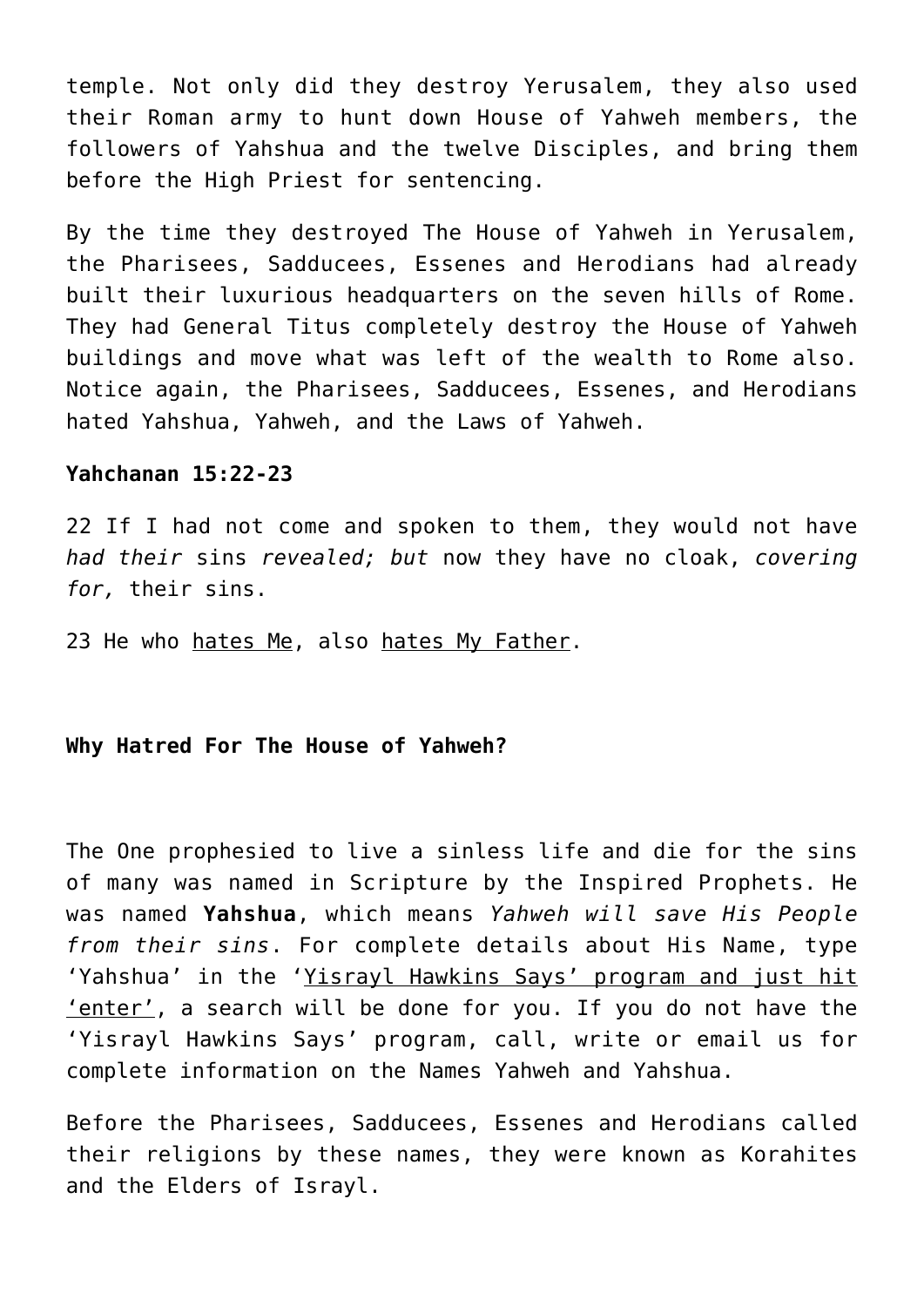## **Exodus 6:24**

And the sons of Korah *were* Assir, Elkanah, and Abiasaph. These are the clans of the Korahites.

## **Numbers 16:1-3**

1 Now Korah son of Izhar, the descendant of Kohath son of Levi, and certain descendants of Reuben; Dathan and Abiram the sons of Eliab, and On the son of Peleth, used, and won *men,*

2 And they rose up against Mosheh. With them were 250 leaders of the congregation of the children of Israyl, representatives of the congregation, men of renown.

3 They gathered together to oppose Mosheh and Aaron, and said to them; You have gone too far! The whole congregation is Holy, every one of them, and Yahweh is with them. Why then do you exalt yourselves and set yourselves above Yahweh's assembly?

The event in **Numbers 16** took place around 1790 BCE. Korah was the son of Izhar, the brother of Amram, the father of Mosheh and Aaron. Korah was cousin to these leaders of Israyl.

#### **Exodus 6:21**

The sons of Izhar *were* Korah, Nepheg, and Zichri.

The rebellious system that Korah followed was the same system that Cain followed.

#### **Yahdah (Jude) 1:10-19**

10 But these speak evil of those things which they do not understand; but what they know naturally; *instinctively,* like brute beasts, In those things they corrupt themselves.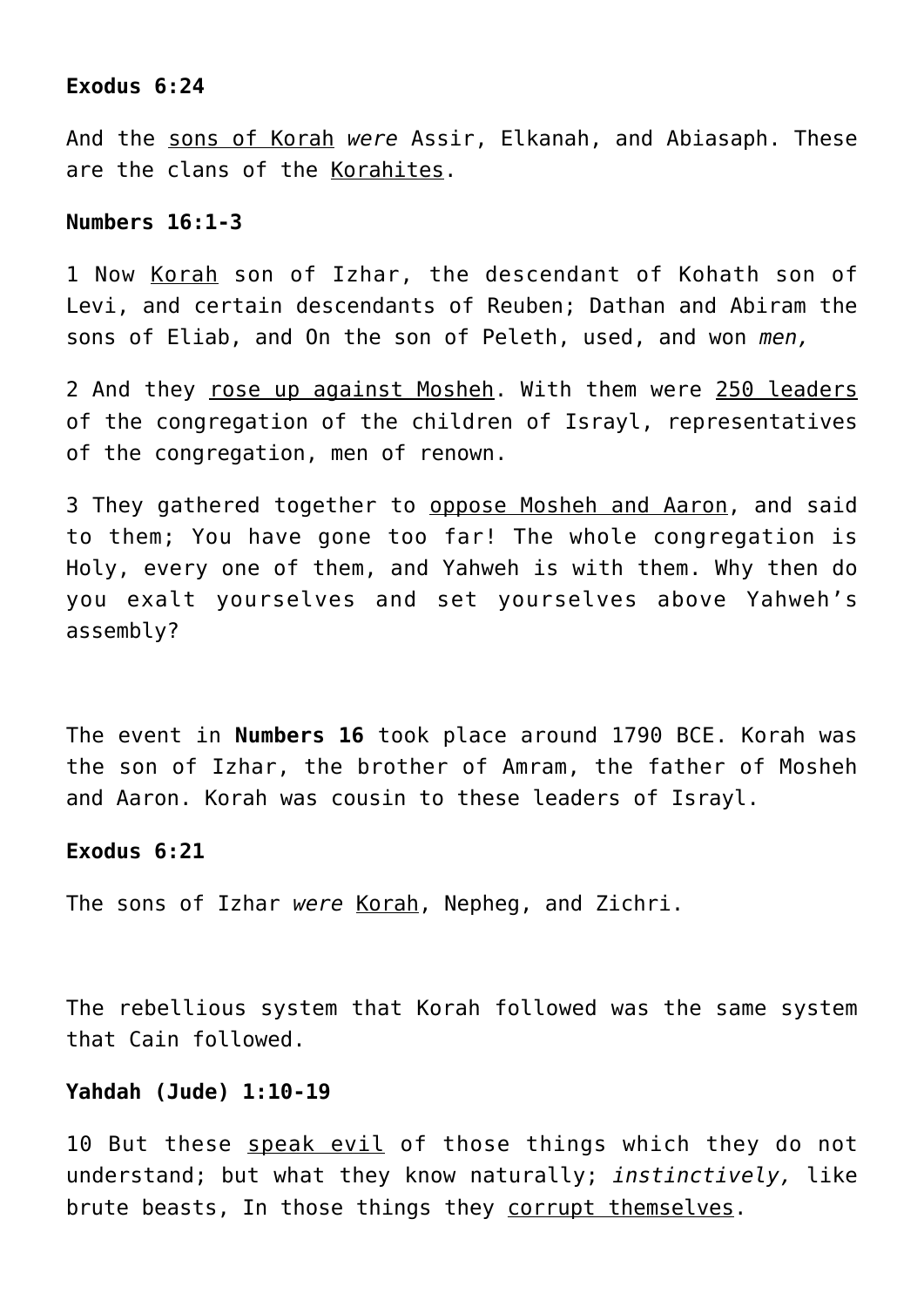11 Woe to them! For they have gone in the way of Cain, have run greedily in the error of Balaam for reward, and have perished in the rebellion of Korah!

12 These are spots in your Feasts of Love; *Feasts of Yahweh,* when they feast with you without fear, serving only themselves; they are clouds without water, driven about by winds; autumn trees without fruit, twice dead, pulled up by the roots;

13 Raging waves of the sea, foaming up their own shame; wandering stars to whom is reserved the blackness of darkness forever.

14 Now Enoch, the seventh from Adam, also prophesied about these men, saying: Behold, Yahweh comes with tens of thousands of His saints,

15 To execute judgment on all, to convict all those who are unholy among them for all their unholy deeds, which they have committed in unholiness, and for all the harsh words unholy sinners have spoken against Him.

16 These are murmurers; *grumblers,* complainers; *faultfinders,* walking after their own lusts; and their mouths boast great swelling *words of admiration,* flattering other *men's pride* for their own advantage.

17 But, beloved, you remember the words which were spoken before by the Apostles of our Redeemer, Yahshua Messiah:

18 For they said to you that there would be scoffers in the last time, who would walk according to their own unholy lusts.

19 These are the ones who separate themselves; *leaving The House of Yahweh,* sensual; *bestial nature, natural, carnal,* not having the Spirit.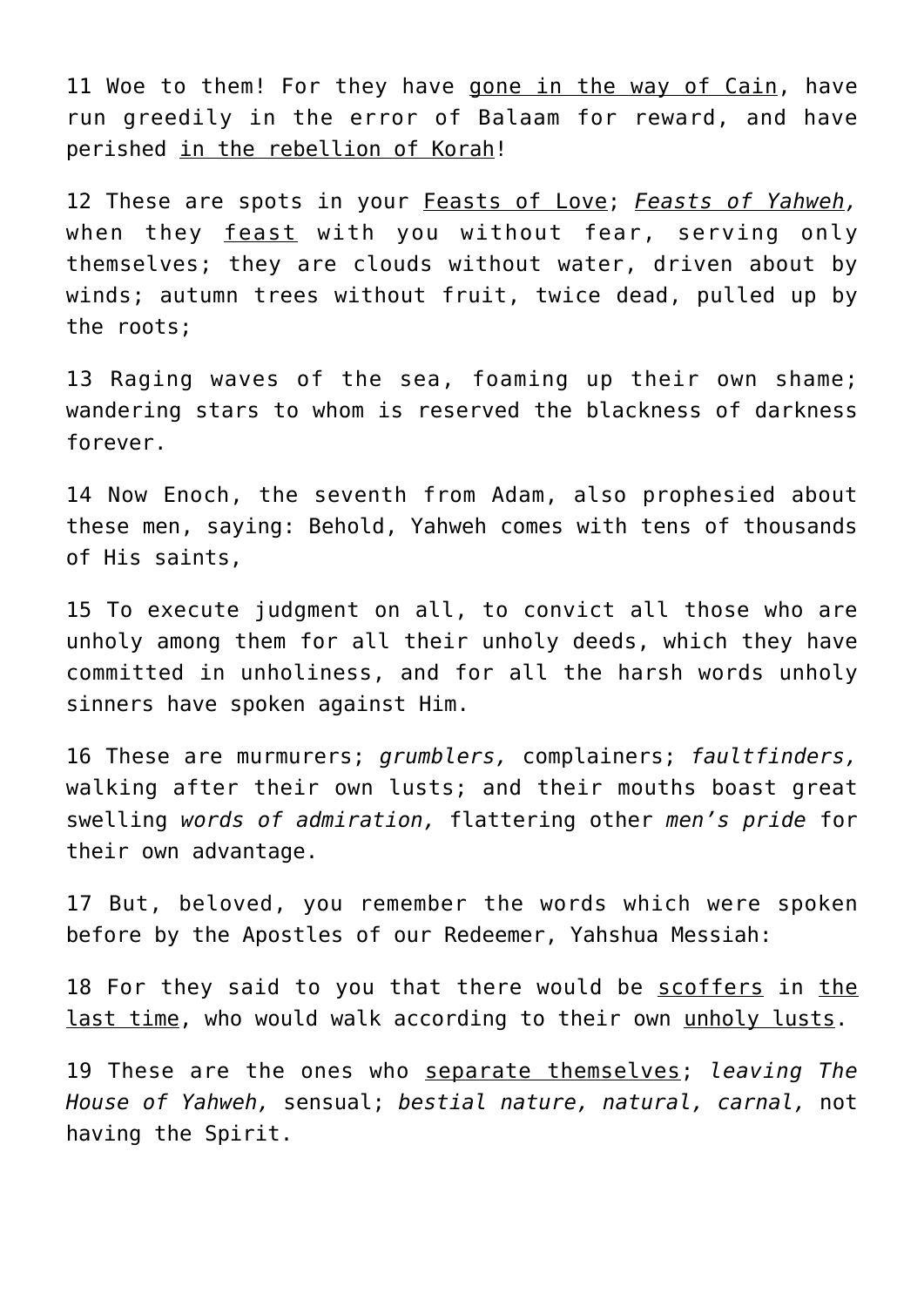In **verse 11**, Cain and Korah are both shown as being rebellious to Yahweh's Laws. This same rebellious system started with Babylon and the seven hilled city in Rome. Compare:

# **Genesis 10:7-10**

7 The sons of Cush *were* Seba, Havilah, Sabtah, Raamah, and Sabtechah; and the sons of Raamah were Sheba and Dedan.

8 Cush fathered Nimrod; he began to be a mighty one on the earth.

9 He was a tyrant who deceived, who turned against Yahweh; therefore it is said: Like Nimrod the tyrant who deceived, who turned against Yahweh.

10 And the beginning of his kingdom was Babel, Erech, Accad, and all of them in the land of Shinar; *that is, Babylon.*

**Nimrod** means *he rebelled*. Nimrod was not a son of Cush, as assumed. Notice, the sons of Cush are listed in:

#### **Genesis 10:7**

The sons of Cush *were* Seba, Havilah, Sabtah, Raamah, and Sabtechah; and the sons of Raamah were Sheba and Dedan.

The Scriptures say Cush fathered Nimrod. This means that Cush fathered rebellion, which spread rapidly throughout that kingdom under tyranny and deception (**verse 9**). This same rebellion prevailed in:

#### **Numbers 16:1-3**

1 Now Korah son of Izhar, the descendant of Kohath son of Levi, and certain descendants of Reuben; Dathan and Abiram the sons of Eliab, and On the son of Peleth, used, and won *men,*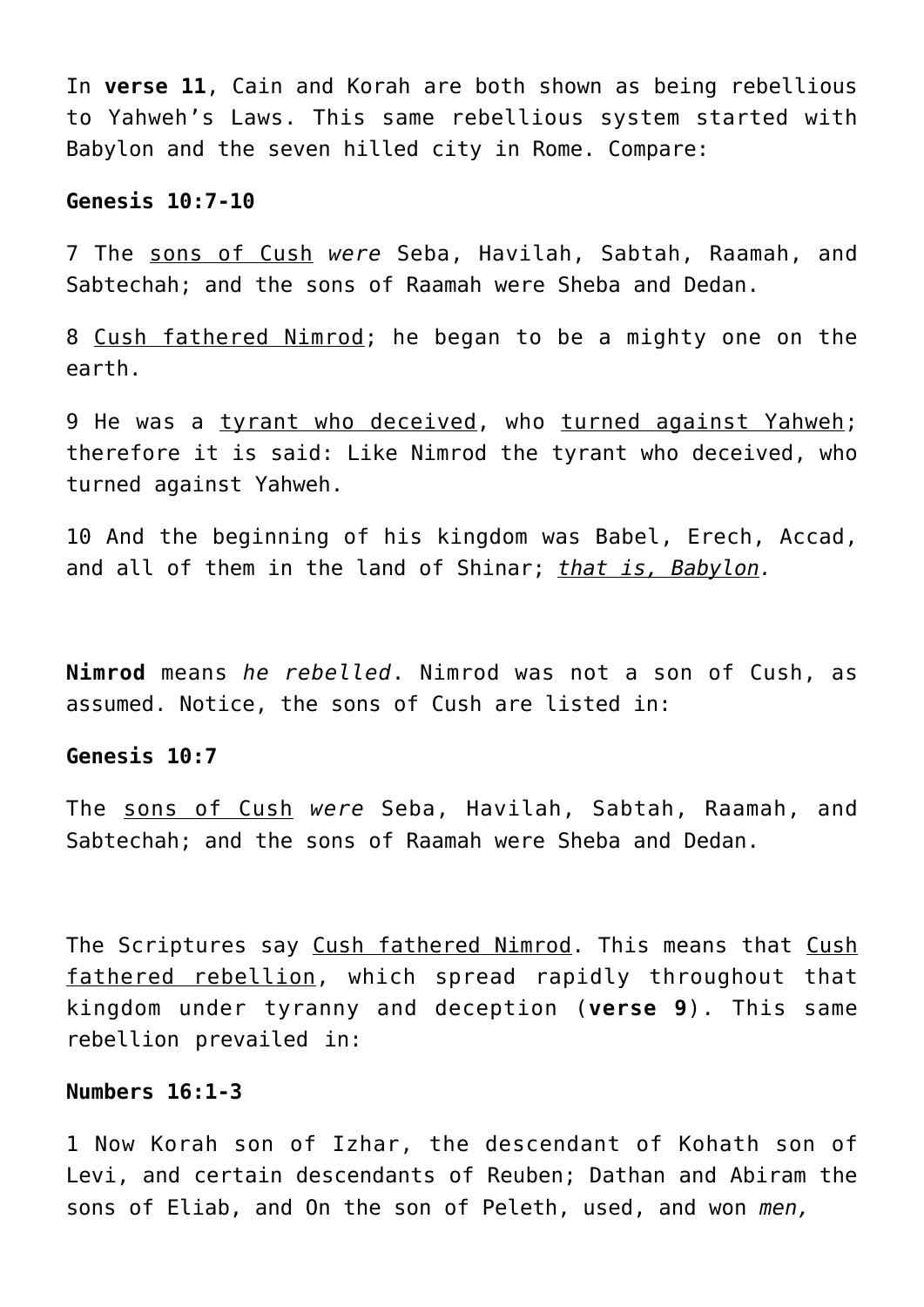2 And they rose up against Mosheh. With them were 250 leaders of the congregation of the children of Israyl, representatives of the congregation, men of renown.

3 They gathered together to oppose Mosheh and Aaron, and said to them; You have gone too far! The whole congregation is Holy, every one of them, and Yahweh is with them. Why then do you exalt yourselves and set yourselves above Yahweh's assembly?

The same system of rebellion rose up against Yahweh's Prophet Samuyl.

# **I Samuyl 8:4-9**

4 Then all the elders of Israyl gathered together and approached Samuyl when he was at Ramah,

5 Saying to him; You are old, and your sons do not walk in your ways. Appoint us a king to judge us; just like all the *other* nations.

6 But these things displeased Samuyl, *especially* when they said; Give us a king to judge us. Then Samuyl prayed to Yahweh.

7 Yahweh answered Samuyl, and said: Listen to all the words the people speak to you, for they have not rejected you; they have rejected Me, that I should not reign over them.

8 Just as they have done to Me from the day I brought them out of Egypt, to this very day, they are now doing to you-they are forsaking Me in order to serve God(s); *elohim!*

9 So, listen to them. However, solemnly forewarn them and let them know how the king who will reign over them will behave toward them.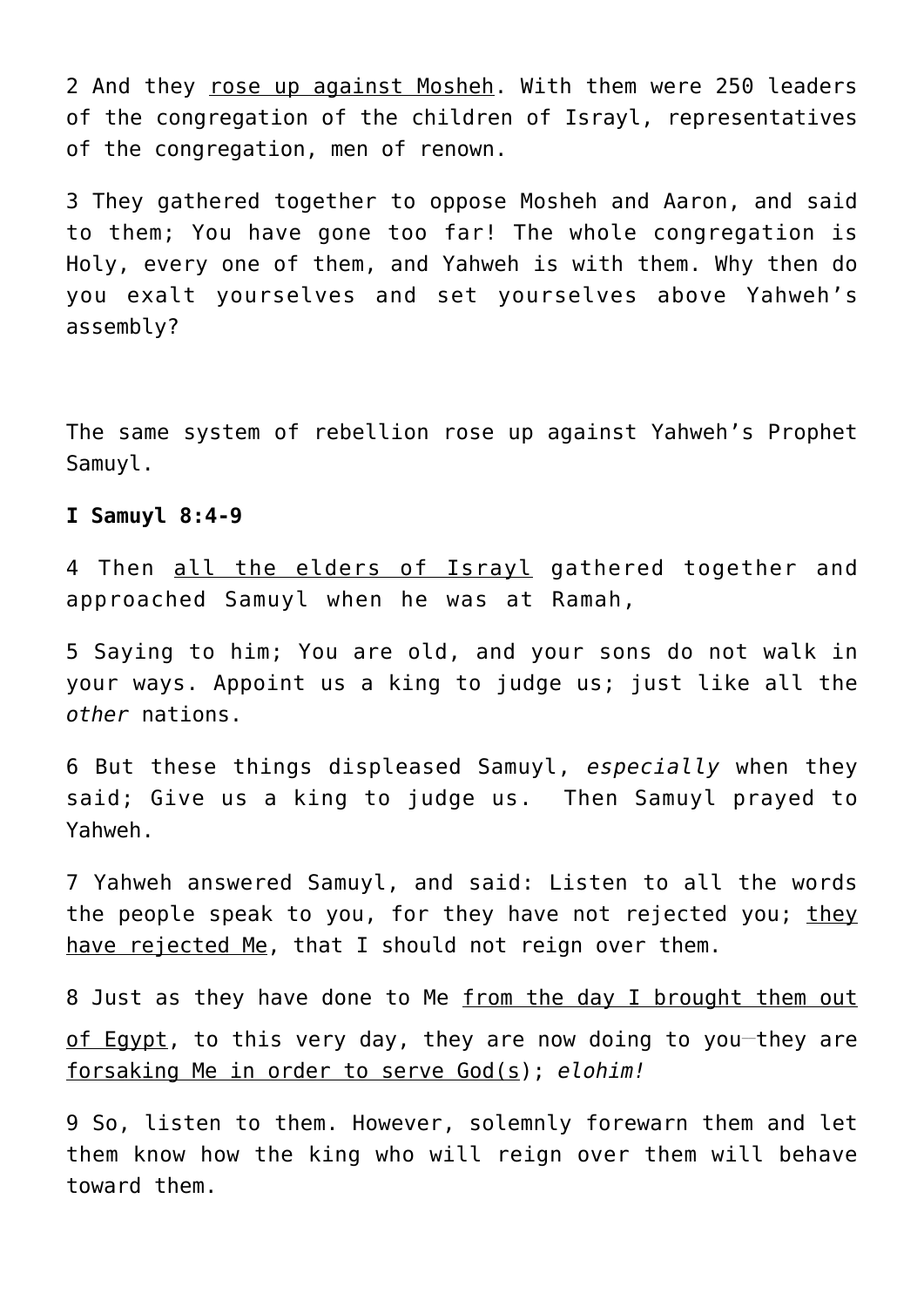Notice **verse 7**: serve Gods of Egypt. The 'authorized' *King James Version* falsely rendered the Hebrew word **acher** as *other*. As if Yahweh was just another God. Yahweh never identified Himself as a God. The Hebrew word **acher** used in **I Samuyl 8:8** means properly *hinder*. This is according to the Hebrew dictionary in *Strong's Concordance.*

312. יותר 'achêr, akh-air'; from 309; prop.<br>  $\frac{hinder}{t}$ ; gen. next, other, etc.:-(an.) other (man), following, next, strange.

The God worship shown in **I Samuyl 8** is also shown in:

# **Genesis 3:1-5**

1 Now the serpent was more subtle *and* crafty than any beast of the field which Yahweh had made. And she said to the woman; Has Yahweh indeed said: You shall not eat of every tree of the garden?

2 And the woman said to the serpent; We may eat the fruit of the trees of the garden;

3 But of the fruit of the tree which *is* in the midst of the garden, Yahweh has said: You shall not eat it, nor shall you touch it, or you will die.

4 And the serpent said to the woman; You will not surely die.

5 For He knows that in the day you eat of it, your eyes will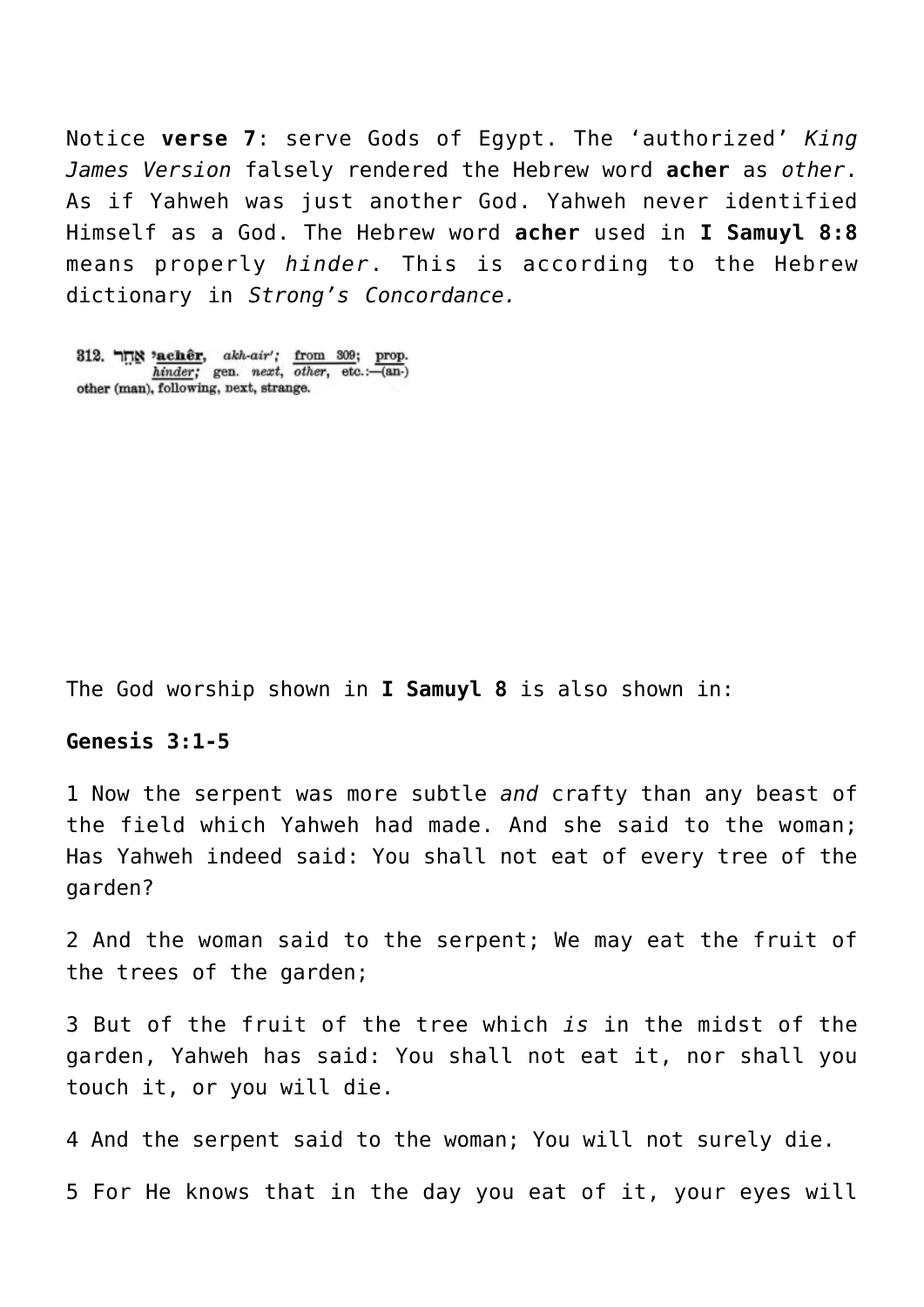be opened, and you will be as Gods (elohim), knowing Righteousness and evil.

Did you notice in **verse 5**, evil like the Gods. The word **Catholic** means *universal*, meaning they worship all Gods. The same as in Egypt today, where their religion is named Catholic Coptic. This shows the Catholics of Rome and the Catholic Coptics are the same God worshippers. The Gods, then and now, bring forth evil. That's why we have today what was seen in Cain and Korah.

# **Genesis 4:14**

Surely You have driven me out this day from the face of the ground; I shall not be seen by Your Face. I shall be a fugitive and a vagabond on the earth, for there shall be continual war, vengeance, and retaliation.

All the world has gone the way of Cain, Korah and the Nimrod system.

#### **Yahdah 1:10-11**

10 But these speak evil of those things which they do not understand; but what they know naturally; *instinctively,* like brute beasts, In those things they corrupt themselves.

11 Woe to them! For they have gone in the way of Cain, have run greedily in the error of Balaam for reward, and have perished in the rebellion of Korah!

To learn of the Nimrod system that is followed by the Roman Catholic Church and their forefathers as far back as Egypt, just type Nimrod into the 'Yisrayl Hawkins Says' program.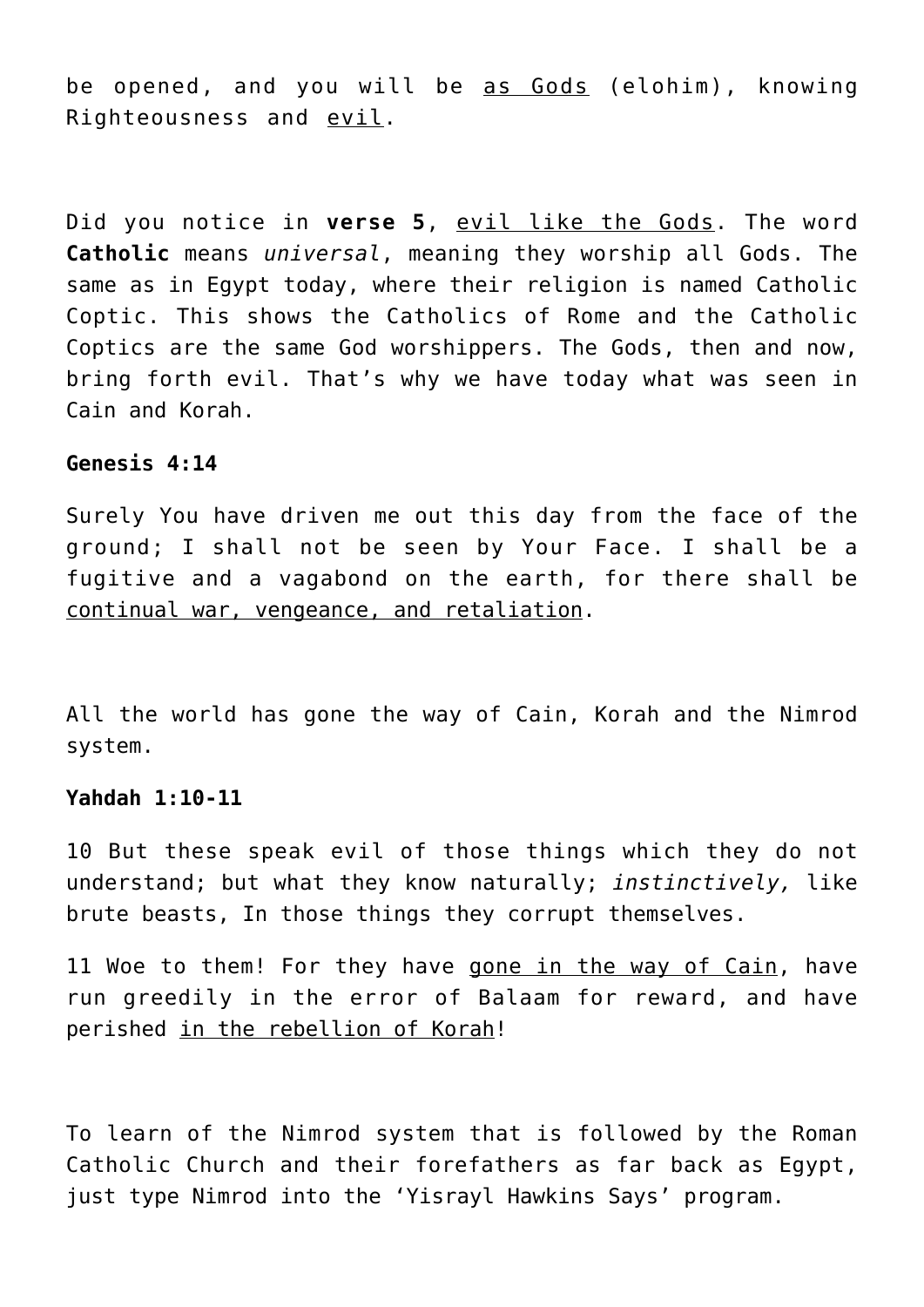This same system, calling themselves Pharisees, Sadducees, Essenes and Herodians, used the roving army, owned by the Herodians to pollute The House of Yahweh, called the Sanctuary of Strength by Yahweh's Prophet Daniyl.

## **Daniyl 11:31**

And the army will stand on his part, and they will pollute the Sanctuary of Strength, and will take away the daily*,* and they will place the Lord of heaven.

# **Sanctuary of Strength?**

People are leaving the house of worship because there is no Righteous strength in them. What is meant by Sanctuary of Strength? Notice, this is explained in *The Book of Yahweh* by Yahweh's Prophet Malakyah. *The Book of Yahweh*?

#### **Isayah 34:16**

Search out The Book Of Yahweh, and read. Not one of these will be neglected. For it is written: Yahweh is their Shepherd; they shall not want; for His Mouth has commanded it, and His Spirit has gathered them.

# **Sanctuary of Strength**

#### **Malakyah 4:1-6**

1 For, behold, the day comes that will burn like an oven; and all the proud, yes, and <sup>b</sup>all who do wickedly, will be stubble**—**the day that comes will burn them up, says Yahweh our Father; and it will leave them neither root nor branch.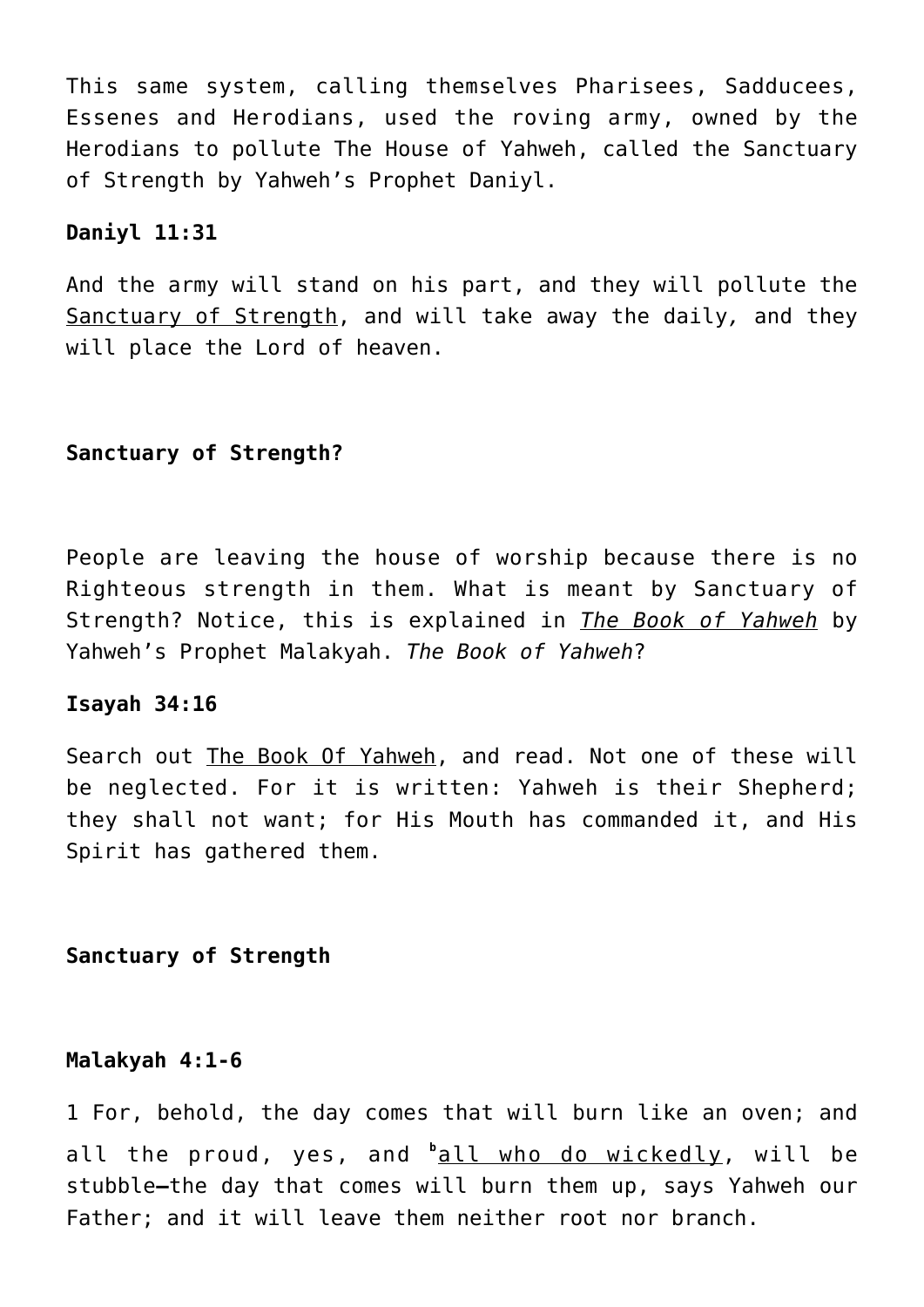2 But for you who **<sup>c</sup>** reverence My Name, the light of **d** Righteousness will arise with healing in its wings; and you will go out, leaping like calves *released* from the stall.

3 And the Word of Yahweh was given to be saying: the **<sup>e</sup>** wicked will be trodden down; for they will be ashes under the soles of your feet in the day that this will be done.

4 Remember the **<sup>f</sup>** Law of Mosheh My Servant, which I commanded through him in Horeb for all Israyl, *with* the **<sup>f</sup>** Statutes and **f** Judgments.

5 Behold, I will send **<sup>1</sup>** *Yliyah:* the **<sup>f</sup>** Law and the **<sup>g</sup>** Prophets, *which is* The Strength of Yahweh, before the coming of the Great and Wonderful Day of Yahweh

6 And **<sup>h</sup>** it will turn the hearts of the **<sup>i</sup>** fathers to the **<sup>j</sup>** children, and the hearts of the <sup>j</sup>children to their fathers; before it comes to pass that the earth is struck with a curse.

Pay close attention to the footnotes for **Malakyah 4:1-6.**

**Verse 1: b.** wickedly; all Lawbreakers.

## **Psalm 110:6**

He will execute Judgment among the nations, *and through* baptism He will separate the clean from the unclean of the multitudes of the nations of the whole earth.

**Verse 2: c.** You reverence Yahweh by keeping His Laws.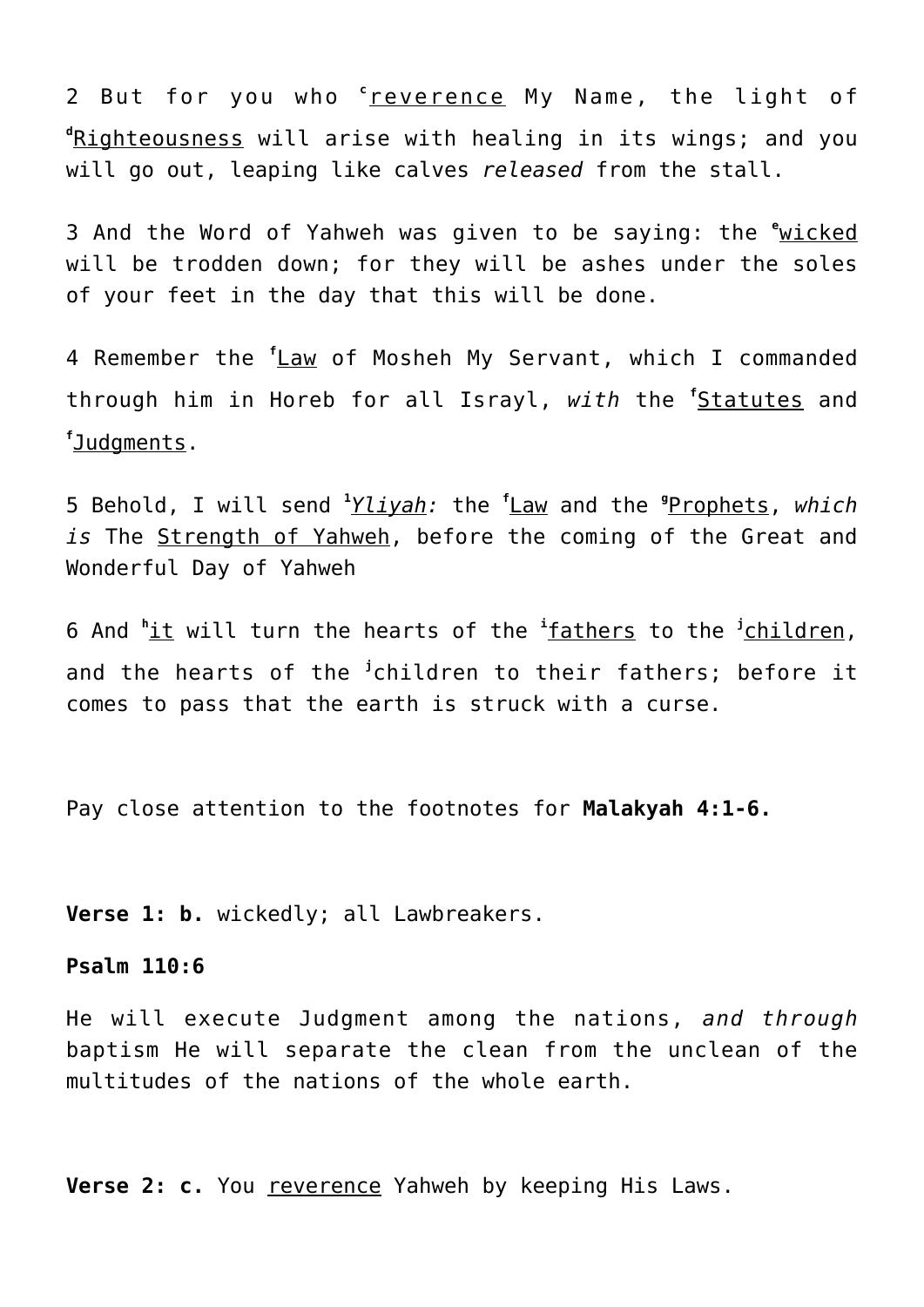#### **Deuteronomy 6:2**

So that you may reverence Yahweh your Father by keeping all His Statutes and His Laws, which I command you, your son, and your son's son all the days of your life; and so that your days may be prolonged.

#### **Verse 2: d.** The opposite of sin.

#### **I Yahchanan 3:4, 7-8, 10**

4 Whoever commits sin, transgresses also the Laws; for sin is the transgression of the Laws.

7 Little children, let no man deceive you; he who practices Righteousness is Righteous, just as He is Righteous.

8 He who commits sin is of the devil, for the devil has sinned from the beginning. For this purpose the Son of Yahweh was manifested; that He might destroy the works of the devil.

10 In this the Children of Yahweh and the children of the devil are manifest. Whoever does not practice Righteousness is not of Yahweh, and he does not love his neighbor!

#### **Deuteronomy 6:25**

And it will be our Righteousness if we observe to do all of these Laws before Yahweh our Father, as He has commanded us.

## **Yechetzqyah 18:20-22**

20 The soul that sins, it will die. The son will not bear the iniquity of the father, nor will the father bear the iniquity of the son. The Righteousness of the Righteous will be upon himself, and the wickedness of the wicked will be upon himself.

21 But if the wicked will turn from all his sins that he has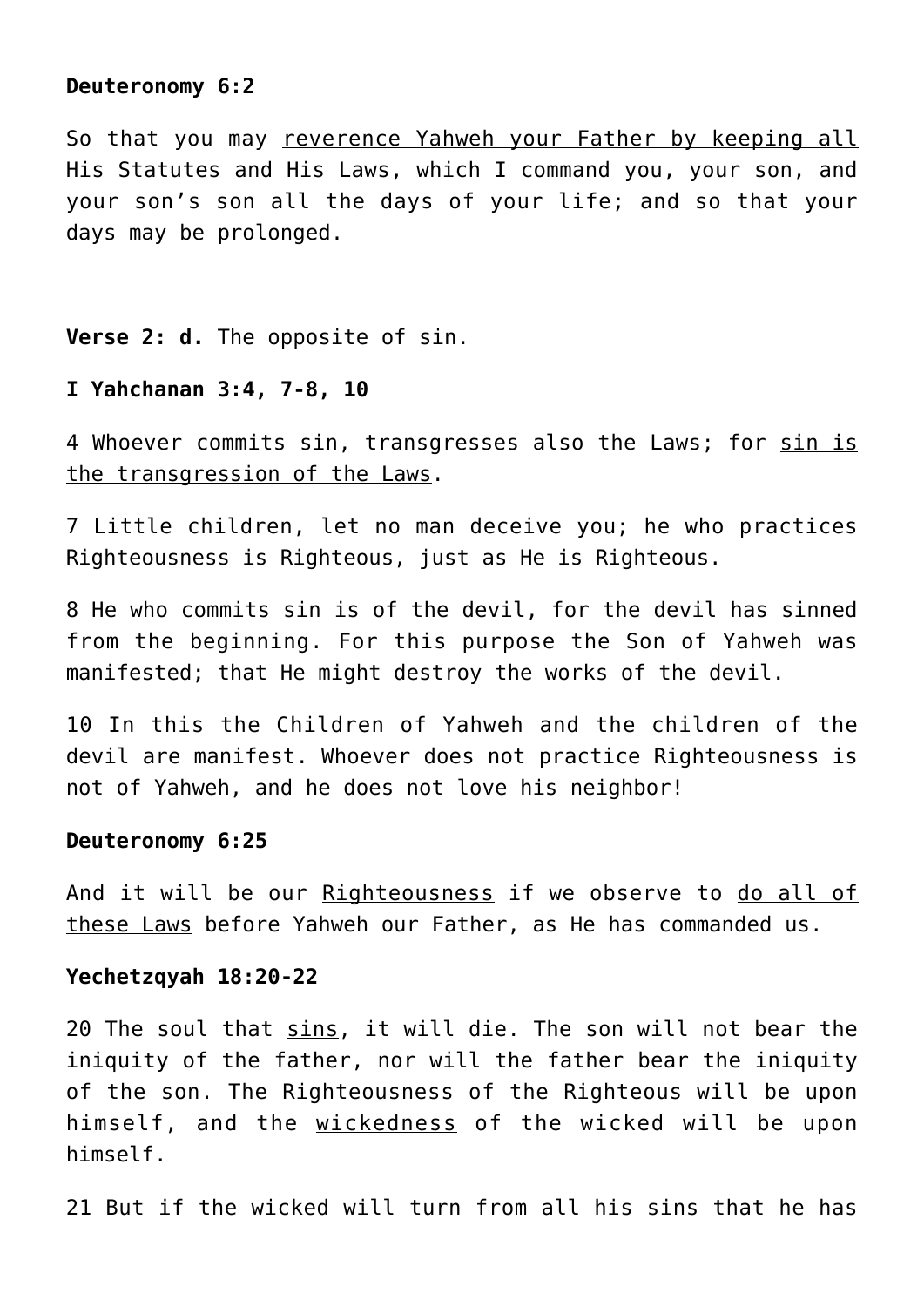committed, and keep all My Statutes, and do that which is Lawful and right, *then* he will surely live; he will not die.

22 And his transgressions that he has committed will not be mentioned against him; in his Righteousness that he has done, he will live.

**Verse 3: e.** Sin. **Yechetzqyah 18:20** is proof that wickedness is sin—the breaking of Yahweh's Laws.

# **I Yahchanan 3:4**

Whoever commits sin, transgresses also the Laws; for sin is the transgression of the Laws.

**Verses 4-5: f.**

#### **Deuteronomy 6:1**

Now these are the Laws, the Statutes, and the Judgments which Yahweh your Father has commanded me to teach you: so that you may observe them in the land you are crossing over to possess.

**Verse 5: g.** Hebrew **nabiim***.* Word #5030, Hebrew Dictionary, *Strong's Exhaustive Concordance,* shows this word means *prophets*.

#### **Mattithyah 24:14**

And this joyous Message of the Kingdom of Yahweh shall be preached in all the world *from* The House of Yahweh *at* Abel by the Witness Yisrayl; for Yahweh will be with him. *He will preach this Message* to all nations; and then The End will come.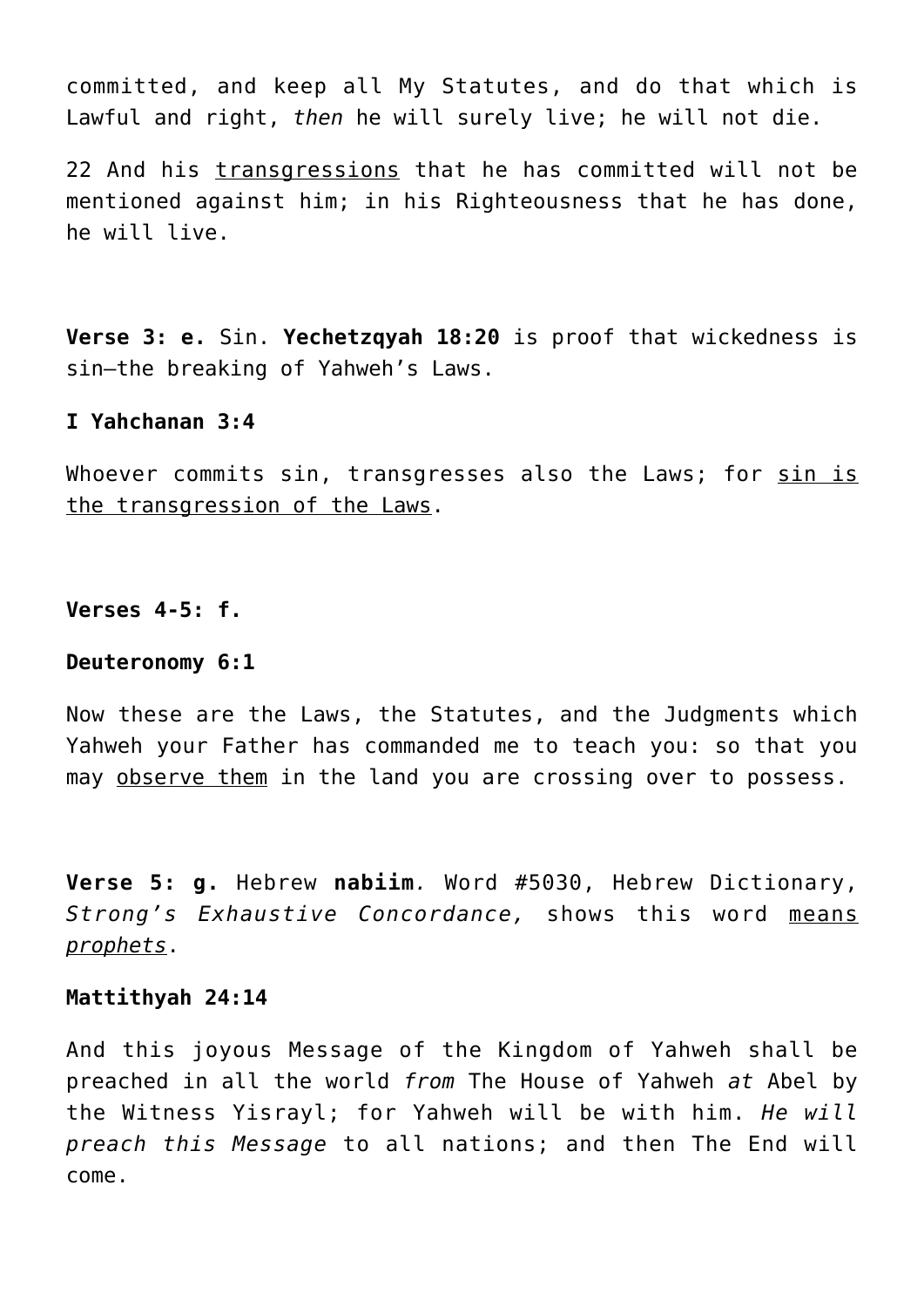# **Malakyah 4:5**

Behold, I will send **<sup>1</sup>** *Yliyah:* the **<sup>f</sup>** Law and the **<sup>g</sup>** Prophets, *which is* The Strength of Yahweh, before the coming of the Great and Wonderful Day of Yahweh

**1.** Because of the way in which **verse 5** was written, many people down through the centuries have erroneously believed that Malakyah was speaking about Yahweh's Servant and Prophet, whose name was Yliyah **(I Kings, Chapters 17-21**). The Hebrew word **Yliyah** means *the Strength of Yahweh.* Yahweh's Laws and the Prophets are the Righteous Strength of Yahweh, as shown in other Scriptures. Notice:

## **Romans 1:16**

For I am not ashamed of the Message, for it is the Strength of Yahweh unto Life Everlasting for everyone who believes: to the Yahdai first, and also to the Greek.

## **Proverbs 10:29**

The Way of Yahweh is Strength to the upright, but destruction will come upon the workers of iniquity.

Iniquity? Iniquity actually means working against Yahweh's Perfect Laws of Righteousness or doing away with Yahweh's Laws. The Savior, Yahshua Messiah, did not do away with Yahweh's Laws. Notice this:

# **Mattithyah 5:17-18**

17 Do not *even* think that I have come to destroy the Law or the Prophets; I have not come to destroy *them,* but to establish *them.*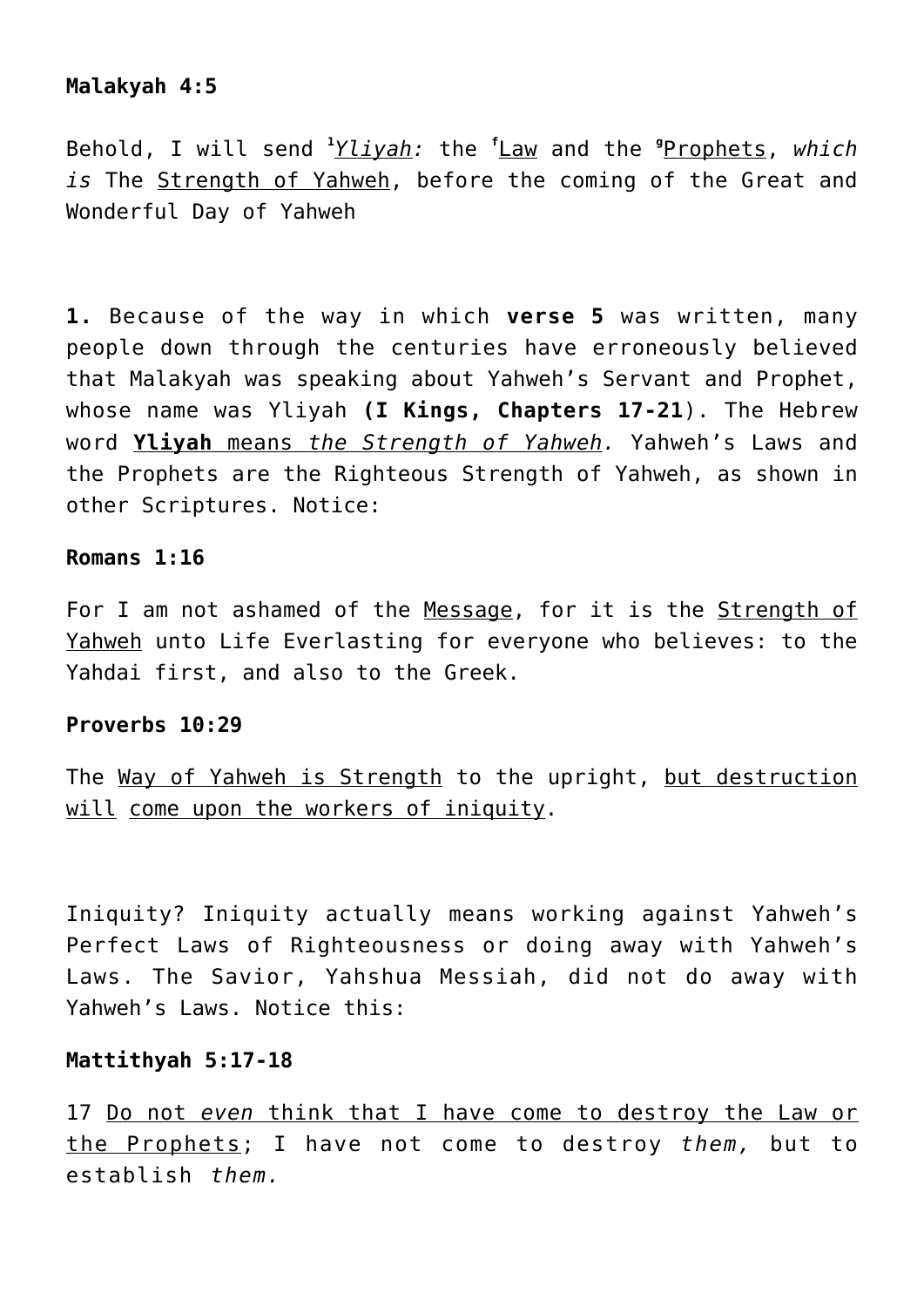18 For truly I say to you; Unless heaven and earth pass away, one yodh—the smallest of the letters—will in no way pass from the Law, until all things are perfected.

## **Mattithyah 19:17**

But He said to him: Why do you question Me about Righteousness? There is only One Who is the Standard of Perfection, and He is Yahweh; so if you would enter into Life, keep the Laws of Yahweh.

## **Revelation 22:12-14**

12 And behold, I come quickly, and My Reward *is* with Me, to give every man according as his work will be.

13 I am the First and the Last, the Beginning and the End.

14 Blessed *are* those who keep His Laws, that they may have right to the Tree of Life, and may enter in through the gates into the City.

Yahweh's Laws show His Righteousness and Ruling Authority; and all of His Prophets proclaimed His Laws.

Yahshua Messiah proclaimed the Laws and the Prophets to be the Yliyah (the Strength of Yahweh) which was to come, as He said in:

#### **Mattithyah 11:13-14**

13 For all the Prophets and the Laws prophesied until Yahchanan.

14 And if you are willing to accept it, this is the Strength of Yahweh; *Yliyah,* which was to come.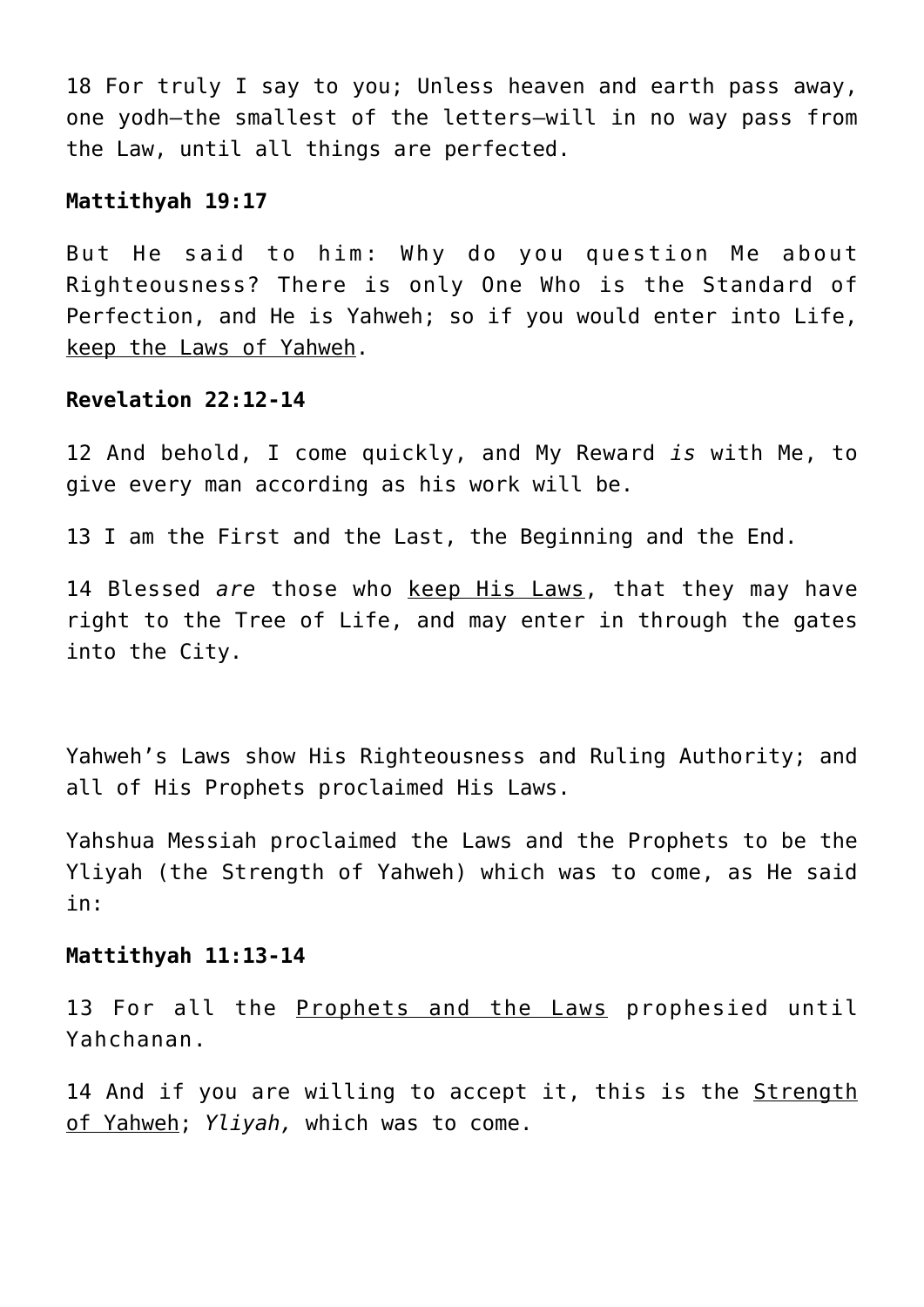The Prophet Malakyah was inspired to write that just before the Great Day of Yahweh would come, Yahweh would establish a Work to bring one last Warning to this world. This Work of Yahweh is to proclaim Yahweh's Laws and Yahweh's Prophets, thereby turning the remnant of sons and fathers to Yahweh before The End comes.

# **Mattithyah 24:14**

And this joyous Message of the Kingdom of Yahweh shall be preached in all the world from The House of Yahweh at Abel by the Witness Yisrayl; for Yahweh will be with him. He will preach this Message to all nations; and then The End will come.

# **Yahchanan Mark 13:10**

But the Message must first be published throughout all nations.

Notice:

# **Mattithyah 11:12**

And from the days of the Prophets until now, the Work of Yahweh at The House of Yahweh has suffered from violence, for violent men take them by force.

Remember:

# **Daniyl 11:31**

And the army will stand on his part, and they will pollute the sanctuary of strength, and will take away the daily*,* and they will place the Lord of heaven.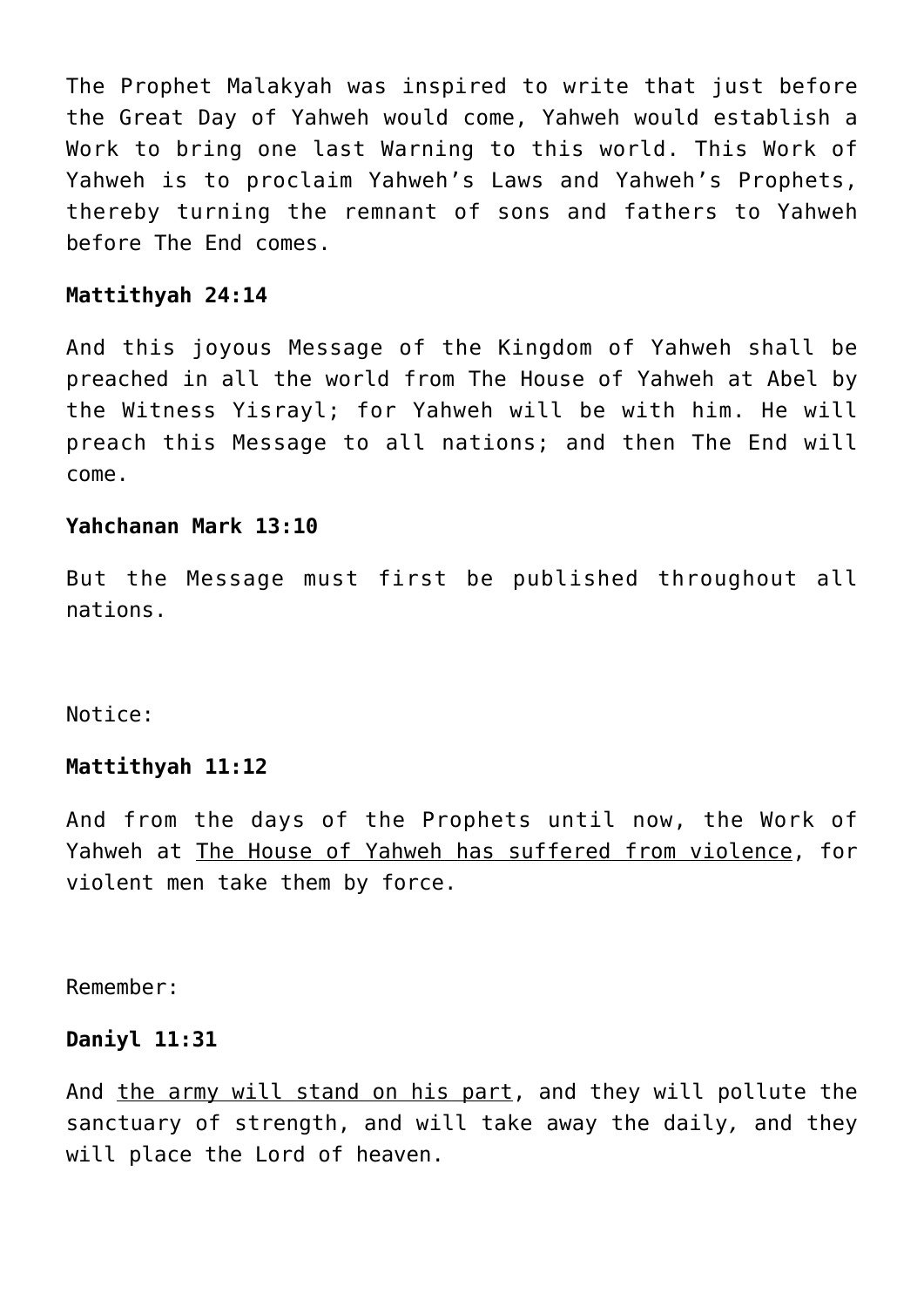The army? Yes! The chief priest of the Pharisees, Sadducees, Essenes, and Herodians owned and ruled the roving army that they themselves built.

The Pharisees, Sadducees, Essenes, and Herodians did not keep Yahweh's Laws of Strength. They were required, by the same Laws given by Mosheh, to read and teach the Laws of Yahweh. This was the daily oblation given by the mouth of the Priest to those who came to hear the Laws at the feet of the Priest each and every day.

#### **Malakyah 2:7**

For the Priest's lips should keep knowledge, and they should seek the Laws at his mouth; for he *is* the messenger of Yahweh our Father.

The Laws were given to them but they loved darkness–sin, evil like the Gods–rather than the Righteousness, Peace, Joy and Love of Yahweh. They claim the Apostle Kepha, whose name they changed to Peter, was their first pope. Yet, they murdered him. But before he died, he wrote about them in:

#### **II Kepha 1:1-4**

1 Simon Kepha, a servant and Apostle of Yahshua Messiah, to those who have obtained the same precious Faith with us, through the Righteousness of *Yahweh our* Father, and our Savior, Yahshua Messiah:

2 Love and peace be multiplied to you through the full knowledge of Yahweh and of Yahshua our King,

3 As His Holy Power has granted to us all things that *pertain* to life and holiness, through the full knowledge of Him Who called us to glory and virtue:

4 Through which exceedingly great and precious promises have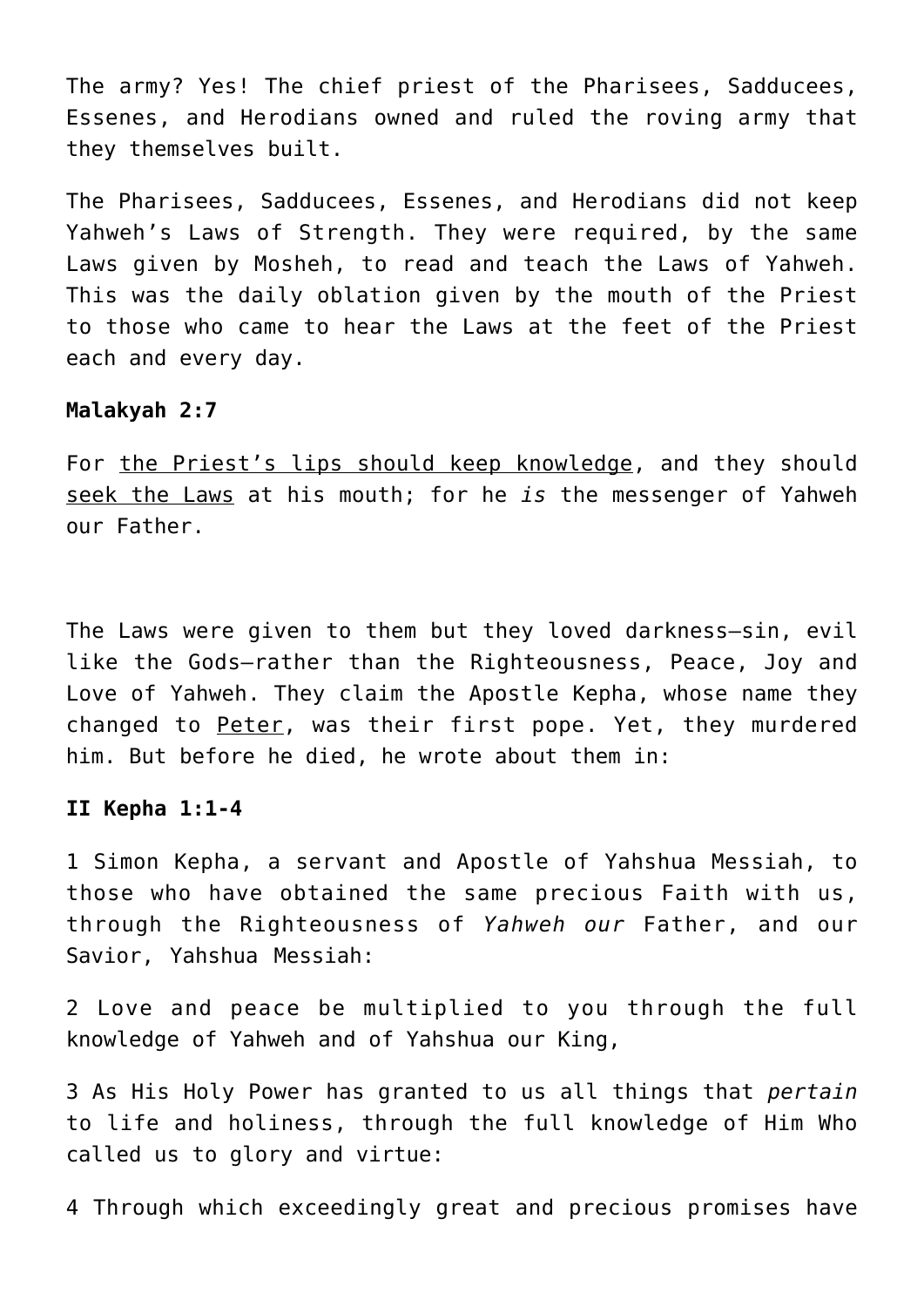been given to us by Him, in order that through these you may be partakers of that holy nature, and escape the corruption in the world, *which is* through lust.

#### **II Kepha 2:13-16**

13 And will receive the reward for unrighteousness, as those who count it pleasure to riot in the daytime. *They are* spots and blemishes, reveling in their own deceptions while they feast with you, *at Yahweh's Feasts of love.*

14 Having eyes full of adultery, and who cannot cease from sin, beguiling unstable souls. Having a mind expertly trained in covetous practices. Cursed children**\_\_**

15 Who have forsaken the right way, and have gone astray, following the way of Balaam *the son* of Beor, who loved the wages of unrighteousness;

16 But was rebuked for his iniquity; a dumb donkey speaking with a man's voice restrained the madness of the prophet.

#### **II Kepha 2:20-22**

20 Now if, after they have escaped the pollutions of the world through the knowledge of Yahweh and the Savior Yahshua Messiah, they are again entangled in them, and overcome *by them,* the latter end is worse with them than the beginning.

21 For it would have been better for them not to have known the way of Righteousness, than, after they have known *it,* to turn from the holy Laws delivered to them.

22 There has befallen them the thing spoken of in the true proverb: A dog returns to his own vomit, and: A sow is washed, only to wallow again in the mire.

This daily teaching of the Laws of Yahweh turned many people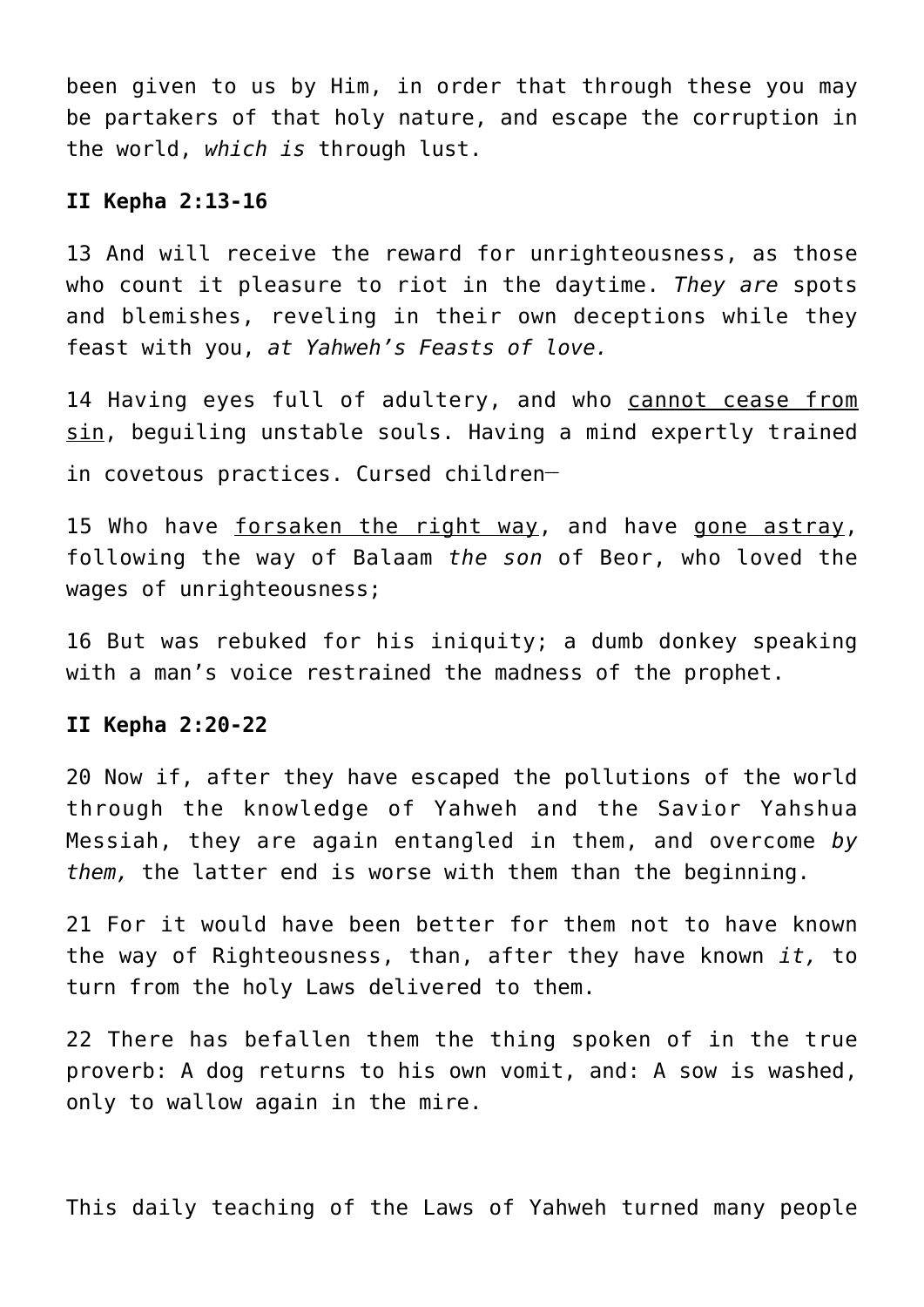away from their iniquity. Iniquity is ignoring Yahweh's Laws, changing Yahweh's Laws or causing others to practice breaking Yahweh's Laws; thereby, practicing sin. When the Righteousness of Yahweh, which is the Strength of Yahweh that turns the hearts and minds of mankind, is taught and practiced, it brings Peace. But the religions do not teach the Righteousness of Yahweh. Therefore, there is war and fighting all over the world at this time. They're being seen now by young and old.

They don't like what they see coming from their religions, I am told. So, they are leaving the Roman Catholic Church that sits on seven hills.

# **Revelation 17:1-5, 7, 9, 18**

1 And there came one of the seven malakim who had the seven bowls, and talked with me, saying to me: Come, I will show you the sentence of the great whore that sits upon many waters,

2 With whom the kings of the earth have committed fornication; *practiced idolatry: god worship (the worship of elohim),* and the inhabitants of the earth have been made drunk with the wine of her fornication.

3 So he carried me away in the Spirit into the *midst of* God worshipers (worshipers of Elohim); and I saw a woman sitting on a scarlet colored beast, full of names of blasphemy, having seven heads and ten horns.

4 And the woman was arrayed in purple and scarlet color, and decked with gold, and precious stones, and pearls, having a golden cup in her hand full of abominations and filthiness of her fornication.

5 And upon her head *was* a name written: Mystery Babylon the great, the mother of the harlots and of the abominations of the earth.

7 And the malak said to me: Why are you astonished? I will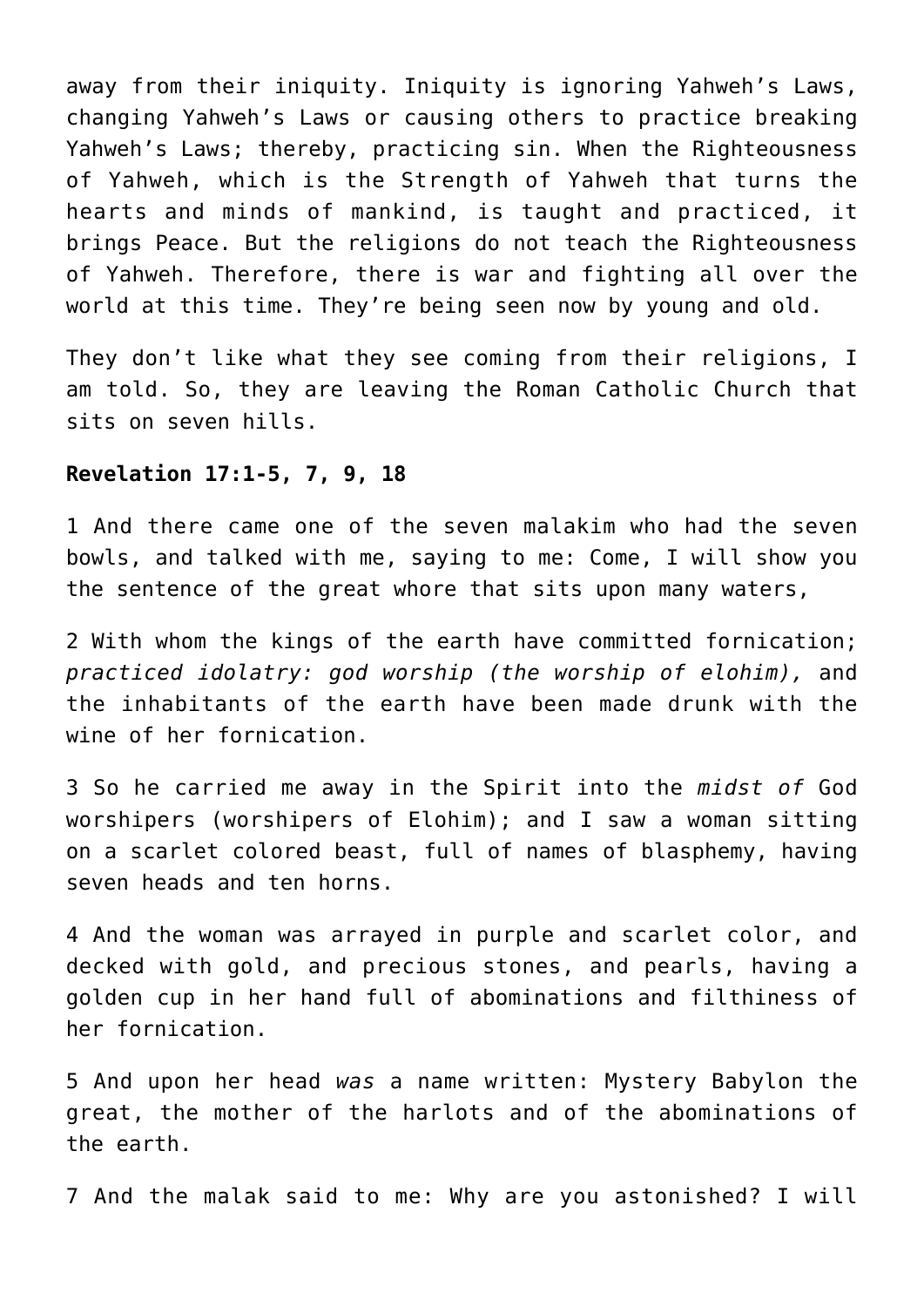tell you the mystery of the woman, and of the beast that carries her, which has the seven heads and ten horns.

9 And here is the mind which has wisdom: The seven heads are seven mountains on which the woman sits.

18 And the woman whom you saw, is that great city which reigns over the kings of the earth.

The religions are opposing Yahshua at this time, for He is High Priest over The House of Yahweh.

## **Hebrews 10:21**

And *having* a High Priest over The House of Yahweh.

# **List of ongoing armed conflicts**

#### **10,000 or more deaths in current or past year**

Conflicts in the following list have caused at least 10,000 direct violent deaths in current or past calendar year.

| Start of<br>conflict | Conflict                 | Continent | Location                     | Cumulative<br>fatalities | Fatalities in Fatalities<br>2014 | in 2015 |
|----------------------|--------------------------|-----------|------------------------------|--------------------------|----------------------------------|---------|
| 1978                 | War in<br>Afghanistan    | Asia      | Afghanistan                  | 1,240,000-2,000,000      | 14,277                           | 5,080   |
| 2009                 | Boko Haram<br>insurgency | Africa    | NigeriaCameroonNiger<br>Chad | 18,000                   | 10,849                           | 7,602   |
| 2011                 | Syrian<br>Civil War      | Asia      | Syria                        | 220,000                  | 76.021                           | 16,189  |
| 2011                 | Iraqi Civil<br>War       | Asia      | Iraq                         | 35,829-61,829            | 21,000-47,000                    | 6,022   |

# **1,000–9,999 deaths in current or past year**

Conflicts in the following list have caused at least 1,000 and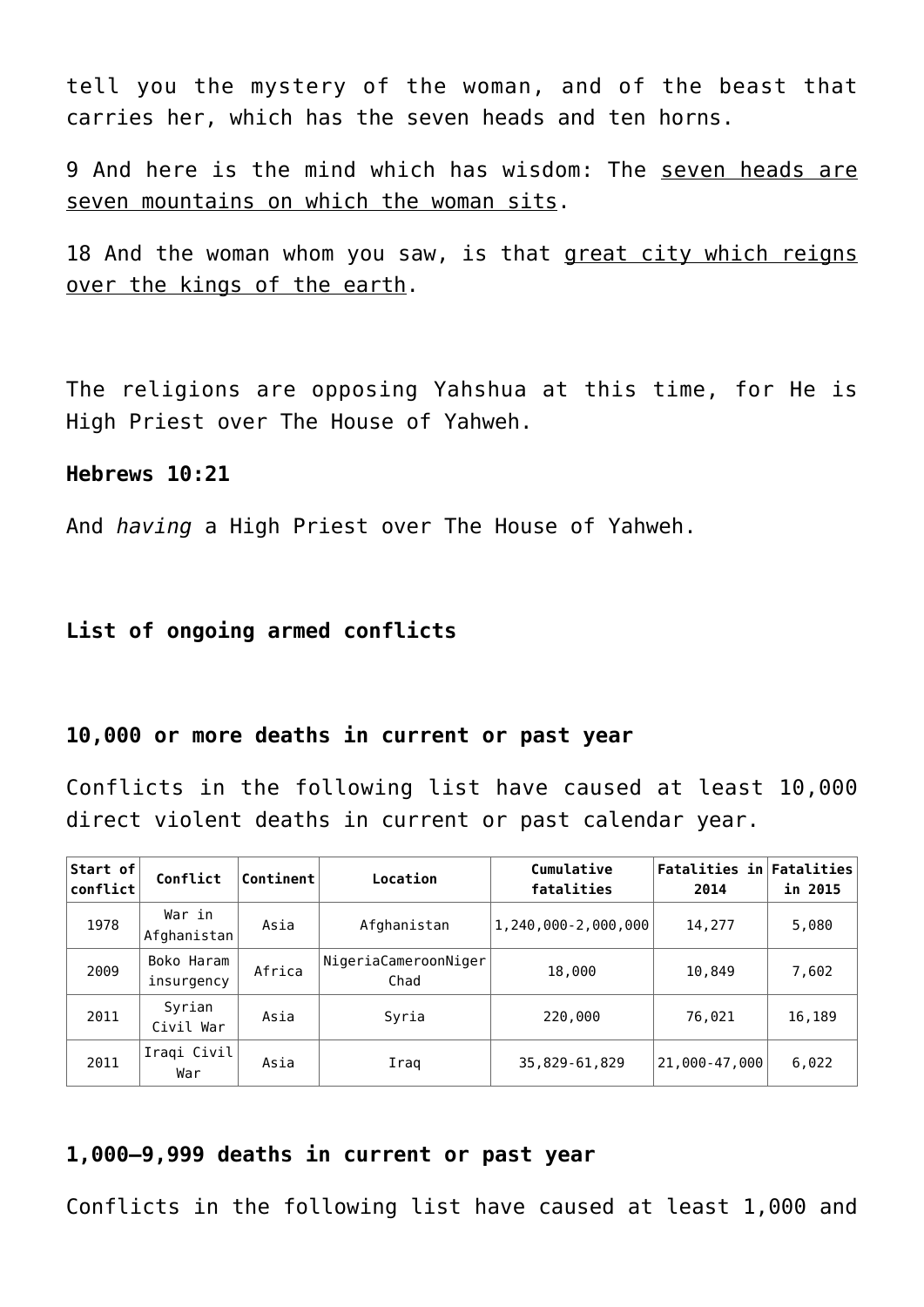fewer than 10,000 direct violent deaths in current or past calendar year. Conflicts causing at least 1,000 deaths in one calendar year are considered wars by the Uppsala Conflict Data Program.

| Start of<br>conflict | Conflict                                      | Continent        | Location        | Cumulative<br>fatalities             | Fatalities in Fatalities<br>2014 | in 2015   |
|----------------------|-----------------------------------------------|------------------|-----------------|--------------------------------------|----------------------------------|-----------|
| 1948                 | Israeli-Palestinian<br>conflict               | Asia             | IsraelPalestine | 24,000                               | $2,220+$                         | 6         |
| 1991                 | Somali Civil War<br>• War in Somalia          | Africa           | SomaliaKenya    | 500,000                              | 2,983                            | 1,199     |
| 2003                 | War in Darfur                                 | Africa           | Sudan           | 178,258+                             | 2,101                            | 718       |
| 2004                 | War in North-West<br>Pakistan                 | Asia             | Pakistan        | 57,517                               | 5,496                            | 1,505     |
| 2006                 | Mexican Drug War                              | North<br>America | Mexico          | 150,000+                             | $8,156+$                         | 622       |
| 2011                 | Libyan Crisis<br>• Libyan Civil War           | Africa           | Libya           | 13,225                               | 2,825                            | 671-1,034 |
| 2011                 | Yemeni Crisis<br>• Yemeni Civil War<br>(2015) | Asia             | Yemen           | 4,680-10,880                         | 1,500-7,700                      | $1,290+$  |
| 2012                 | Central African<br>Republic conflict          | Africa           | <b>CAR</b>      | $7,472+$                             | $5,186+$                         | 174       |
| 2013                 | South Sudanese<br>Civil War                   | Africa           | South Sudan     | $10.000 - 50.000 + 6.383 - 40.000 +$ |                                  | 989       |
| 2014                 | War in Donbass                                | Europe           | Ukraine         | 6,225                                | 4,771                            | 1,454     |

Wikipedia.com

# **Under-reported conflicts seen affecting millions in 2015**

By Alex Whiting

Thu Jan 29, 2015 1:33pm EST

LONDON (Thomson Reuters Foundation) – While wars in Syria, Iraq and Ukraine make headlines in the West, around 30 other conflicts receive little press coverage, and the resulting lack of pressure for change could have serious implications for millions of people, experts say.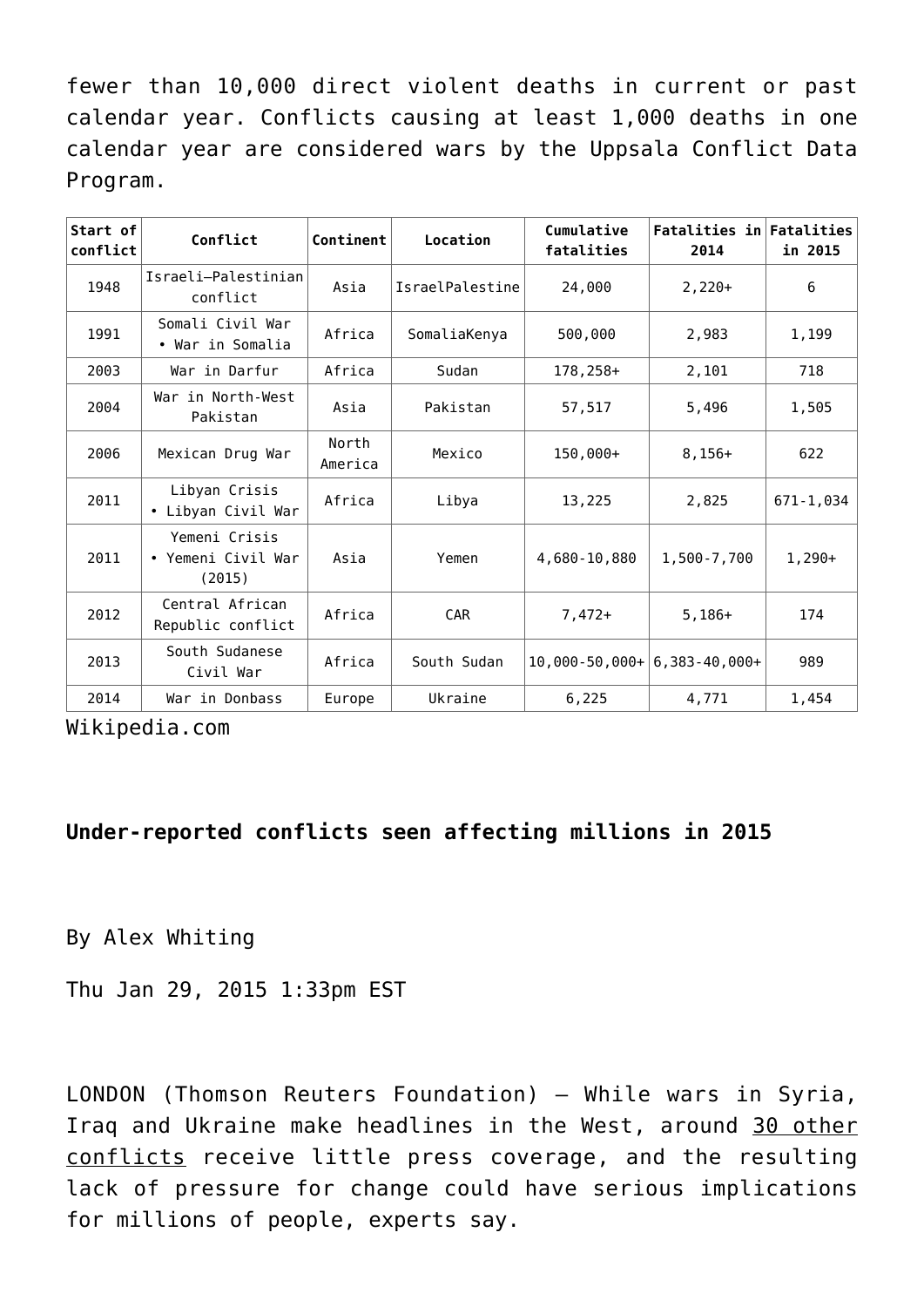South Sudan ranked alongside Afghanistan and Syria last year as the three least peaceful countries in the world in an annual index compiled by the Institute for Economics and Peace.

The civil war there is entering its second year, bringing the world's newest country to the brink of bankruptcy and famine as violence has displaced at least 1.9 million of the nation's 11 million people and killed more than 10,000.

Nigeria is another country where underreporting of internal conflicts is "potentially very serious."

Fighting in the east of Democratic Republic of Congo displaced some 770,000 people in 2014, bringing the total number of displaced to about 2.7 million in a country of 68 million people. More than 20 armed groups are operating in just one province, North Kivu.

Conflicts are also under way in Somalia, Yemen, Libya, Central African Republic and Pakistan.

There are many relatively small, slow-burning conflicts in countries like India, Thailand, Russia, Turkey, Myanmar and Ethiopia but they should not be ignored, he said.

Reuters

# **The Global Conflicts to Watch in 2015**

A survey shows which countries matter more to U.S. policymakers—and which matter less

URI FRIEDMAN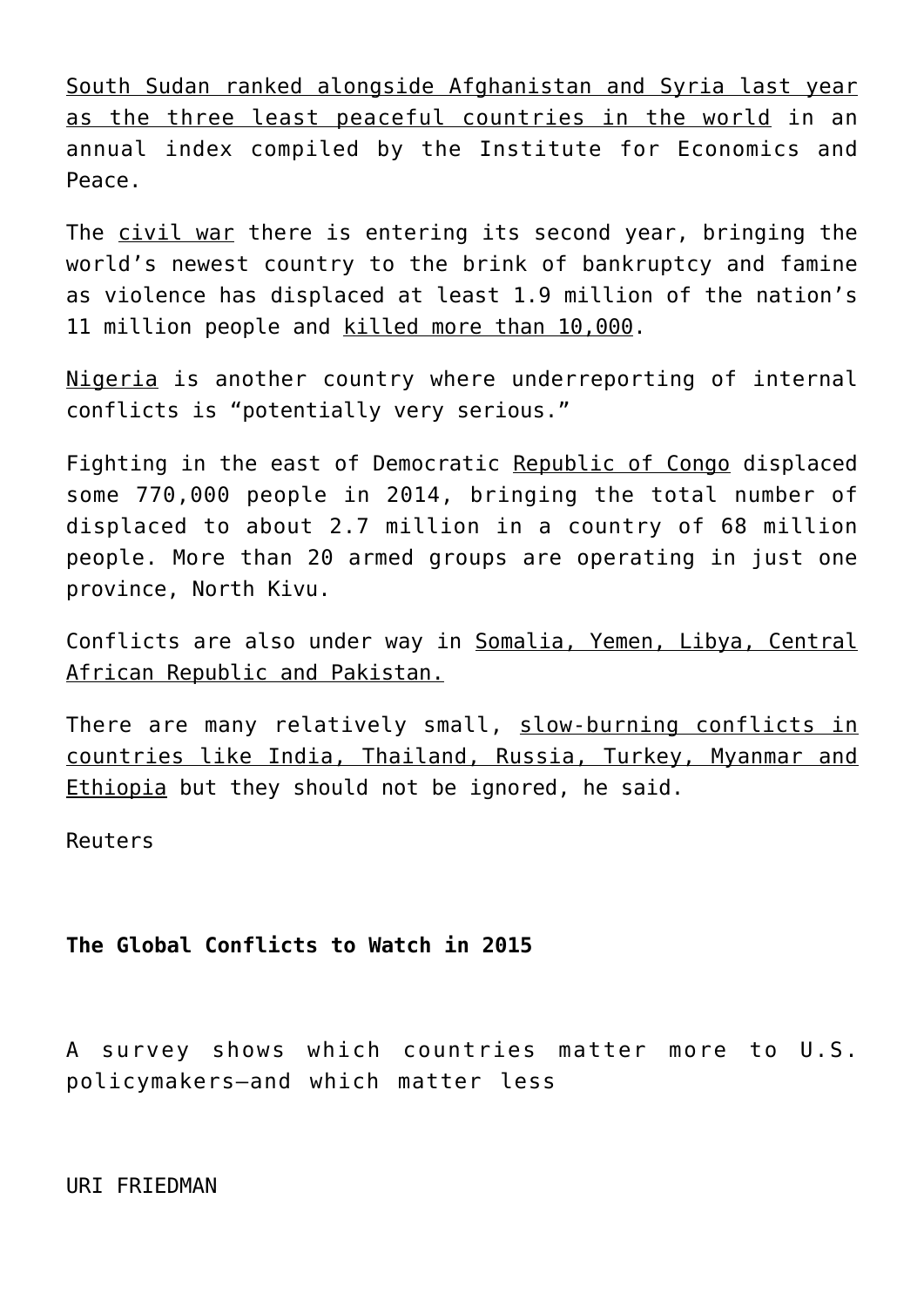Foreign policy often involves making difficult and debatable choices about which parts of the world matter more to a given country—and which, by extension, matter less. It's about defining national interests and determining where those interests are most evident and endangered. This is why the United States has done far more to stop ISIS in Syria and Iraq than, say, sectarian war in the Central African Republic.

The survey, this year's edition of a study conducted annually by the Council on Foreign Relations' Center for Preventive Action, flagged violence in Iraq between ISIS and the Iraqi military, and between Sunnis and Shiites more broadly, as the top priority for the U.S. in the coming year. Other highpriority potential scenarios include a major attack on the United States or a U.S. ally; a cyberattack on U.S. infrastructure; a crisis involving North Korea; the prospect of Israeli military strikes against Iran's nuclear sites; a confrontation between China and its neighbors over territorial claims in the South China Sea; an escalation of the Syrian civil war; and growing instability in Afghanistan. Notably, they also include two contingencies that weren't raised in last year's report: an intensification of fighting between Ukrainian forces and Russian-backed militias in Ukraine, and heightened violence between Israelis and Palestinians.

The Atlantic Monthly Group

Notice now:

## **Malakyah 2:1-12**

1 And now, O priests, this special command; *charge,* is for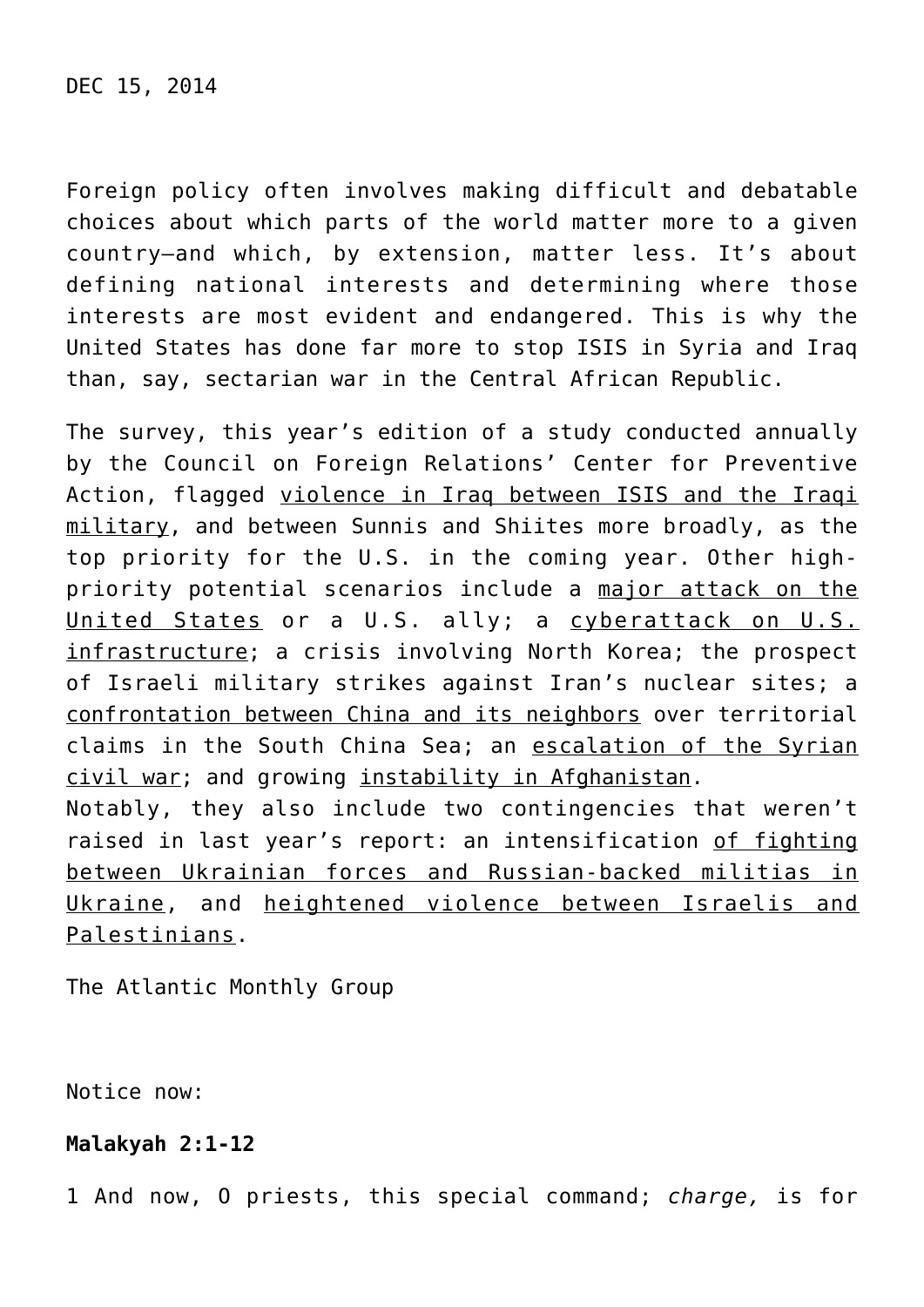you.

2 If you will not hear, if you will not take *this* to heart to give glory to My Name, says Yahweh our Father: You will deliver yourselves to a curse! Your blessings will be cursed; yes, they have been cursed already, because you do not take *this* to heart.

3 Behold, your seed will be corrupted, and dung, the excrement from your feast sacrifices, will be spread upon your faces; and you will be carried away, *along* with it.

4 And you will know that I have sent this special command; *charge,* to you, so that My Covenant might continue with Levi, says Yahweh our Father.

5 My Covenant with him was *a Covenant* of Life and Peace, and I gave them to him, *so that he* might *give* reverence to Me; and he reverenced Me, and stood in awe of My Name.

6 Truthful teaching of the Laws was in his mouth. Iniquity; *perverseness, unrighteousness,* was not found in his lips. He walked with Me in peace and equity; *uprightness,* and turned many away from iniquity; *sin.*

7 For the Priest's lips should keep knowledge, and they should seek the Laws at his mouth; for he *is* the messenger of Yahweh our Father.

8 But you have turned from the way; you have caused many to stumble at the Laws; you have corrupted the Covenant of Levi, says Yahweh our Father.

9 Therefore, you have also made yourselves contemptible and abased before all the people, because you have not kept My Ways, but have shown partiality against the Laws.

10 Have we not all one Father? Has not one Creator created us? Why do we deal treacherously; *act faithlessly,* every man against his brother, to profane the Covenant of our fathers?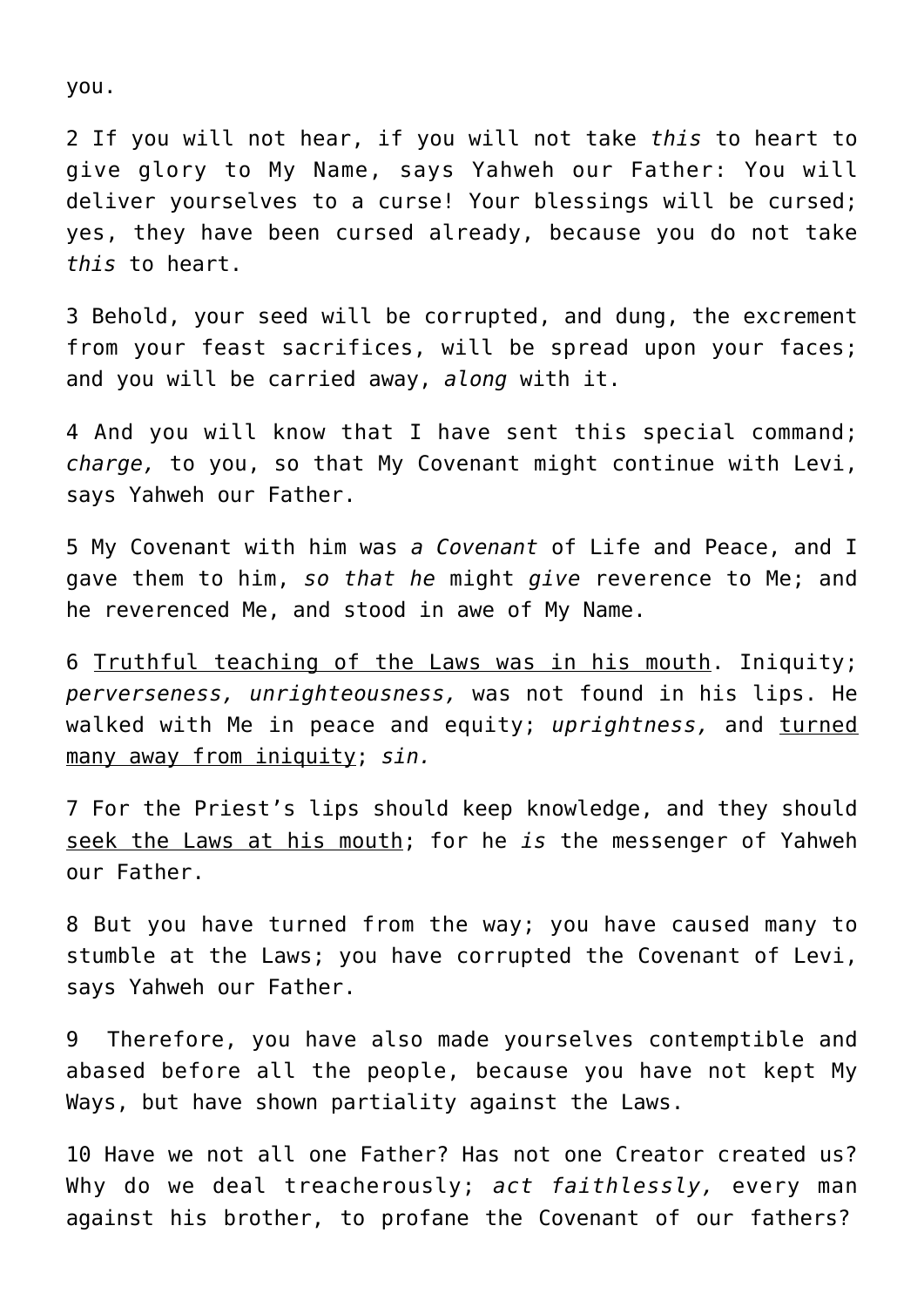11 Yahdah has not kept the Faith. She has committed a detestable thing in Israyl and in Yerusalem. Indeed, Yahdah has desecrated The House of Yahweh, which He loves, by uniting himself with the daughters of strange Gods (elohim).

12 May Yahweh cut off the man who does this—the teacher with the student—from the tabernacles of Yaaqob, and *from among* those who offer an offering to Yahweh our Father!

In **verse 5**, we see a Covenant of Life; that is, Eternal Life, and Peace was made with Levi—no more wars (**Isayah 2:4, Micahyah 4:3**)

**Those Leaving Say No Peace or Eternal Life in Religions Today—Why?**

#### **Malakyah 2:8-11**

8 But you have turned from the way; you have caused many to stumble at the Laws; you have corrupted the Covenant of Levi, says Yahweh our Father.

9 Therefore, you have also made yourselves contemptible and abased before all the people, because you have not kept My Ways, but have shown partiality against the Laws.

10 Have we not all one Father? Has not one Creator created us? Why do we deal treacherously; *act faithlessly,* every man against his brother, to profane the Covenant of our fathers?

11 Yahdah has not kept the Faith. She has committed a detestable thing in Israyl and in Yerusalem. Indeed, Yahdah has desecrated The House of Yahweh, which He loves, by uniting himself with the daughters of strange Gods (elohim).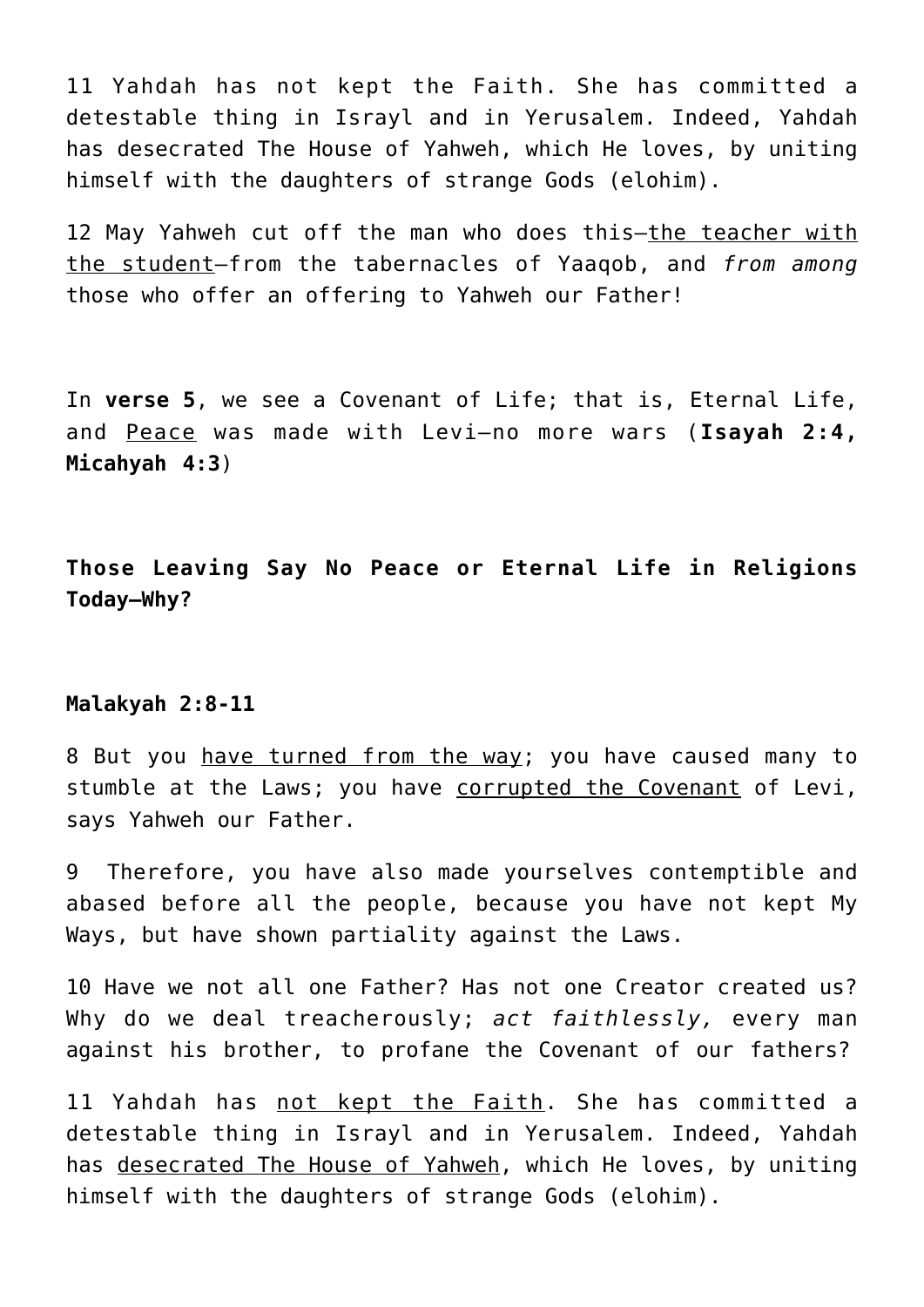Because of this…

#### **Isayah 24:1-6**

1 Before Yahweh's *very* Eyes, the earth is made empty and it is made waste; the face of it is perverted and its inhabitants scattered abroad;

2 And it will be: as with the people, so with the priest; as with the servant, so with his owner; as with the maid, so with her mistress; as with the buyer, so with the seller; as with the lender, so with the borrower; as with him who takes usury, so with him who gives usury to him:

3 The land will be utterly emptied and utterly plundered, for it has come to pass that this Judgment has been pronounced.

4 The earth mourns and fades away, the world mourns and fades away, and the haughty people of the earth languish.

5 The earth also is defiled under the inhabitants of it, because they have transgressed the Laws, changed the Ordinance, and broken the Everlasting Covenant.

6 Because of this, the curse has devoured the earth, and they who dwell therein are desolate; therefore, the inhabitants of the earth are burned, and few men left.

Notice **verse 6**. This curse is bad but it's going to get much worse and then nuclear burning. **Verse 5** shows why, because they are teaching the whole world to transgress Yahweh's Laws of Righteousness and Peace. Due to this teaching, there is no love in the world today.

#### **Mattithyah 24:12**

And because iniquity will abound, the love of the many will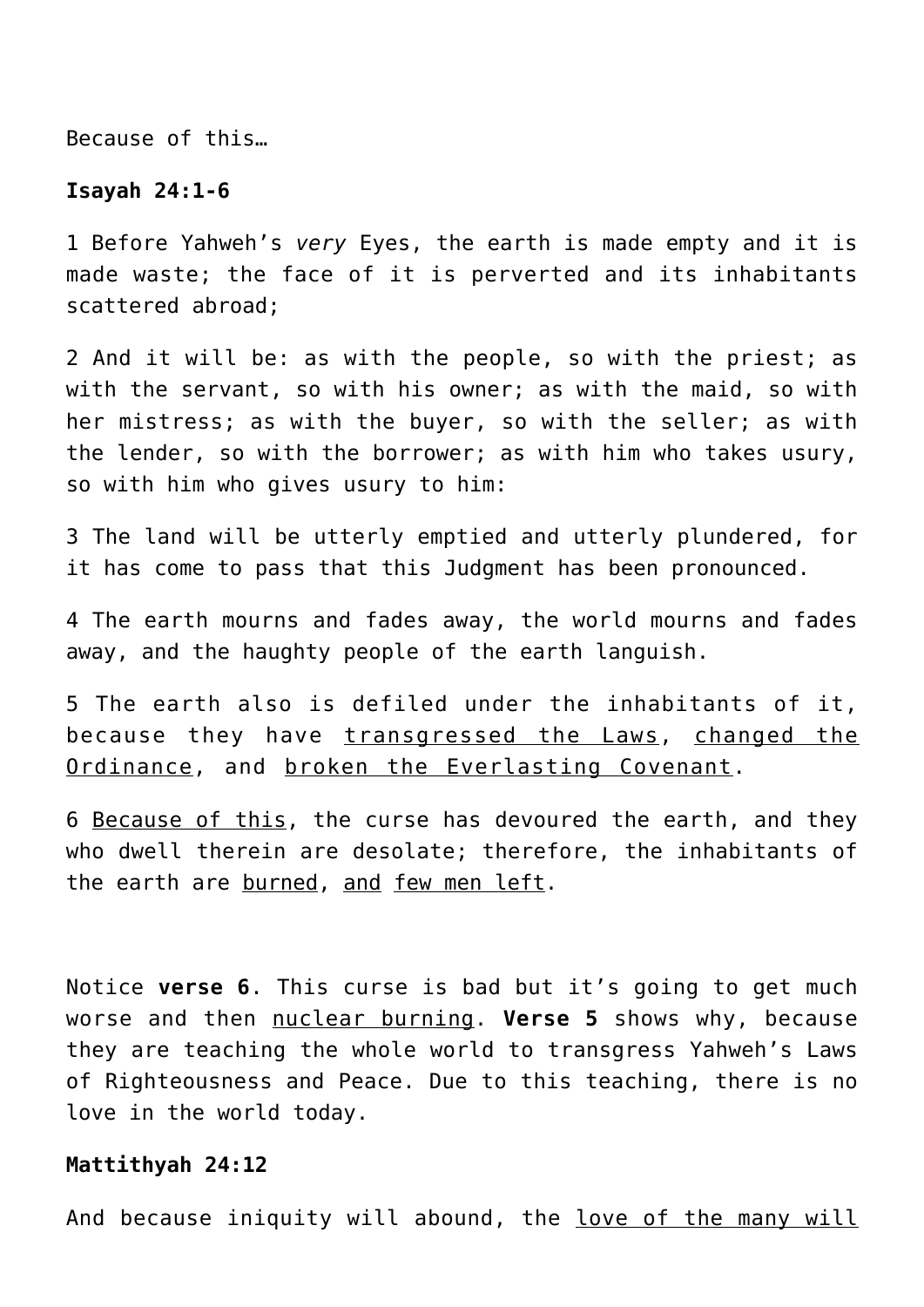The True Name of the Savior, Yahshua, you removed and replaced with the names of two Gods chosen by your pope, Constantine.

# **The First Council of Nicaea and the "missing records"**

Thus, the first ecclesiastical gathering in history was summoned and is today known as the Council of Nicaea. It was a bizarre event that provided many details of early clerical thinking and presents a clear picture of the intellectual climate prevailing at the time. It was at this gathering that Christianity was born and the ramifications of decisions made at the time are difficult to calculate. About four years prior to chairing the Council, Constantine had been initiated into the religious order of Sol Invictus, one of the two thriving cults that regarded the Sun as the one and only Supreme God (the other was Mithraism). Because of his Sun worship, he instructed Eusebius to convene the first of three sittings on the summer solstice, 21 June 325 (Catholic Encyclopedia, New Edition, vol. i, p. 792), and it was "held in a hall of Osius's palace" (Ecclesiastical History Bishop Louis Dupin, Paris, 1986, vol. i, p. 598).

From his extensive research into Church councils, Dr Watson concluded that "the clergy at the Council of Nicaea were all under the power of the devil and the convention was composed of the lowest rabble and patronised the vilest abominations" (An Apology for Christianity, op. cit.). It was that infantile body of men who were responsible for the commencement of a new religion and the theological creation of Jesus Christ.

Constantine's intention at Nicaea was to create an entirely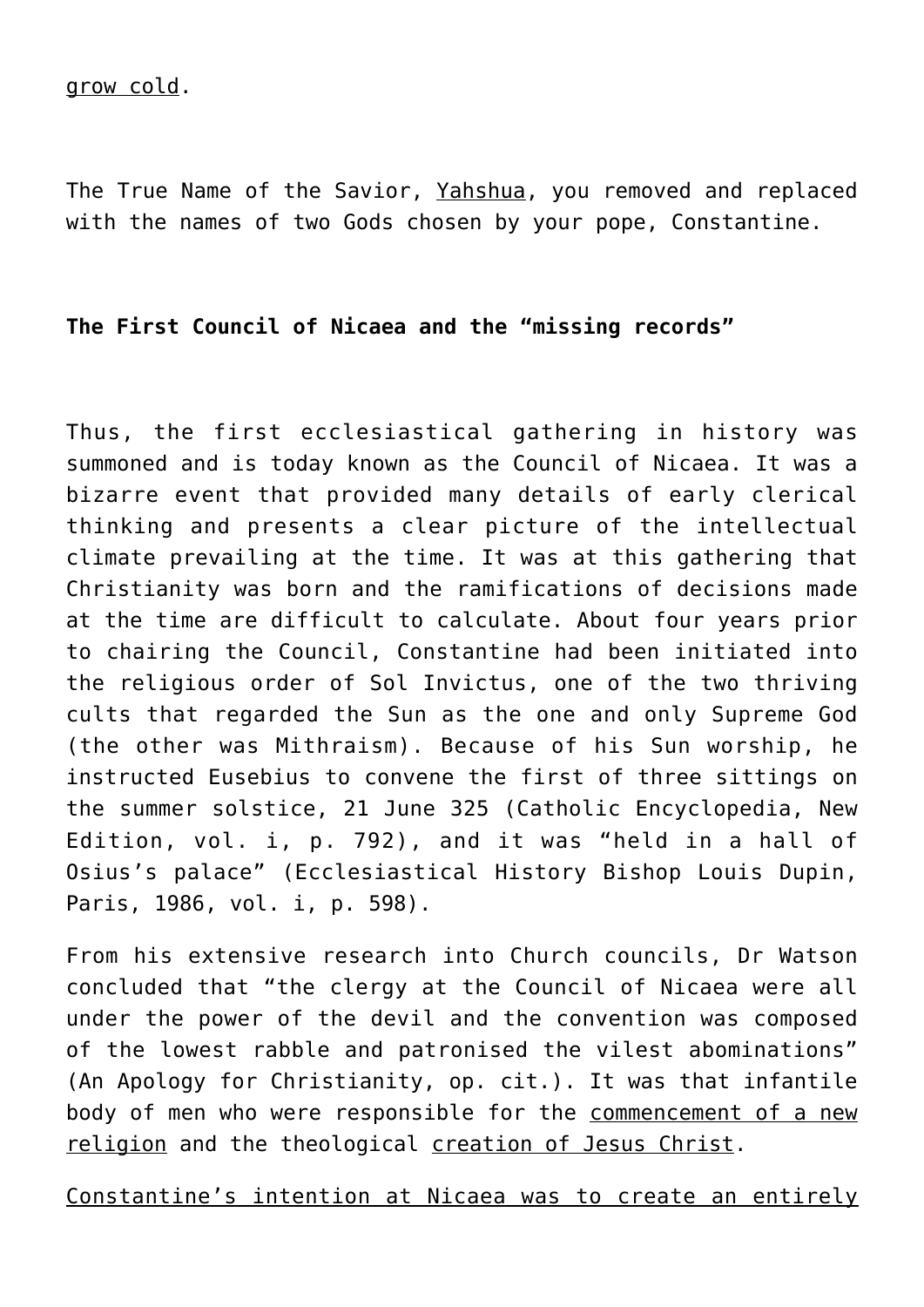new god for his empire who would unite all religious factions under one deity. Presbyters were asked to debate and decide who their new god would be. …the names of 53 gods were tabled for discussion. "As yet, no God had been selected by the council, and so they balloted in order to determine that matter… For one year and five months the balloting lasted…" (God's Book of Eskra, Prof. S.L. MacGuire's translation, Salisbury, 1922, chapter xlviii, paragraphs 36, 41).

At the end of that time, Constantine returned to the gathering to discover that the presbyters had not agreed on a new deity but had balloted down to a short list of five prospects: Caesar, Krishna, Mithra, Horus and Zeus (Historia Ecclesiastica, Eusebius, c. 325). Constantine was the ruling spirit at Nicaea and he ultimately decided upon a new god for them. To involve British factions, he ruled that the name of the Druid god, Hesus, be joined with the Eastern Saviour-god, Krishna (Krishna is Sanskrit for Christ), and thus Hesus Krishna would be the official name of the new Roman god. A vote was taken and it was with a majority show of hands (161 votes to 157) that both divinities become one God. Following long-standing heathen custom, Constantine used the official gathering and the Roman apotheosis decree to legally deify two deities as one, and did so by democratic consent. A new god was proclaimed and "officially" ratified by Constantine (Acta Concilii Nicaeni, 1618). That purely political act of deification effectively and legally placed Hesus and Krishna among the Roman gods as one individual composite. That abstraction lent Earthly existence to amalgamated doctrines of the Empire's new religion; and because there was no letter "J" in alphabets until around the sixteenth century, the name subsequently evolved into "Jesus Christ".

Nexus Magazine, Volume 14, Number 4

Notice Yahshua's Words to this generation.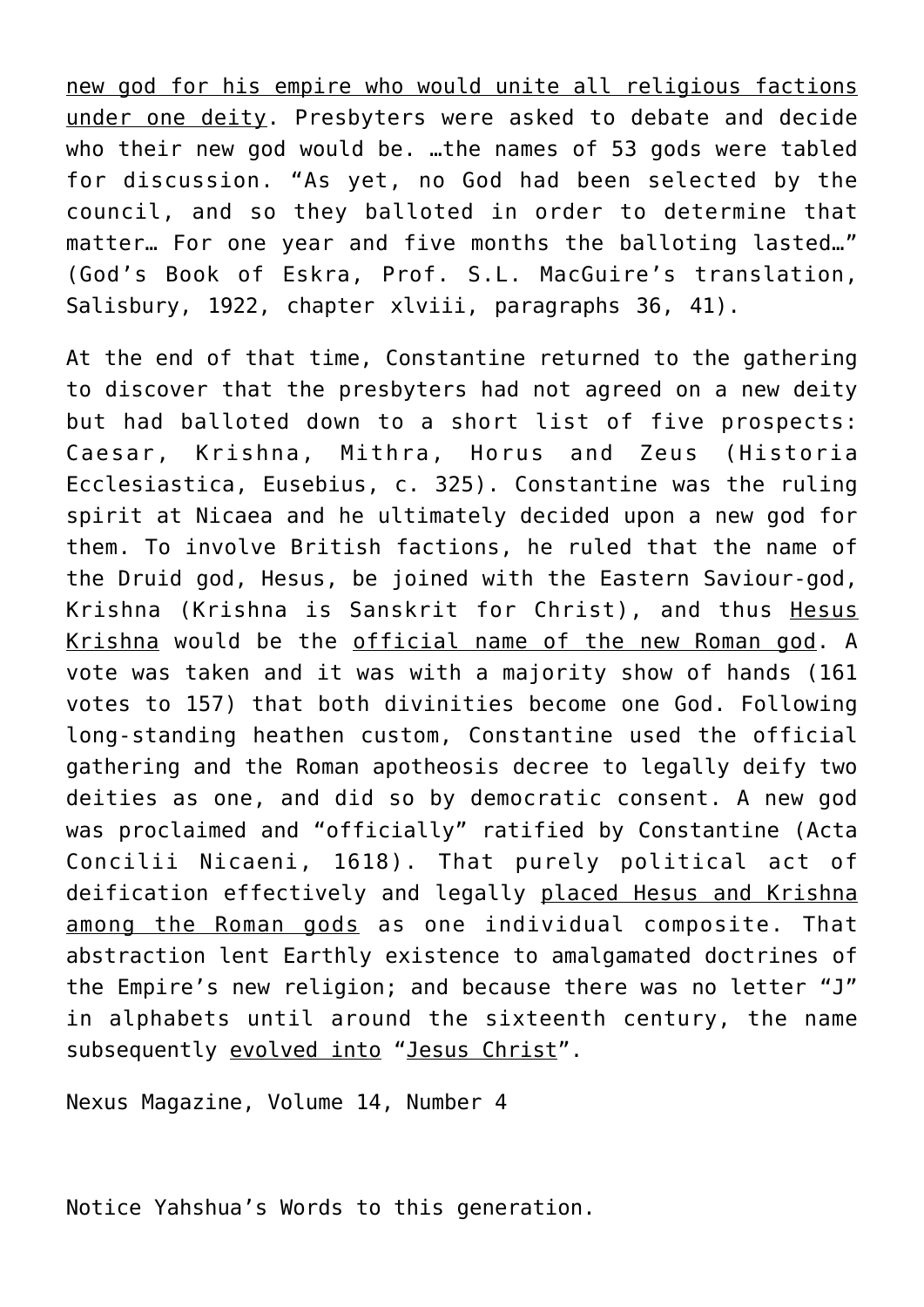# **Mattithyah 24:11**

And many false prophets will rise, and will deceive the many.

Compare that with this:

#### **Yeremyah 23:21-22**

21 I have not sent these prophets, yet they ran; I have not spoken of them, yet they prophesied.

22 But if they had stood in My Counsel, and had caused My people to hear My Words; *the Laws and the Prophets,* then they would have turned them from their evil way, and from the evil of their doings.

Like your fathers, the previous Nimrods, you still teach sin.

## **Malakyah 2:7-8**

7 For the Priest's lips should keep knowledge, and they should seek the Laws at his mouth; for he *is* the messenger of Yahweh our Father.

8 But you have turned from the way; you have caused many to stumble at the Laws; you have corrupted the Covenant of Levi, says Yahweh our Father.

# **Isayah 59:1-3**

1 Behold, Yahweh's Hand is not shortened, that it cannot save; nor His Ear heavy, that it cannot hear.

2 But your *own* iniquities have separated you from your Father; and your *own* sins have *caused Him* to hide *His* face from you, so He will not listen.

3 For your hands are defiled with blood, and your fingers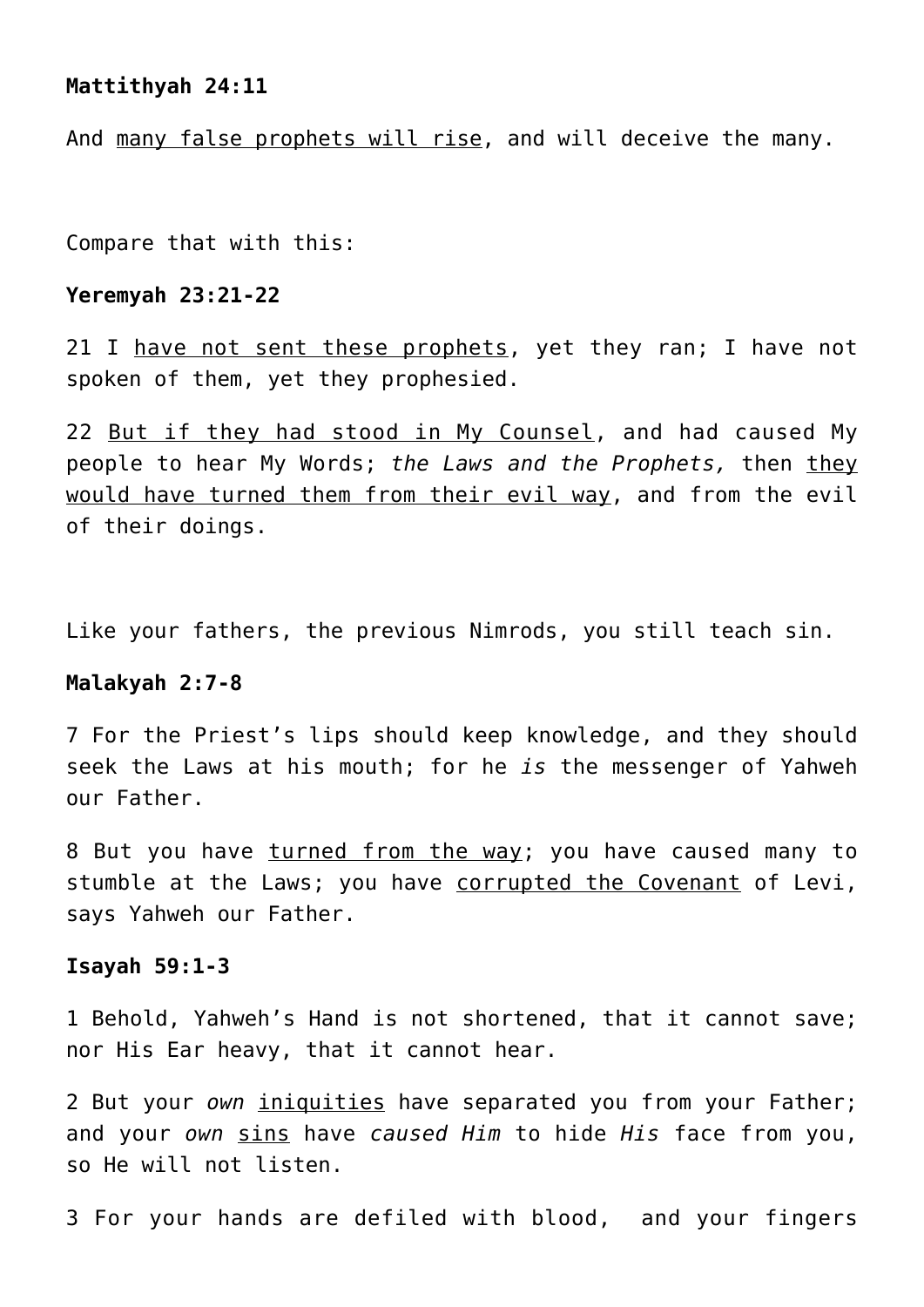with iniquity; *sin.* Your lips have spoken lies, your tongue has muttered perverseness.

You are nothing more than Satan worshippers according to your Bible.

## **Yahchanan 8:44**

You are of your teacher *who is* Satan *the devil*, and whatever she who is your teacher desires, you will do. She was a murderer from the beginning, and remained not in the Truth, because there is no Truth in her. Therefore, *when* you speak your falsehoods, you speak her words, because she is a liar, and the teacher of *all* lies!

## **I Yahchanan 3:4, 7-8, 10**

4 Whoever commits sin, transgresses also the Laws; for sin is the transgression of the Laws.

7 Little children, let no man deceive you; he who practices Righteousness is Righteous, just as He is Righteous.

8 He who commits sin is of the devil, for the devil has sinned from the beginning. For this purpose the Son of Yahweh was manifested; that He might destroy the works of the devil.

10 In this the Children of Yahweh and the children of the devil are manifest. Whoever does not practice Righteousness is not of Yahweh, and he does not love his neighbor!

# **You are Failing because Your Evils are Made Manifest!**

People are now seeing where the religions are falling short. They are teaching hatred because they have done away with the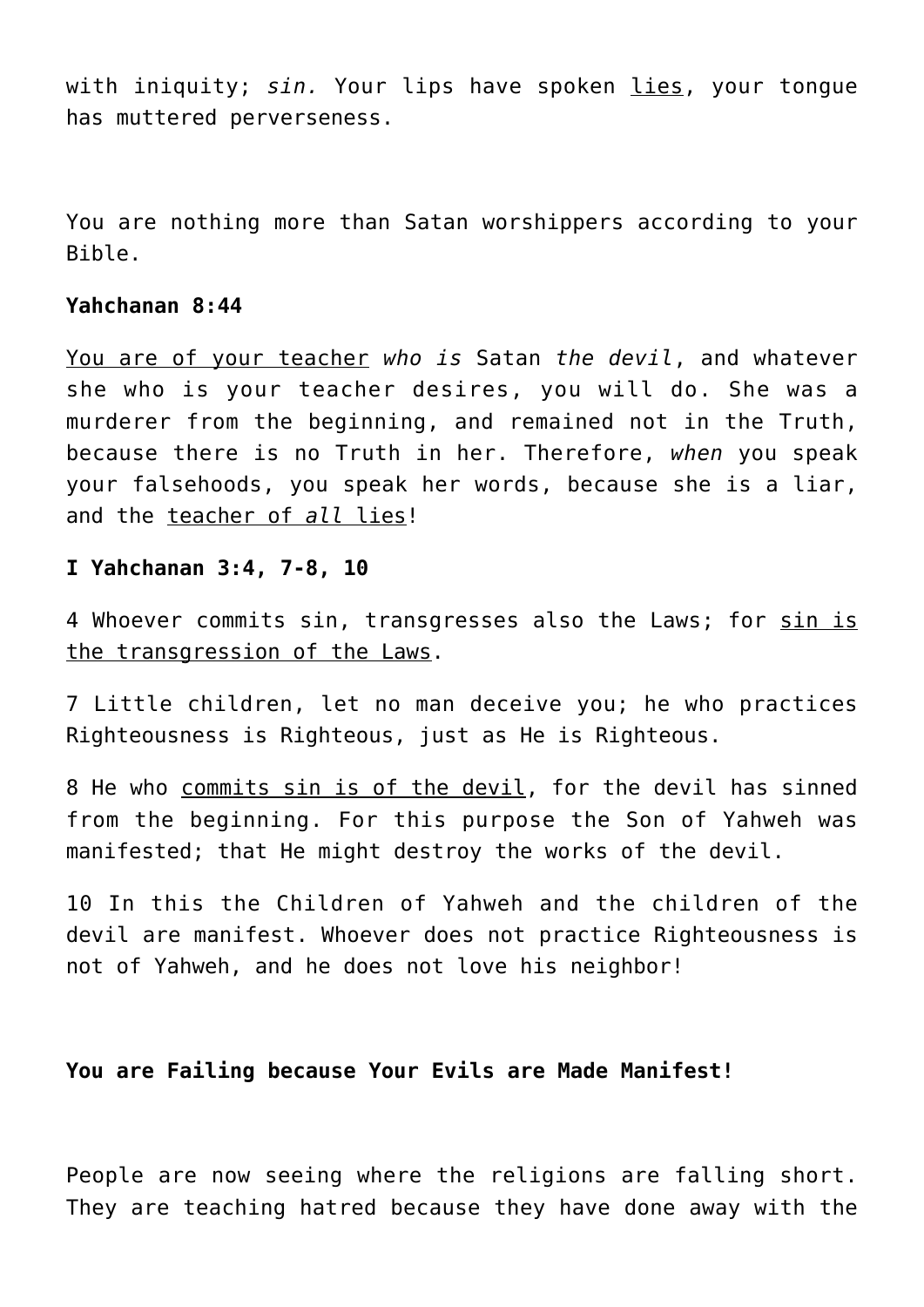Creator's Righteousness.

# **Deuteronomy 6:6-7**

6 And these Laws which I command you this day must be in your heart;

7 And you must teach them diligently to your children, and talk about them when you sit in your house, and when you walk on the road, and when you lie down, and when you rise up.

## **I Yahchanan 3:4, 7-8, 10**

4 Whoever commits sin, transgresses also the Laws; for sin is the transgression of the Laws.

7 Little children, let no man deceive you; he who practices Righteousness is Righteous, just as He is Righteous.

8 He who commits sin is of the devil, for the devil has sinned from the beginning. For this purpose the Son of Yahweh was manifested; that He might destroy the works of the devil.

10 In this the Children of Yahweh and the children of the devil are manifest. Whoever does not practice Righteousness is not of Yahweh, and he does not love his neighbor!

You are following the Nimrod (rebellious) system of deception and tyranny, as did Cush, Cain and Korah. You are prophesied to perish in the upcoming burning in this generation.

## **Mattithyah 24:7, 12, 21-22, 29, 33-34**

7 For nation will rise against nation, and kingdom against kingdom, and there will be famines, and pestilences; *disease epidemics,* and earthquakes; *environmental disasters,* in place after place:

12 And because iniquity will abound, the love of the many will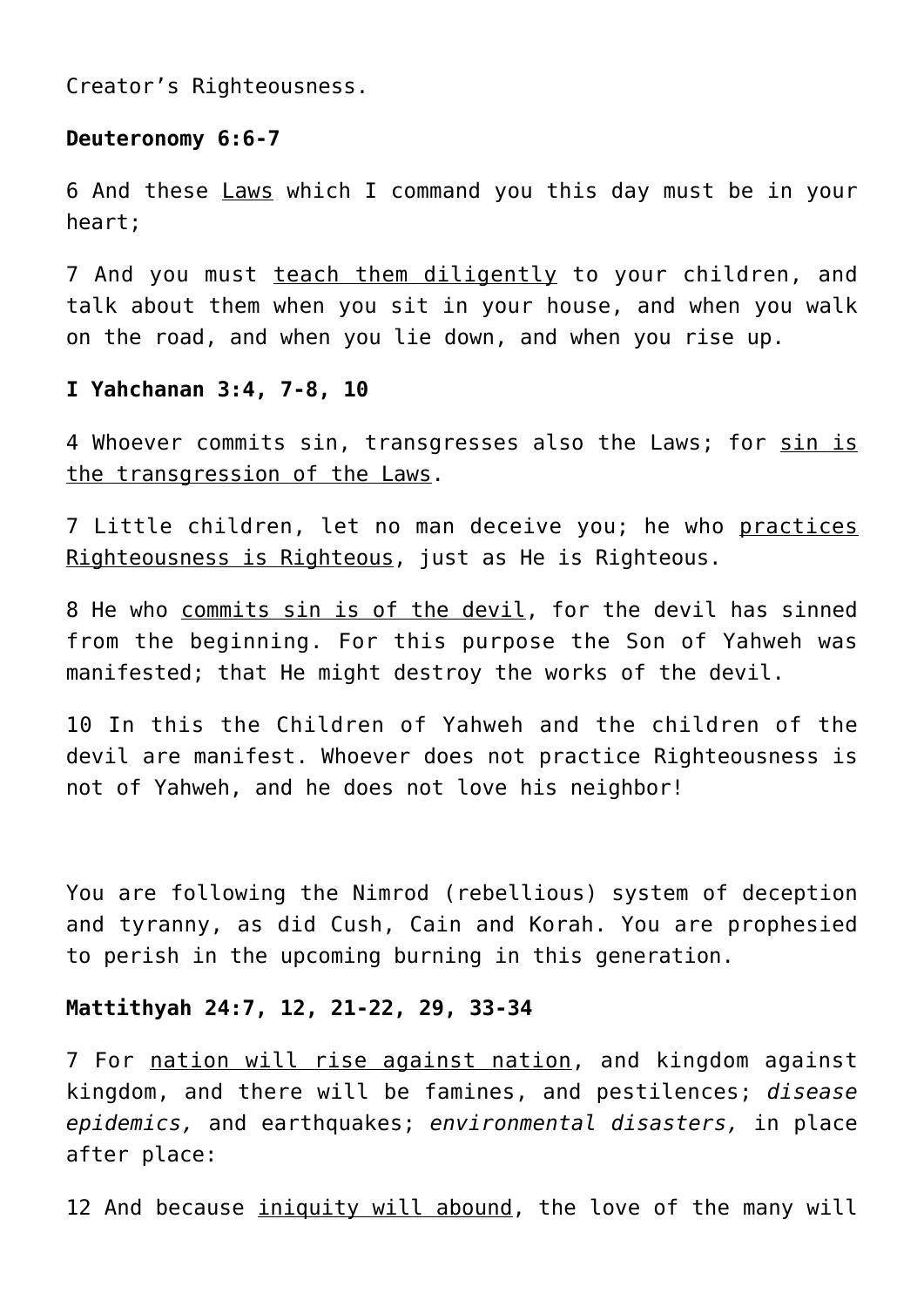grow cold.

21 For then will be Great Tribulation, such as has not come to pass since the beginning of the world to this time—no, nor ever will be.

22 And unless those days were shortened, there would no flesh be saved; but for the Elect's sake, those days will be shortened.

29 Immediately, *but* after the *Great* Tribulation of those days will the sun be darkened, and the moon will not give her light, and the stars will fall from heaven, and the powers of the heavens will be shaken.

33 In the same way, when you see all these things, know that *His coming and The End of the Ages* are near, at the very door.

34 Truly I say to you: That generation will not pass *away,* until all these things are fulfilled.

You are all facing what was prophesied by the Great Apostle Shaul, whom you killed in Rome, along with many of the other Apostles. Notice his Inspired Words concerning the Nimrod system. Nimrod means rebellious. Therefore, this is a rebellious system you are prophesied to be caught up in. Also prophesied is a great falling away in the same generation as the coming of Yahshua, which is in progress at this time.

# **II Thessalonians 2:1-12**

1 Now we plead with you, brothers, concerning the coming of our King, Yahshua Messiah, and our gathering together to Him,

2 That you not be soon shaken in mind, nor be troubled, neither by spirit, nor by word, nor by letter as *if* from us, as that the day of Yahweh is at hand.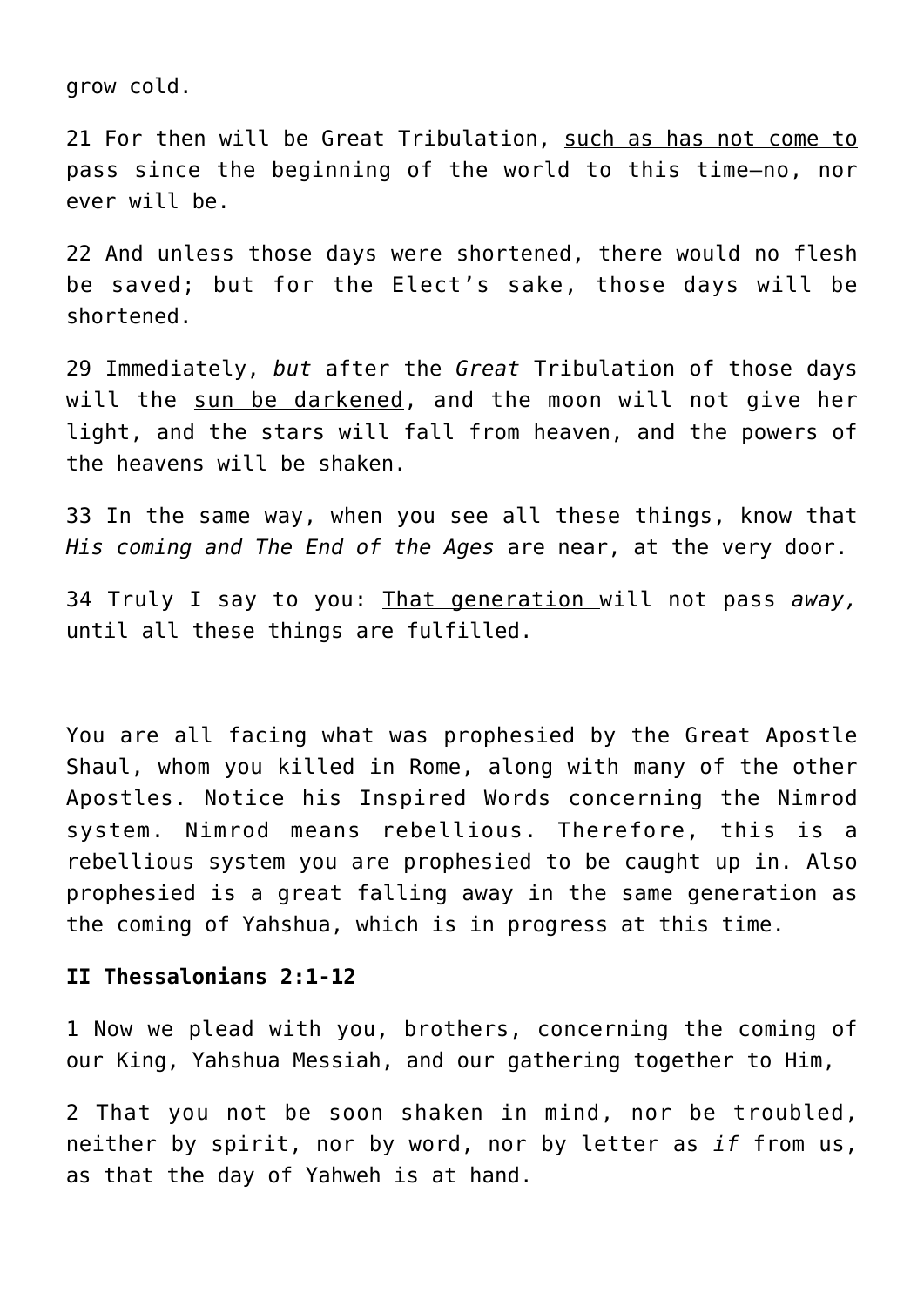3 Let no man deceive you by any means; for *that day will not come,* unless there comes a falling away first, and that servant of sin is revealed: the son of perdition,

4 Who is an adversary, and exalts himself above all, declaring himself a God (el), and he is to be worshiped; so that he, as a God (el), sits in the temple of God (beth-el), showing himself to be a God (el).

5 Do you not remember that when I was still with you, I told you these things?

6 And now you know what is restraining him, so that he may be revealed in his time.

7 For the mystery of iniquity is already working, but the One restraining him will continue to restrain him, until he is made to appear in the midst.

8 And then that lawless one will be revealed, whom Yahshua will remove with the breath of His Mouth, and make powerless with the appearance of His coming—

9 Whose coming is according to the energy of Satan, *who works* with all power, and signs, and lying wonders,

10 And with all deceivableness of sin in those who are perishing, because they did not receive the love of the Truth, that they might be saved.

11 And for this reason, it will come to pass that they will be given to strong delusions, that they would believe the deception,

12 In order that all those may be judged *as* not having believed the Truth, but as having delighted in sin.

Did you notice in **verse 3** the 'falling away'. The people are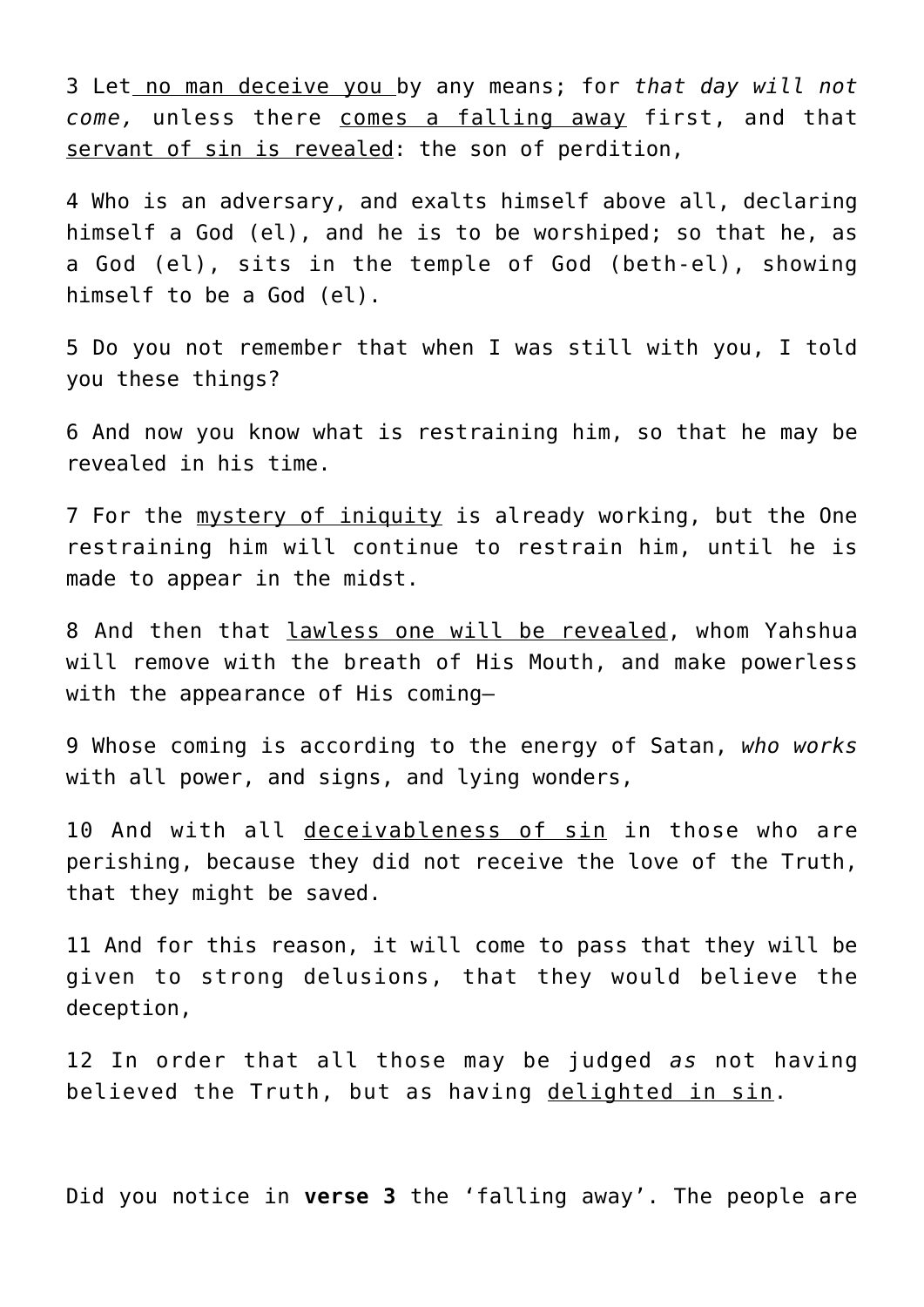leaving you because they are learning of your sins, iniquity, and deceptions. Compare with what Yahshua said.

## **Yahchanan 8:34**

Yahshua answered them: Truly, truly, I say to you: Whoever commits sin is the servant of sin.

Apostle Shaul (Paul):

## **Romans 6:16**

Do you not know that to whom you yield yourselves as servants to obey, his servants you are whom you obey—whether of sin, *which leads* to death, or *of* obedience, *which leads* to Righteousness?

Yahshua:

# **Mattithyah 19:17**

But He said to him: Why do you question Me about Righteousness? There is only One Who is the Standard of Perfection, and He is Yahweh; so if you would enter into Life, keep the Laws of Yahweh.

Yahshua:

## **Hebrews 10:21, 16**

21 And *having* a High Priest over The House of Yahweh:

16 This is the covenant that I will renew with them after those days, says Yahweh: I will put My Laws into their hearts, and in their minds I will write them.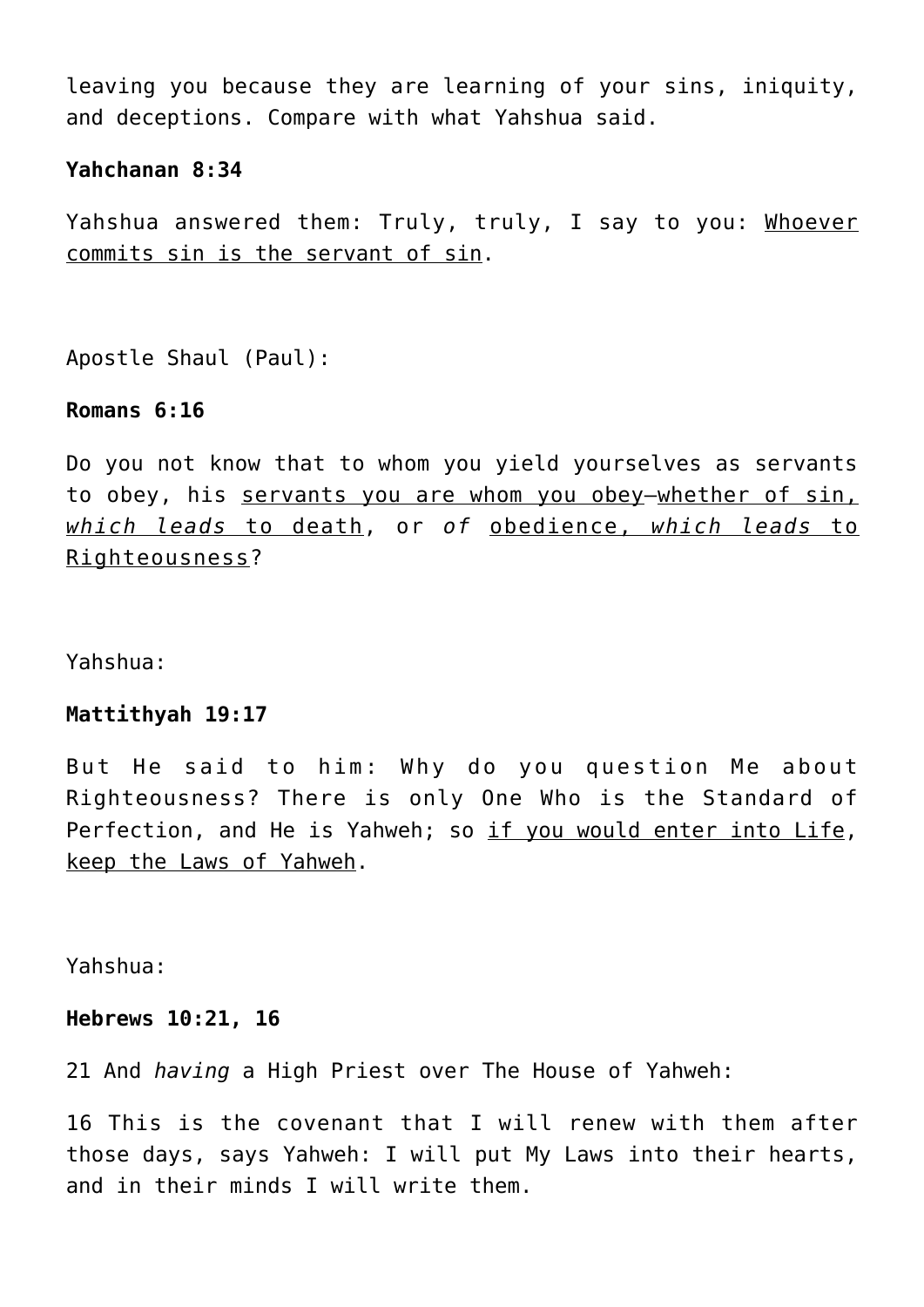Apostles:

## **Acts 3:19**

Repent therefore, and be converted, that your sins may be blotted out; that times of refreshing may come from the Presence of Yahweh.

Yahshua:

# **Revelation 22:12-14**

12 And behold, I come quickly, and My Reward *is* with Me, to give every man according as his work will be.

13 I am the First and the Last, the Beginning and the End.

14 Blessed *are* those who keep His Laws, that they may have right to the Tree of Life, and may enter in through the gates into the City.

Apostle Shaul (Paul):

# **II Corinthians 6:14-18**

14 Do not be unequally yoked together with unbelievers. For what fellowship has Righteousness with unrighteousness? And what fellowship does light have with darkness?

15 And what harmony can there be between Messiah and Belial; *Worthlessness: Satan?* Or what share does a believer have with an infidel; *untrustworthy, not faithful, not true nor loyal?*

16 And what agreement does The House of Yahweh have with Gods (elohim)? For we are the House of the living Father. As Yahweh has said: I will dwell in them and walk among them. I will be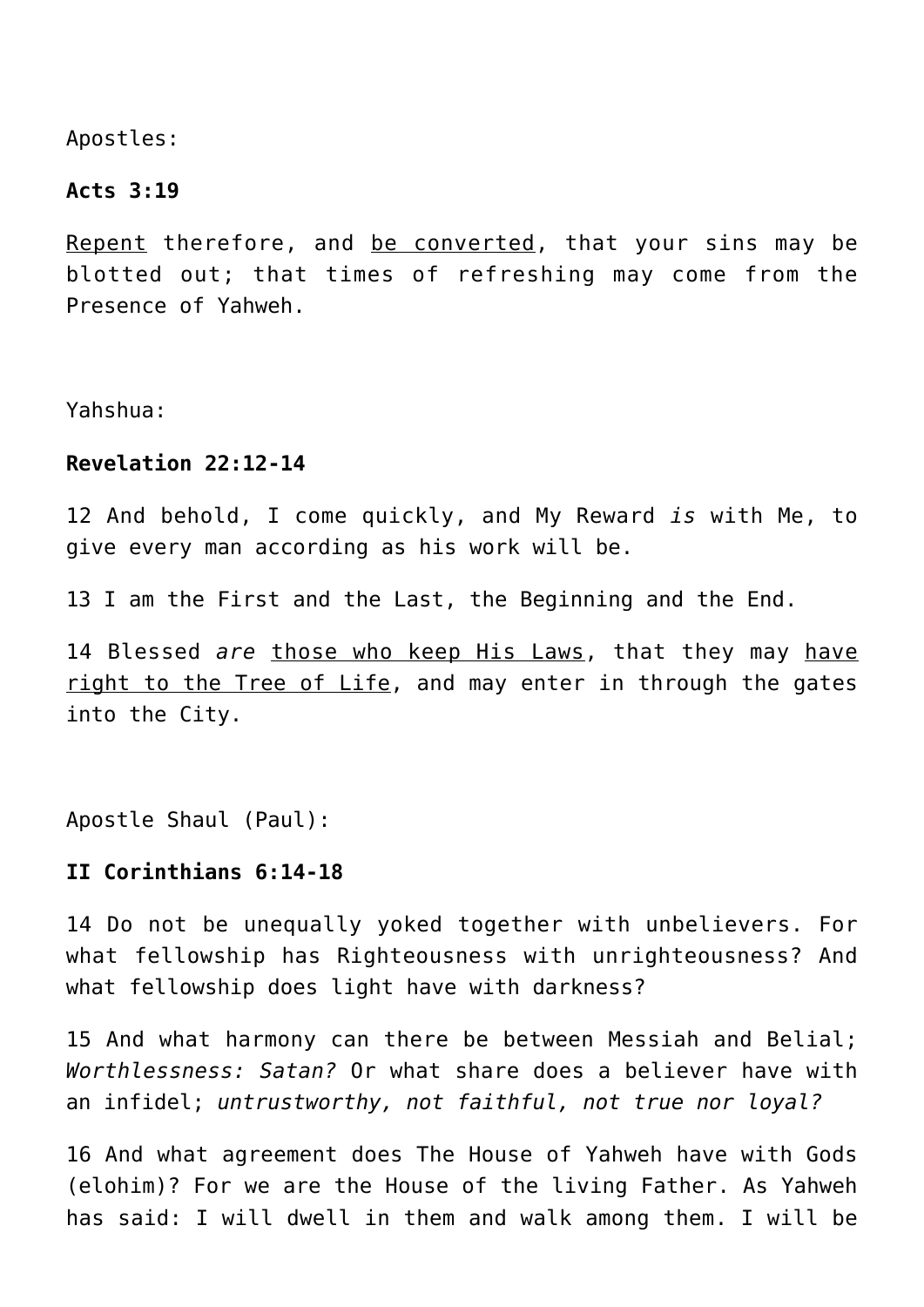their Father, and they will be My people.

17 Therefore: Come out from among them and be separate, says Yahweh. Do not touch the unclean *thing,* and I will receive you.

18 I will be a Father to you, and you will be My sons and daughters, says Yahweh Almighty.

# **I Corinthians 6:9-11**

9 Do you not know that the unrighteous will not inherit the Kingdom of Yahweh? Do not deceive yourselves. Neither fornicators, nor God worshipers (worshipers of elohim), nor adulterers, nor men who commit sexual perversions with boys, nor men who commit sexual perversions with other men,

10 Nor thieves, nor covetous, nor drunkards, nor revilers, nor extortioners, will inherit the Kingdom of Yahweh.

11 And such were some of you. But now you are washed, now you are sanctified, now you are justified in the Name of Yahshua Messiah, and by the Spirit of our Father.

That's the reason why they are leaving; they are learning the Truth.

### **II Thessalonians 2:3-10**

3 Let no man deceive you by any means; for *that day will not come,* unless there comes a falling away first, and that servant of sin is revealed: the son of perdition,

4 Who is an adversary, and exalts himself above all, declaring himself a God (el), and he is to be worshiped; so that he, as a God (el), sits in the temple of God (beth-el), showing himself to be a God (el).

5 Do you not remember that when I was still with you, I told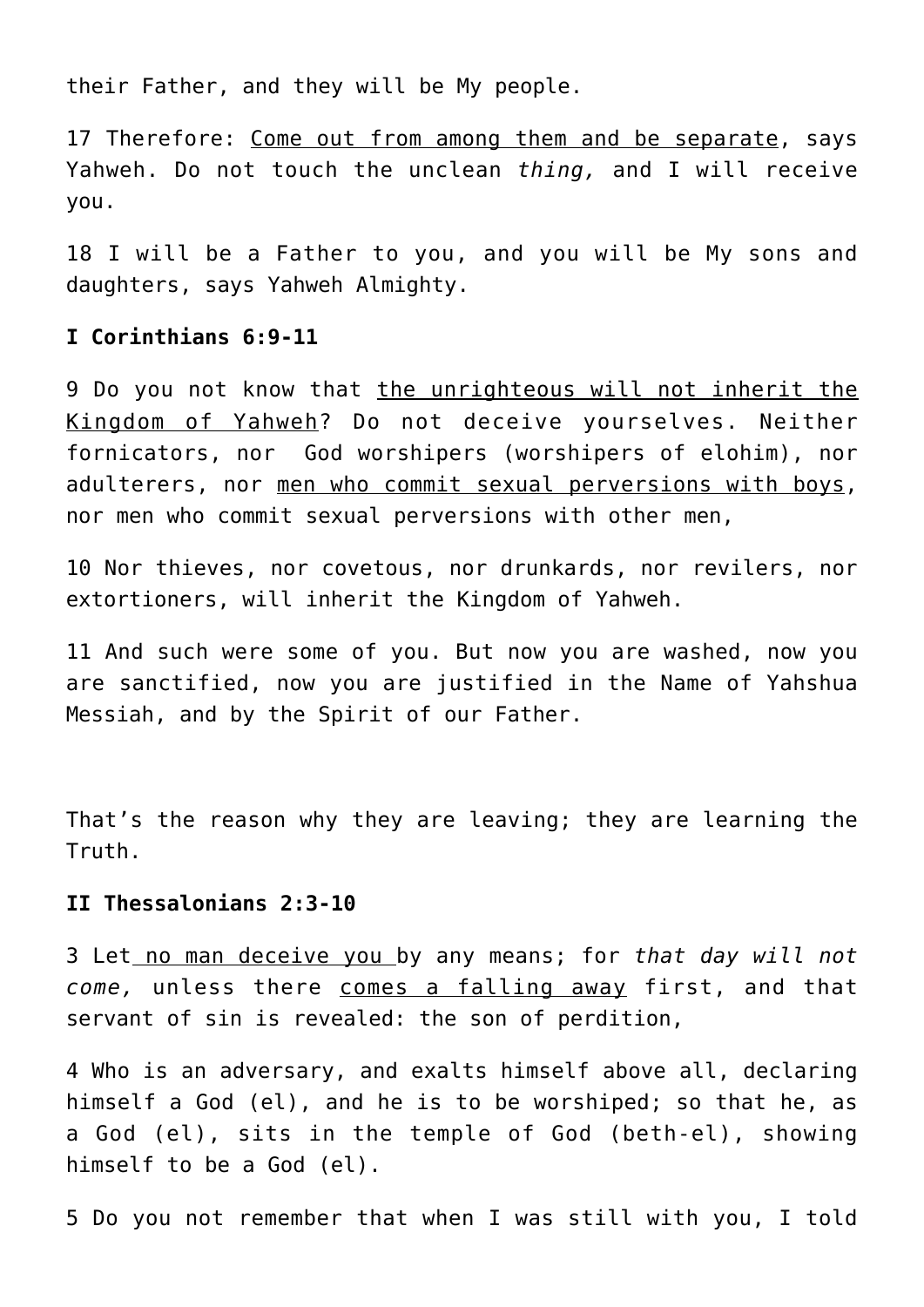you these things?

6 And now you know what is restraining him, so that he may be revealed in his time.

7 For the mystery of iniquity is already working, but the One restraining him will continue to restrain him, until he is made to appear in the midst.

8 And then that lawless one will be revealed, whom Yahshua will remove with the breath of His Mouth, and make powerless with the appearance of His coming—

9 Whose coming is according to the energy of Satan, *who works* with all power, and signs, and lying wonders,

10 And with all deceivableness of sin in those who are perishing, because they did not receive the love of the Truth, that they might be saved.

In **verse 7,** notice the mystery of iniquity. From where is it coming?

#### **Revelation 17:7, 9, 18**

7 And the malak said to me: Why are you astonished? I will tell you the mystery of the woman, and of the beast that carries her, which has the seven heads and ten horns.

9 And here is the mind which has wisdom: The seven heads are seven mountains on which the woman sits.

18 And the woman whom you saw, is that great city which reigns over the kings of the earth.

# **Revelation 17:1-5**

1 And there came one of the seven malakim who had the seven bowls, and talked with me, saying to me: Come, I will show you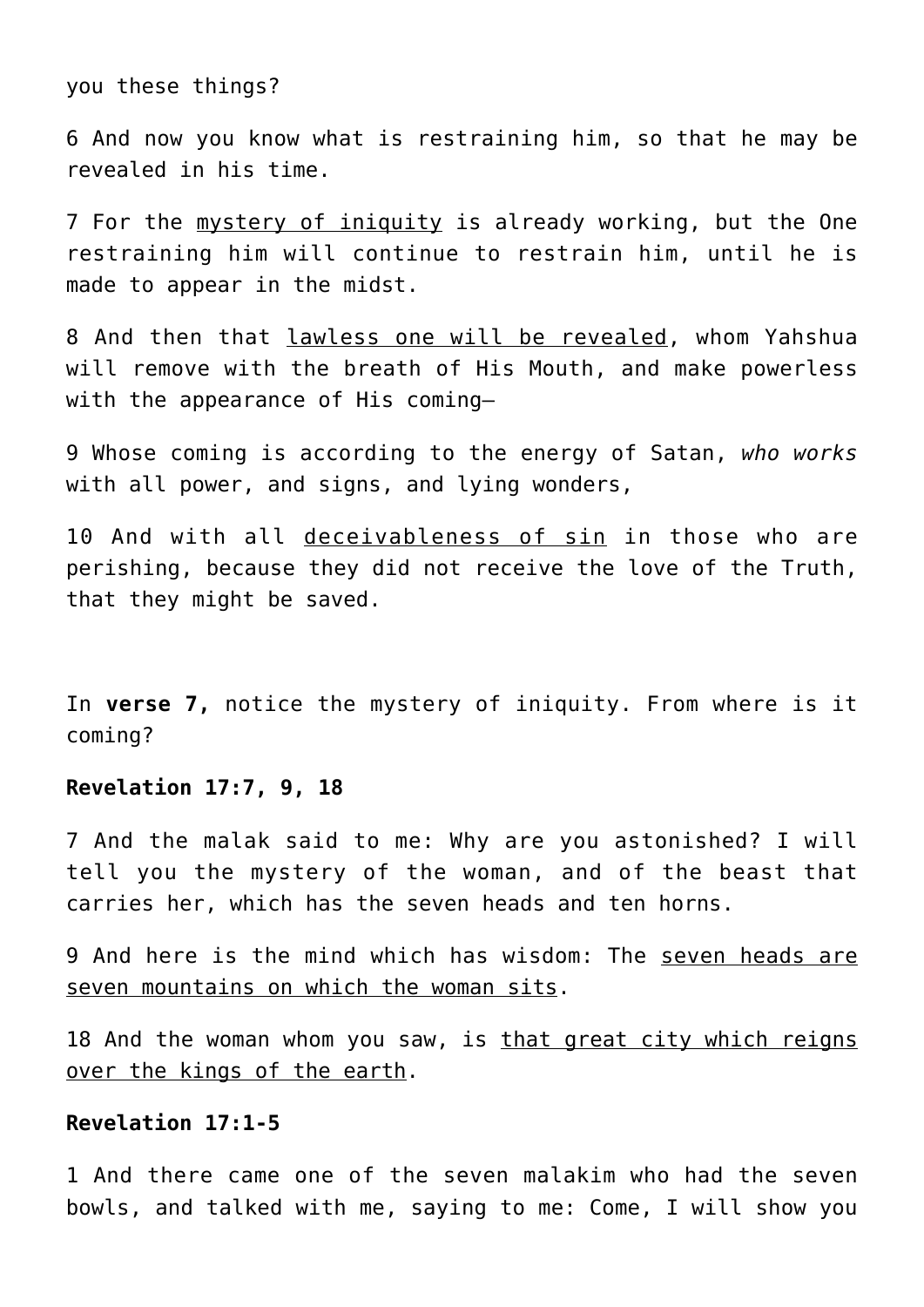the sentence of the great whore that sits upon many waters,

2 With whom the kings of the earth have committed fornication; *practiced idolatry: God worship (the worship of elohim),* and the inhabitants of the earth have been made drunk with the wine of her fornication.

3 So he carried me away in the Spirit into the *midst of* God worshipers (worshipers of Elohim); and I saw a woman sitting on a scarlet colored beast, full of names of blasphemy, having seven heads and ten horns.

4 And the woman was arrayed in purple and scarlet color, and decked with gold, and precious stones, and pearls, having a golden cup in her hand full of abominations and filthiness of her fornication.

5 And upon her head *was* a name written: Mystery Babylon the great, the mother of the harlots and of the abominations of the earth.

In **II Thessalonians 2:3**, we are told to 'let no man deceive you'. The people are taking the Apostle at his Word.

## **Millennials leaving church in droves, study finds**

By Daniel Burke, CNN Religion Editor

Updated 4:14 PM ET, Thu May 14, 2015

(CNN) At its core, Christian life is set of sacred traditions linking generations of sacraments and Sunday school lessons, youth ministry morals and family gatherings sanctified by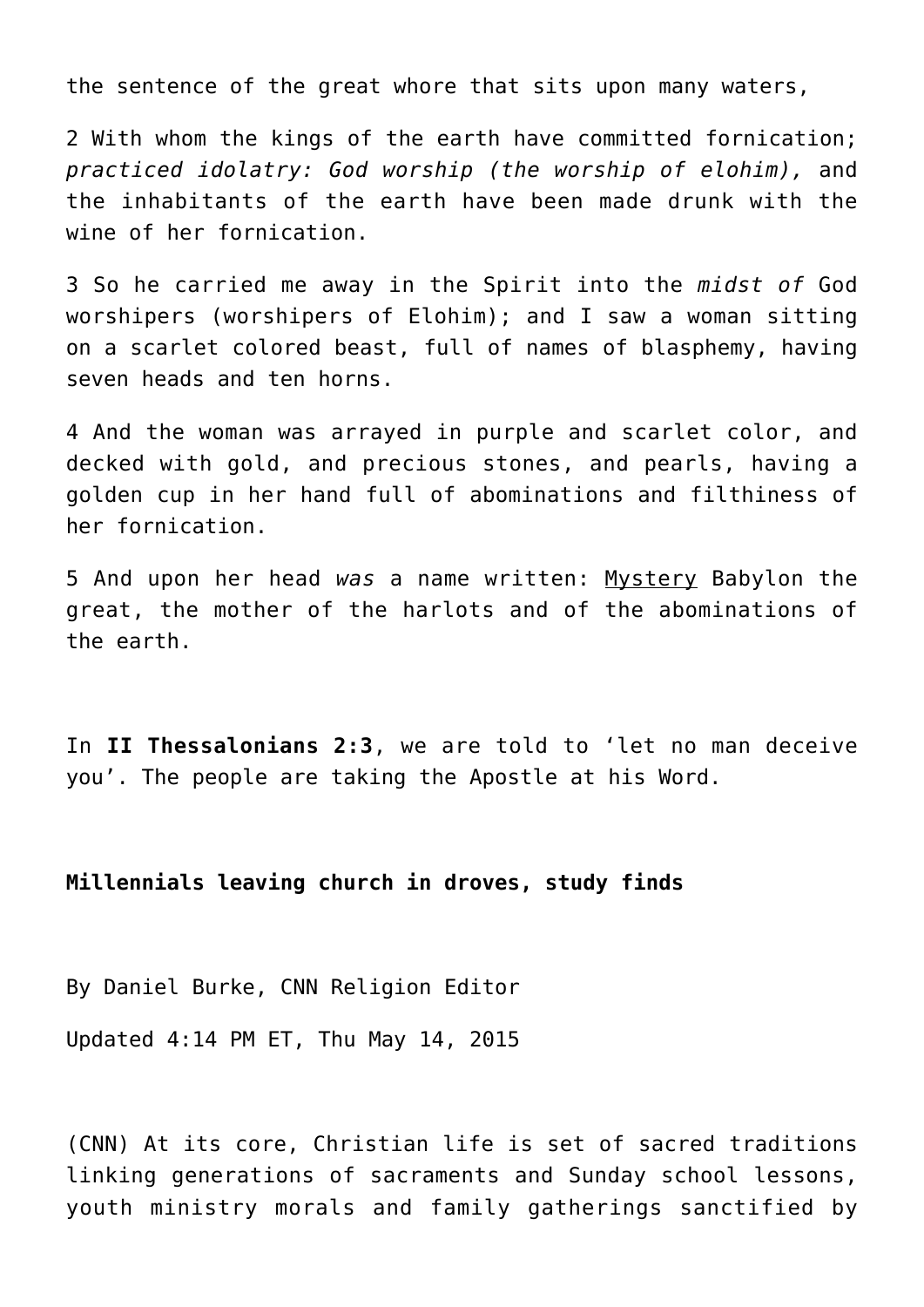prayer. An unbroken circle, in the words of an old hymn.

In modern America, that circle may not be completely shot, but it is wobbly and badly bent, according to a new landmark study conducted by the Pew Research Center.

Released Tuesday, the survey of 35,000 American adults shows the Christian percentage of the population dropping precipitously, to 70.6%. In 2007, the last time Pew conducted a similar survey, 78.4% of American adults called themselves Christian.

In the meantime, almost every major branch of Christianity in the United States has lost a significant number of members, Pew found, mainly because millennials are leaving the fold. More than one-third of millennials now say they are unaffiliated with any faith, up 10 percentage points since 2007.

The alacrity of their exodus surprises even seasoned experts.

"We've known that the religiously unaffiliated has been growing for decades," said Greg Smith, Pew's associate director of religion research and the lead researcher on the new study. "But the pace at which they've continued to grow is really astounding."

It's not just millennials leaving the church. Whether married or single, rich or poor, young or old, living in the West or the Bible Belt, almost every demographic group has seen a significant drop in people who call themselves Christians, Pew found.

The drops have been deepest among two of the country's most formidable faith traditions: Catholics and mainline Protestants, so-called for their prominence in American history.

cnn.com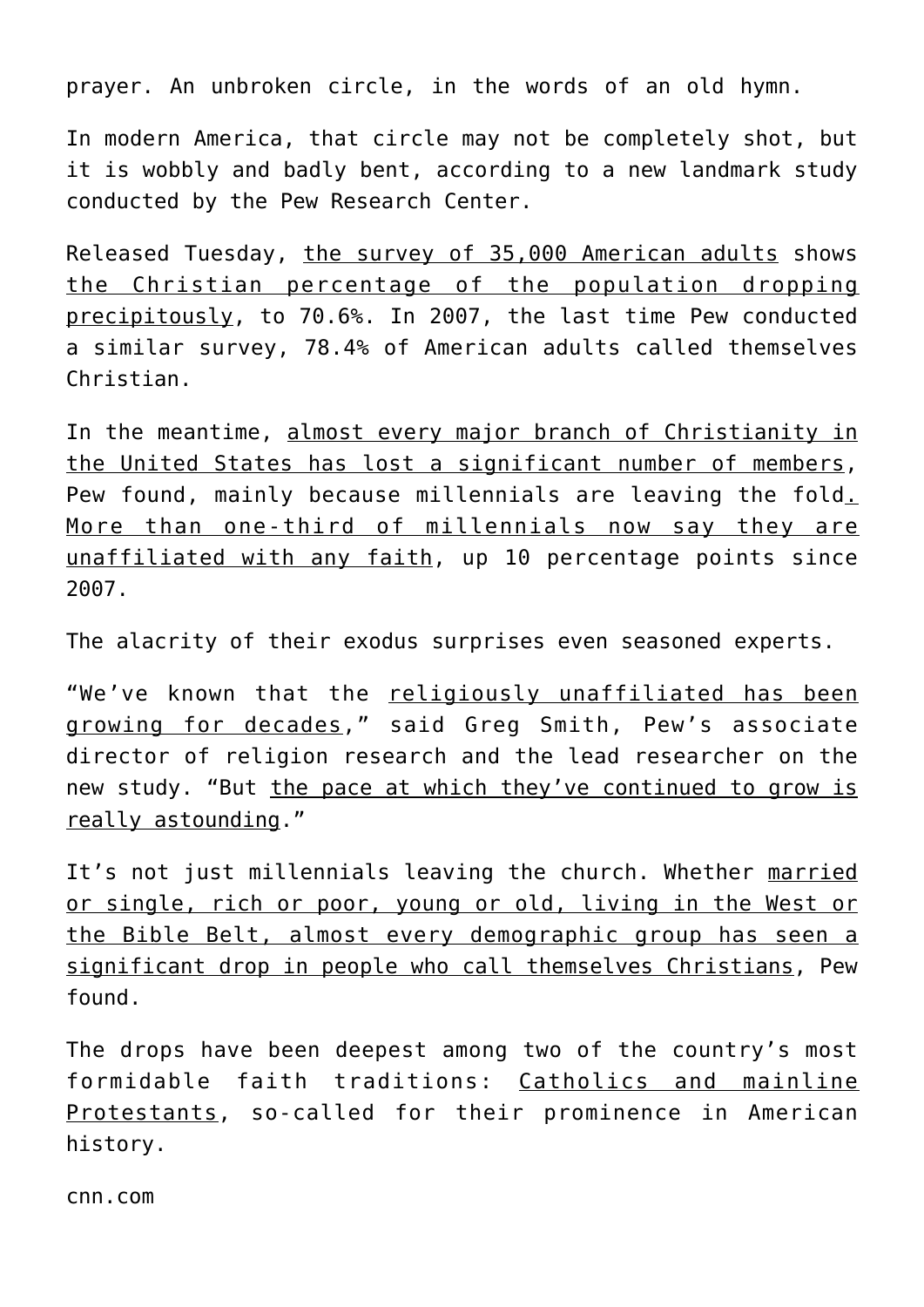## **I Yahchanan 3:4, 7-8, 10**

4 Whoever commits sin, transgresses also the Laws; for sin is the transgression of the Laws.

7 Little children, let no man deceive you; he who practices Righteousness is Righteous, just as He is Righteous.

8 He who commits sin is of the devil, for the devil has sinned from the beginning. For this purpose the Son of Yahweh was manifested; that He might destroy the works of the devil.

10 In this the Children of Yahweh and the children of the devil are manifest. Whoever does not practice Righteousness is not of Yahweh, and he does not love his neighbor!

They are actually being called out by Yahweh, the Creator, and Yahshua Messiah in this generation with the great gathering that is taking place now.

**The Gathering**

# **Revelation 7:1-17**

1 And after these things I saw four messengers standing on the four corners of the earth, holding the four winds of the earth, so that the wind should not blow on the earth, nor on the sea, nor on any tree.

2 And I saw another Malak ascending from the east, having the Seal of the Living Father; and he cried with a loud voice to the four messengers, to whom it was given to hurt the earth and the sea,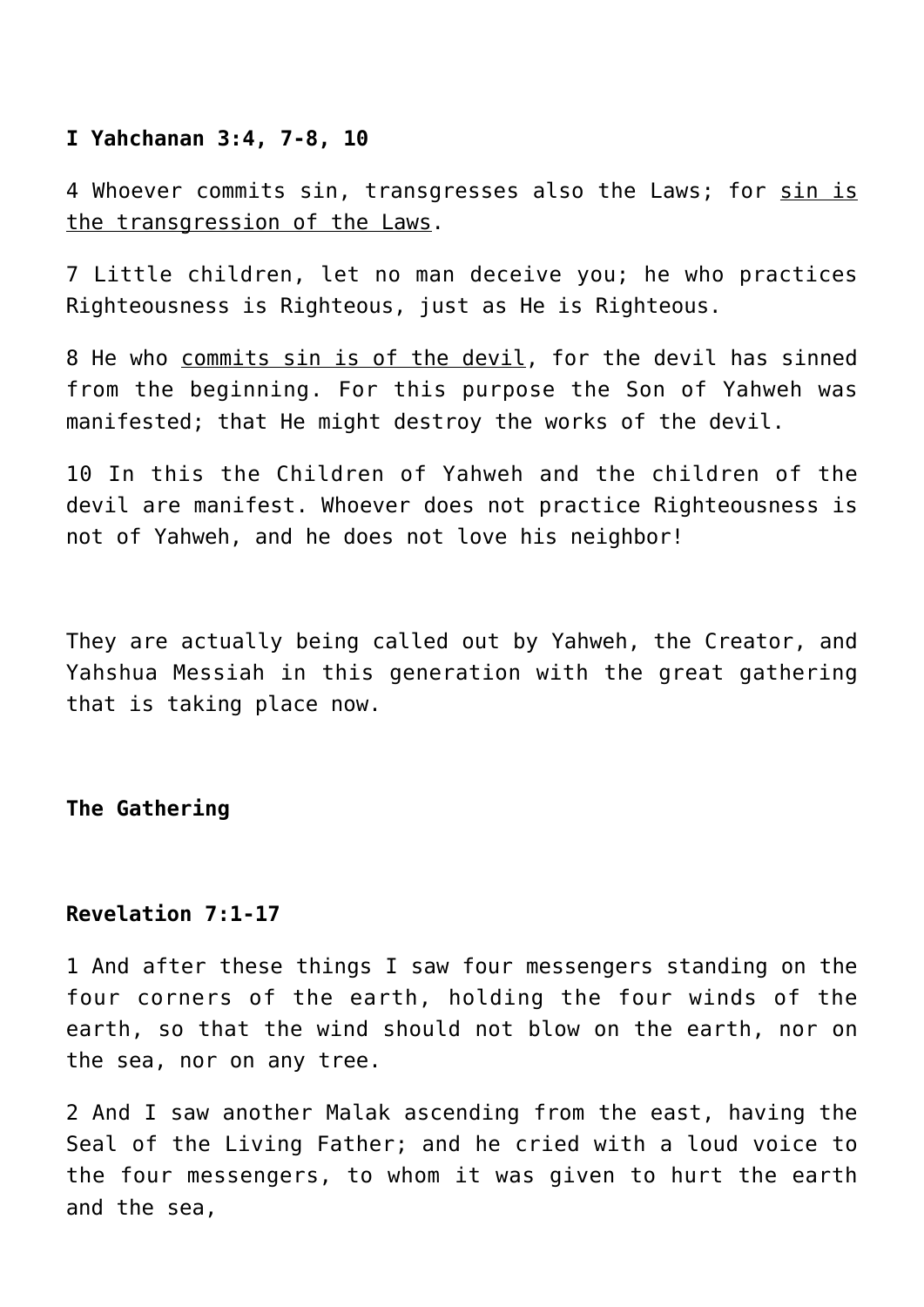3 Saying: Hurt not the earth, neither the sea, nor the trees, until we have sealed the Servants of our Father in their foreheads.

4 And I heard the number of those who were sealed: *And there were* sealed 144,000 of all the tribes of the children of Israyl.

5 Of the tribe of Yahdah *were* sealed 12,000. Of the tribe of Reuben *were* sealed 12,000. Of the tribe of Gad *were* sealed 12,000.

6 Of the tribe of Asher *were* sealed 12,000. Of the tribe of Naphtali *were* sealed 12,000. Of the tribe of Menasheh *were* sealed 12,000.

7 Of the tribe of Simeon *were* sealed 12,000. Of the tribe of Levi *were* sealed 12,000. Of the tribe of Issachar *were* sealed 12,000.

8 Of the tribe of Zebulun *were* sealed 12,000. Of the tribe of Yahseph *were* sealed 12,000. Of the tribe of Benyamin *were* sealed 12,000.

9 After this I looked, and behold, a great multitude, which no man could number, of all nations, tribes, peoples, and tongues, standing before the Throne and before the Lamb, clothed with white robes, and with palm branches; *taught to keep Yahweh's Feasts,* in their hands;

10 And crying with a loud voice, saying: Salvation to our Father Who sits upon the Throne, and unto the Lamb!

11 And all the malakim stood surrounding the Throne, the elders, and the four living creatures; and fell before the Throne on their faces, and worshiped Yahweh,

12 Saying: HalleluYahweh! Blessing, and Glory, and Wisdom, and Thanksgiving, and Honor, and Power, and Might, *belong* to our Father forever and ever! HalleluYahweh!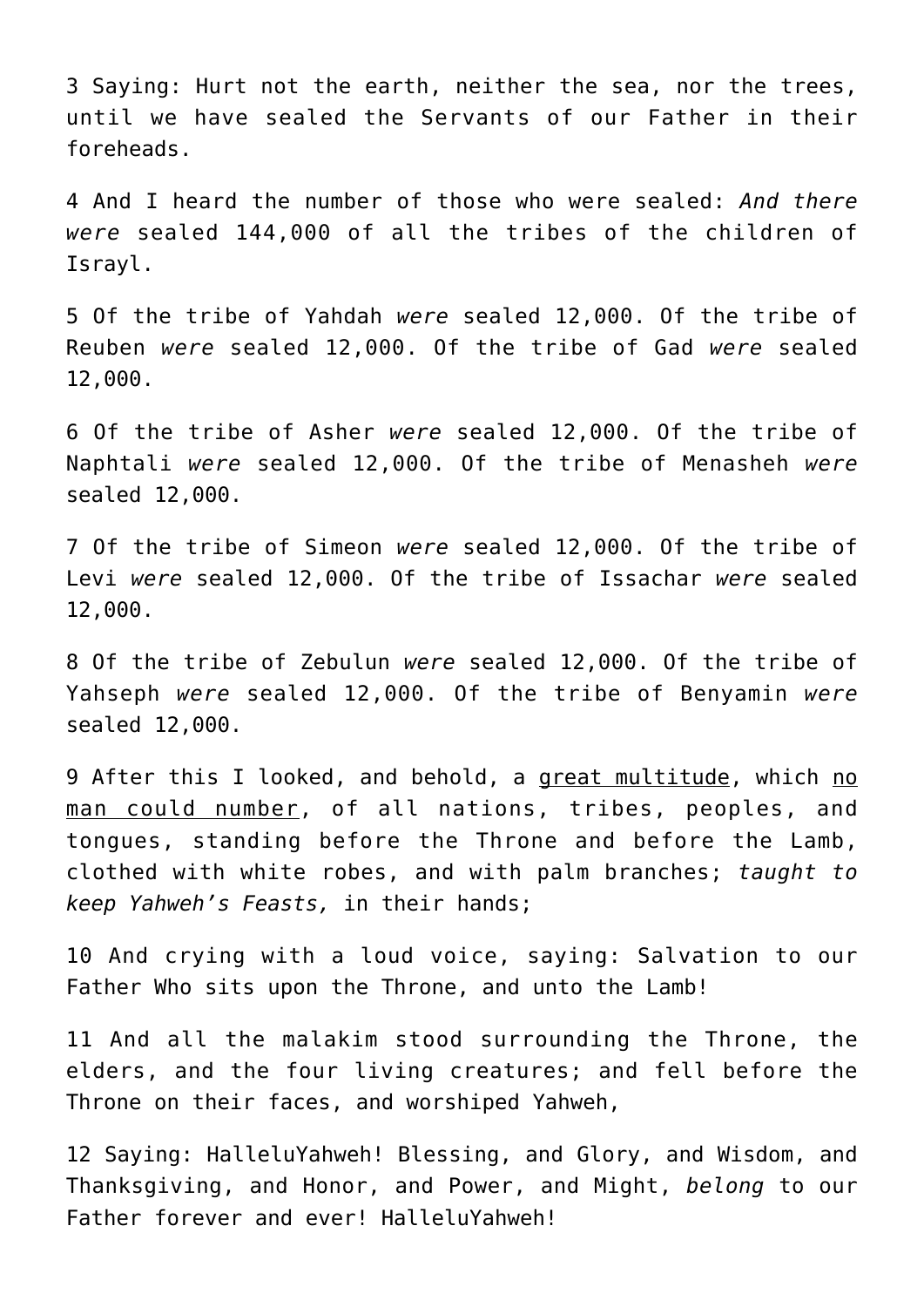13 And one of the elders asked, saying to me: Who are these who are arrayed in white robes, and where did they come from?

14 And I said to him: Ruler, you know. And he said to me: These are the ones who come out of the Great Tribulation, who have truly purified themselves by forsaking God (the Gods) and those who worship God (the Gods), and who have repented from their murders (bloodshed, war).

15 Therefore, they are before the Throne of Yahweh, and serve Him day and night in His House. And He Who sits on the Throne will dwell among them.

16 They will hunger no more, neither thirst anymore; neither will the sun strike them, nor any heat.

17 For the Lamb Who is in the midst of the Throne will feed them, and will lead them to Living Fountains of Waters. And Yahweh will wipe away all tears from their eyes.

# **Revelation 18:1-9**

1 And after these things I saw another malak come down from heaven, having great authority; and the earth was enlightened with His glory.

2 And he cried mightily with a strong voice, saying: Babylon the great is fallen, is fallen, and is become the habitation of demons, and the hold of every foul spirit, and a cage of every unclean and hateful bird.

3 For all nations have drunk of the wine of the wrath of her fornication, and the kings of the earth have committed fornication with her, and the merchants of the earth have grown rich through the abundance of her delicacies.

4 And I heard another voice from heaven, saying: Come out of her, My People, so that you do not partake in her sins, and so that you do not receive of her plagues,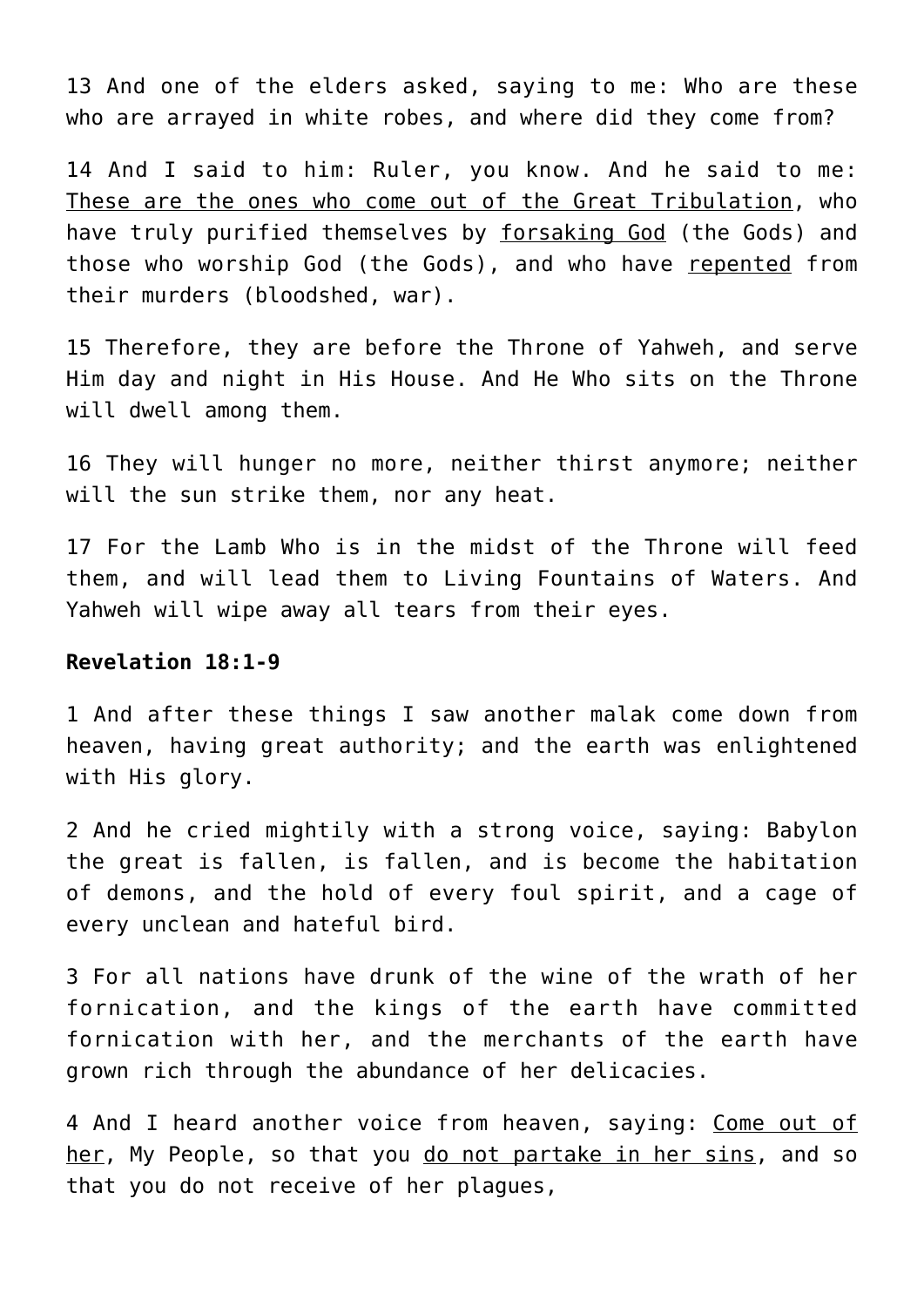5 For her sins have reached unto heaven, and Yahweh has remembered her iniquities!

6 Render to her just as she rendered to you, and repay her double according to her works! In the cup which she has mixed, mix for her double!

7 In the measure that she glorified herself, and lived luxuriously, so in that measure give her torment and sorrow! For she says in her heart: I sit a queen, and am no widow, and will see no sorrow.

8 Therefore, her plagues will come in one day—death, and mourning, and famine; and she will be utterly burned with fire; for strong *is* Father Yahweh Who judges her.

9 And the kings of the earth, who have committed fornication and lived luxuriously with her, will wail over her, and lament for her, when they will see the smoke of her burning—

#### **Yeremyah 23:1-8**

1 Woe to the pastors; *shepherds,* who destroy and scatter the sheep of My pasture! says Yahweh.

2 Therefore, this is what Yahweh, the Father of Israyl, says against the pastors who feed My people: You have scattered My flock, and driven them away, and have not visited; *attended to,* them. Behold, you are going to be called to account for the evil of your doings, says Yahweh:

3 But I will gather the remnant of My flock out of all countries where they have been driven, and bring them back to their folds; homes, and they will be fruitful and increase.

4 And I will set up shepherds over them who will feed them; and they will fear no more, nor be dismayed, neither will they be lacking, says Yahweh.

5 Behold, the days come, says Yahweh: that I will raise up a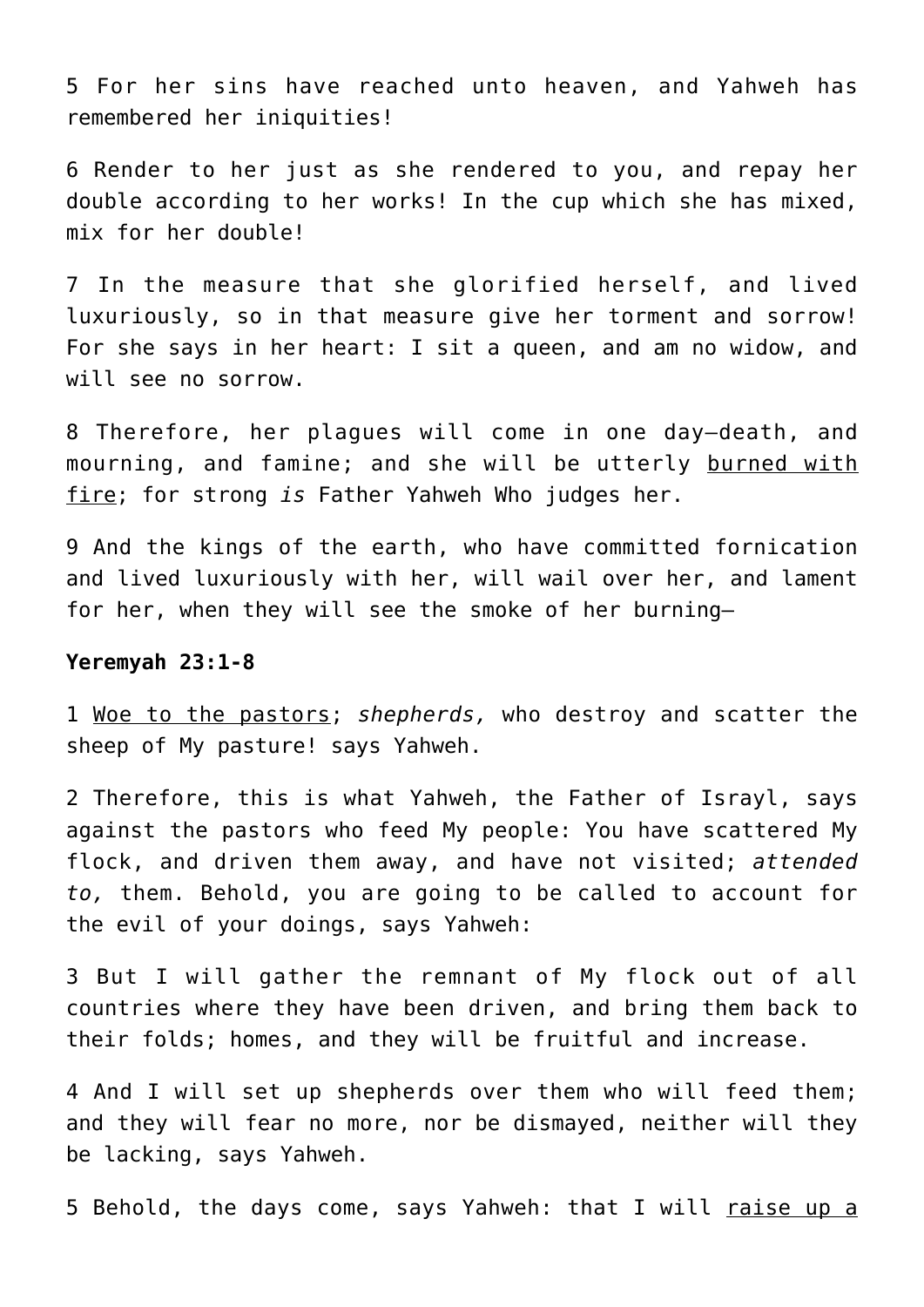Beloved, Righteous Branch, and the Messenger whom I have sent to be My Messenger thus shall succeed, and will execute judgment and justice in the earth.

6 In His days, those who reverence Yahweh will be saved, and the Called Out Ones will dwell safely; and this is the Name that He will proclaim to them at Abel–Yahweh Tsidqenu: Yahweh our Righteousness.

7 Therefore behold, the days come, says Yahweh, that they will no longer say; As surely as Yahweh lives Who brought up the children of Israyl out of the land of Egypt;

8 But they will say; As surely as Yahweh lives Who brought up and led the seed of the house of Israyl into the Protected Place at Abel, and from all countries where they had been driven; and they will dwell in their own land.

# **Malakyah 4:1-4**

1 For the Word of Yahweh was given to me, saying: Behold, the day comes that will burn like an oven; and all the proud, yes, and all who do wickedly, will be stubble—the day that comes will burn them up, and it will leave them neither root nor branch.

2 But for you who reverence My Name, the Light of Righteousness will arise with healing in its wings; and you will go out, leaping like calves *released* from the stall.

3 And the Word of Yahweh was given to me saying: the wicked will be trodden down; for they will be ashes under the soles of your feet in the day that *this* will be done.

4 Remember the Laws of Mosheh My Servant, which I commanded through him in Horeb for all Israyl, *with* the Statutes and Judgments.